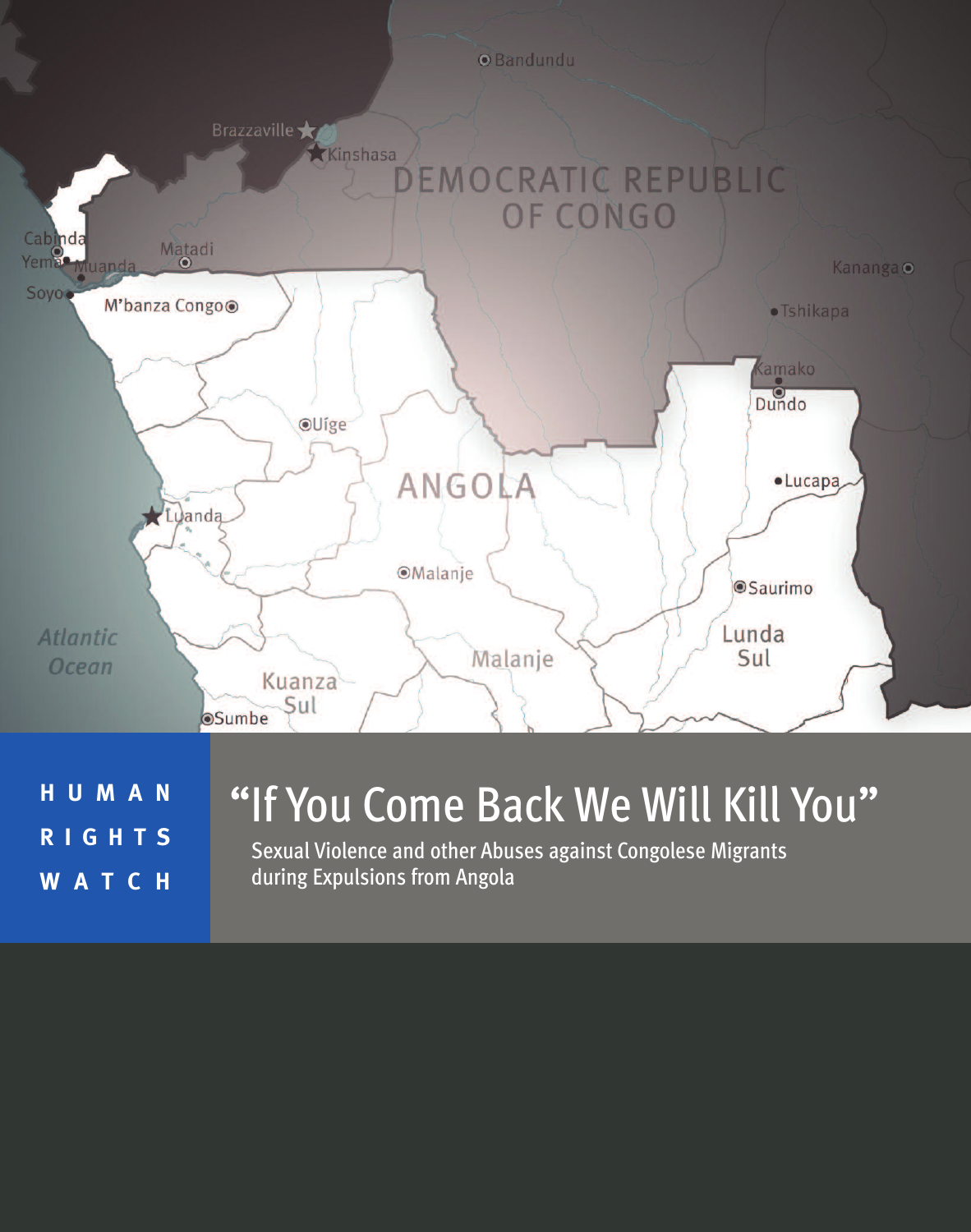

# **"If You Come Back We Will Kill You"**

Sexual Violence and other Abuses against Congolese Migrants during Expulsions from Angola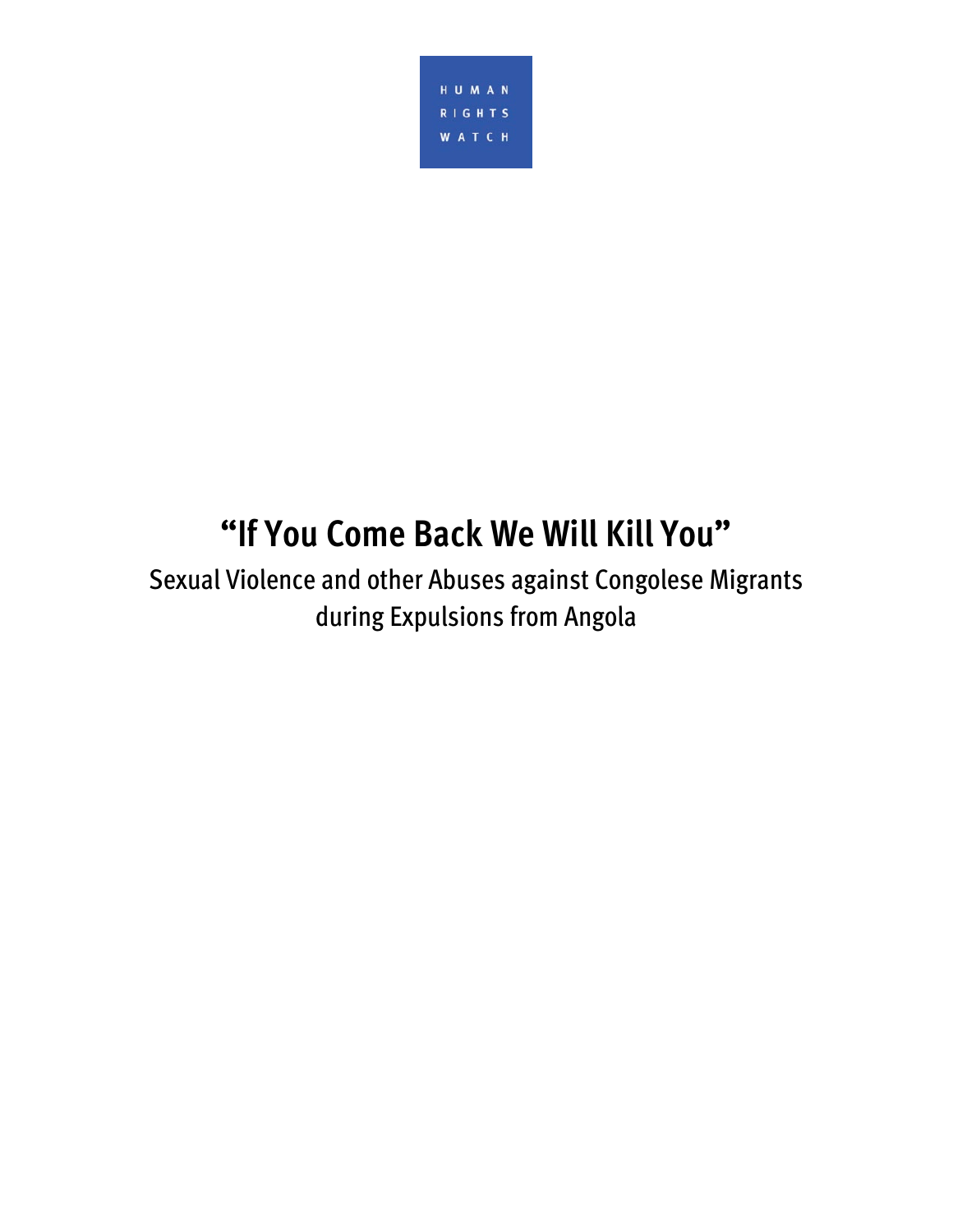Copyright © 2012 Human Rights Watch All rights reserved. Printed in the United States of America ISBN: 1-56432-887-2 Cover design by Rafael Jimenez

Human Rights Watch is dedicated to protecting the human rights of people around the world. We stand with victims and activists to prevent discrimination, to uphold political freedom, to protect people from inhumane conduct in wartime, and to bring offenders to justice. We investigate and expose human rights violations and hold abusers accountable. We challenge governments and those who hold power to end abusive practices and respect international human rights law. We enlist the public and the international community to support the cause of human rights for all.

Human Rights Watch is an international organization with staff in more than 40 countries, and offices in Amsterdam, Beirut, Berlin, Brussels, Chicago, Geneva, Goma, Johannesburg, London, Los Angeles, Moscow, Nairobi, New York, Paris, San Francisco, Tokyo, Toronto, Tunis, Washington DC, and Zurich.

For more information, please visit our website: http://www.hrw.org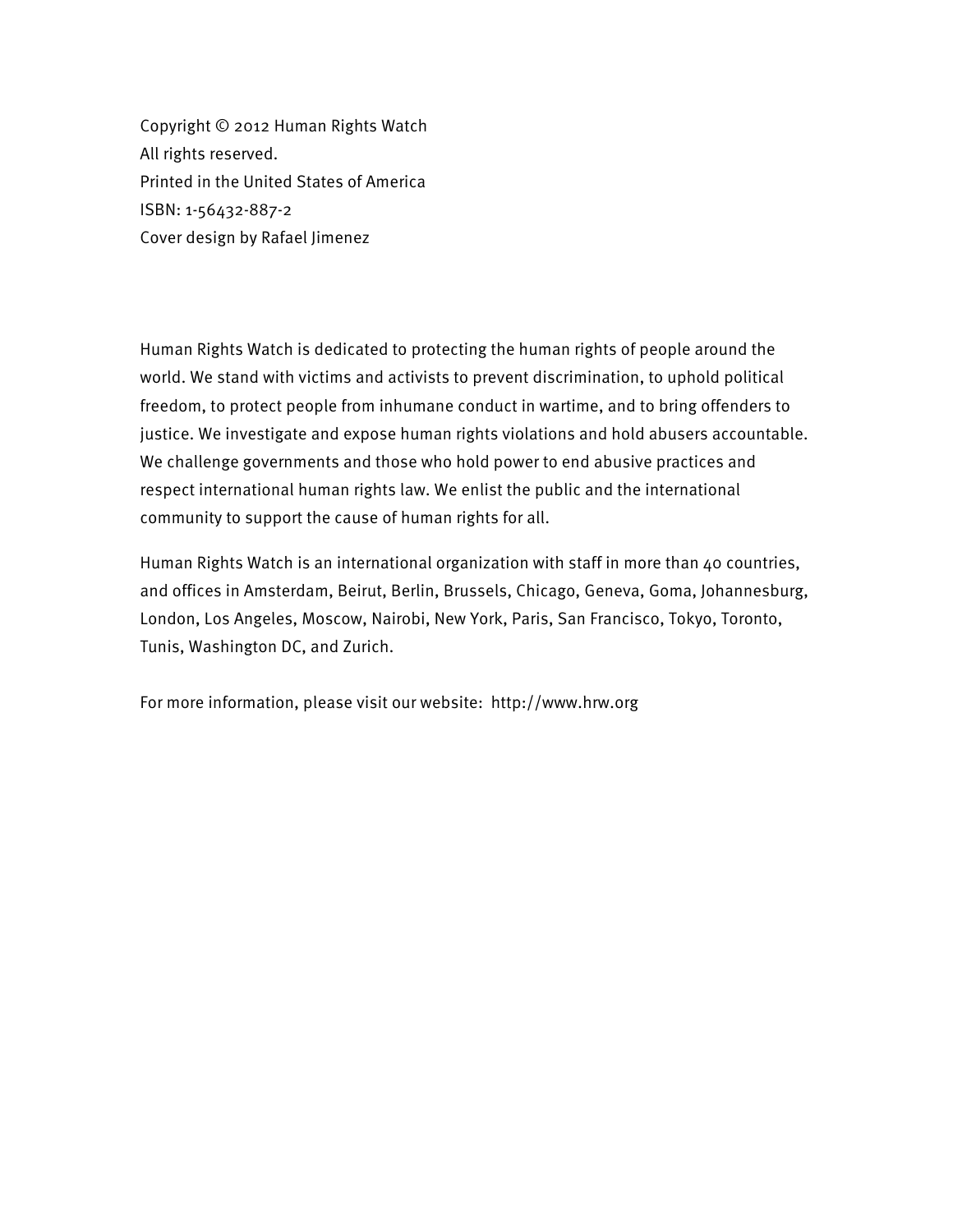

**MAY 2012** 

ISBN: 1-56432-887-2

## "If You Come Back We Will Kill You"

Sexual Violence and other Abuses against Congolese Migrants during Expulsions from Angola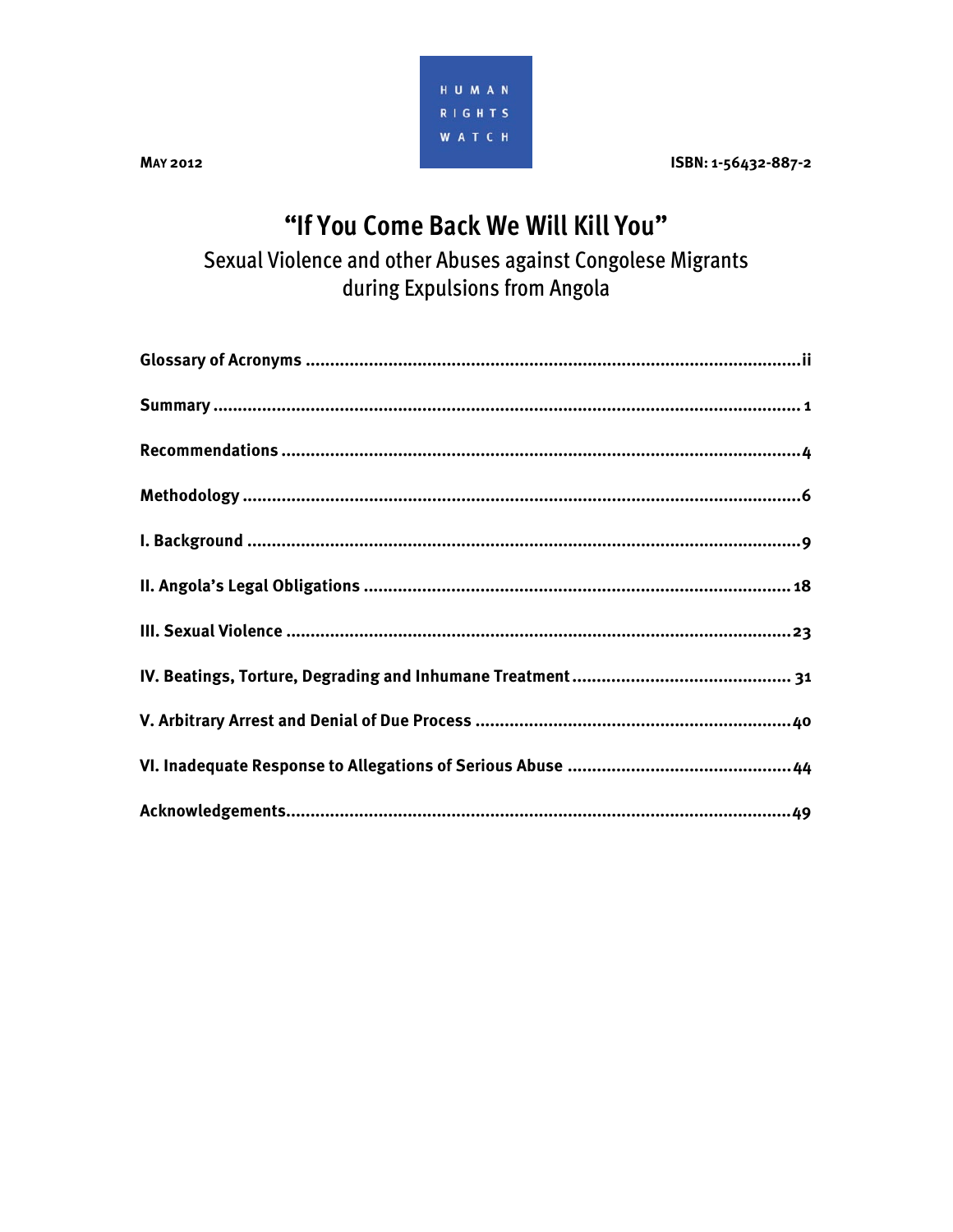## **Glossary of Acronyms**

| ANR            | Agence Nationale de Renseignement (Congolese State Security<br>Services)                                                                                                              |
|----------------|---------------------------------------------------------------------------------------------------------------------------------------------------------------------------------------|
| <b>CISP</b>    | Comitato Internazionale per lo Sviluppo dei Popoli (International<br>Committee for the Development of Peoples, Italian non-governmental<br>organization)                              |
| <b>CDEI</b>    | Centro de Dentenção de Estrangeiros Illegais (Center for the Detention<br>of Illegal Foreigners)                                                                                      |
| <b>DRC</b>     | Democratic Republic of the Congo                                                                                                                                                      |
| <b>DGM</b>     | Direction Nationale de Migration (Congolese Migration Services)                                                                                                                       |
| FAA            | Forças Armadas Angolanas (Angolan Armed Forces)                                                                                                                                       |
| <b>MSF</b>     | Médecins Sans Frontières                                                                                                                                                              |
| MONUSC         | United Nations Organization Stabilization Mission in the Democratic                                                                                                                   |
| $\overline{O}$ | Republic of the Congo                                                                                                                                                                 |
| PGF            | Polícia de Guarda Fronteira (Angolan border police)                                                                                                                                   |
| <b>PIR</b>     | Polícia de Intervenção Rápida (Angolan Rapid Intervention Police) - by<br>Congolese often called émergence                                                                            |
| PN             | Polícia Nacional (Angolan National Police)                                                                                                                                            |
| <b>PNC</b>     | Police Nationale Congolaise (DRC National Police)                                                                                                                                     |
| <b>SME</b>     | Serviço de Migração e Estrangeiros (Angolan Migration and Foreigners<br>Services), previously Direcção de Estrangeiros e Fronteiras (DEFA) -<br>often referred to by Congolese as DEF |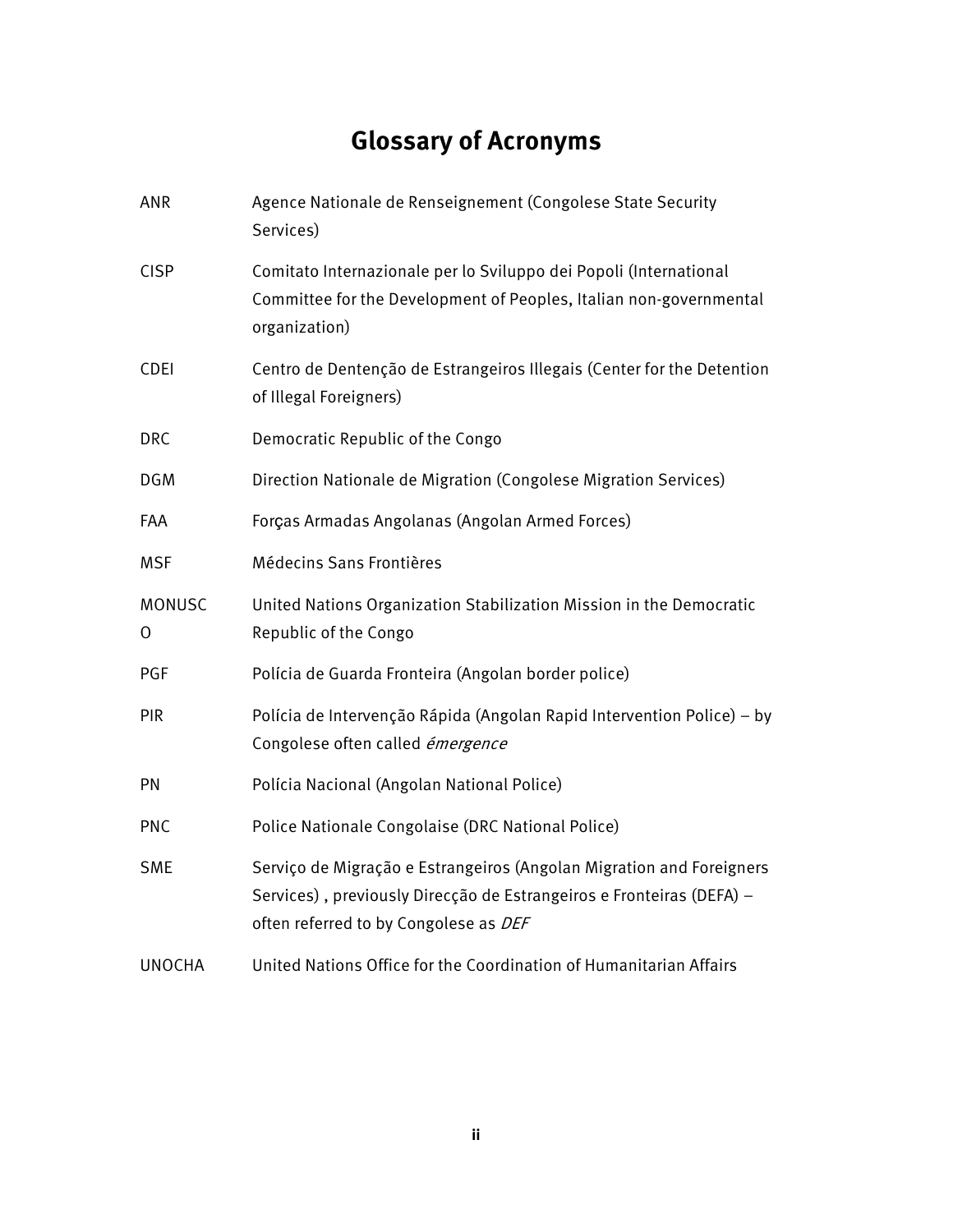## **Summary**

Immigration officials threatened us: 'You don't have anything to say here. If you complain we will kill you.'

—30-year-old Congolese man, expelled from Angola in May 2011

In prison, they beat me a lot because they requested me for sex and I refused. They were police agents, immigration officials with different uniforms in black, blue, light green. They came in groups of three and picked the young women. They beat those who refused with ropes and batons.

—19-year-old Congolese woman, expelled from Angola on June 2, 2011

Since 2003, the Angolan authorities have carried out a sustained effort of expelling migrants, most of whom are citizens of the Democratic Republic of the Congo (DRC), under the justification of protecting national security from a "silent invasion." The annual expulsions of tens of thousands of migrants have been gradually extended in scope from the diamond areas in Angola's east to the border areas in the north, such as the northern Zaire province and the enclave of Cabinda, as well as to informal markets and urban residential areas in those regions and elsewhere. Expulsions have been carried out in a coordinated effort that involves most branches of the Angolan security forces and increasingly, temporary detention facilities are being used exclusively for migrants.

This report documents abuses against these immigrants, based on research conducted by Human Rights Watch during visits to the DRC in 2011, and during previous visits to Angola in 2009. Women and girls have been victims of sexual abuse including gang-rape, and of sexual exploitation. Their children have been forced to witness sexual abuse in custody. Human Rights Watch also found that beatings, torture and degrading and inhumane treatment of migrants were common practices during roundups, transportation to detention facilities and in custody. In addition, Human Rights Watch found that migrants continued to be rounded up and arrested arbitrarily and denied due process by effectively being denied the right to challenge their deportation.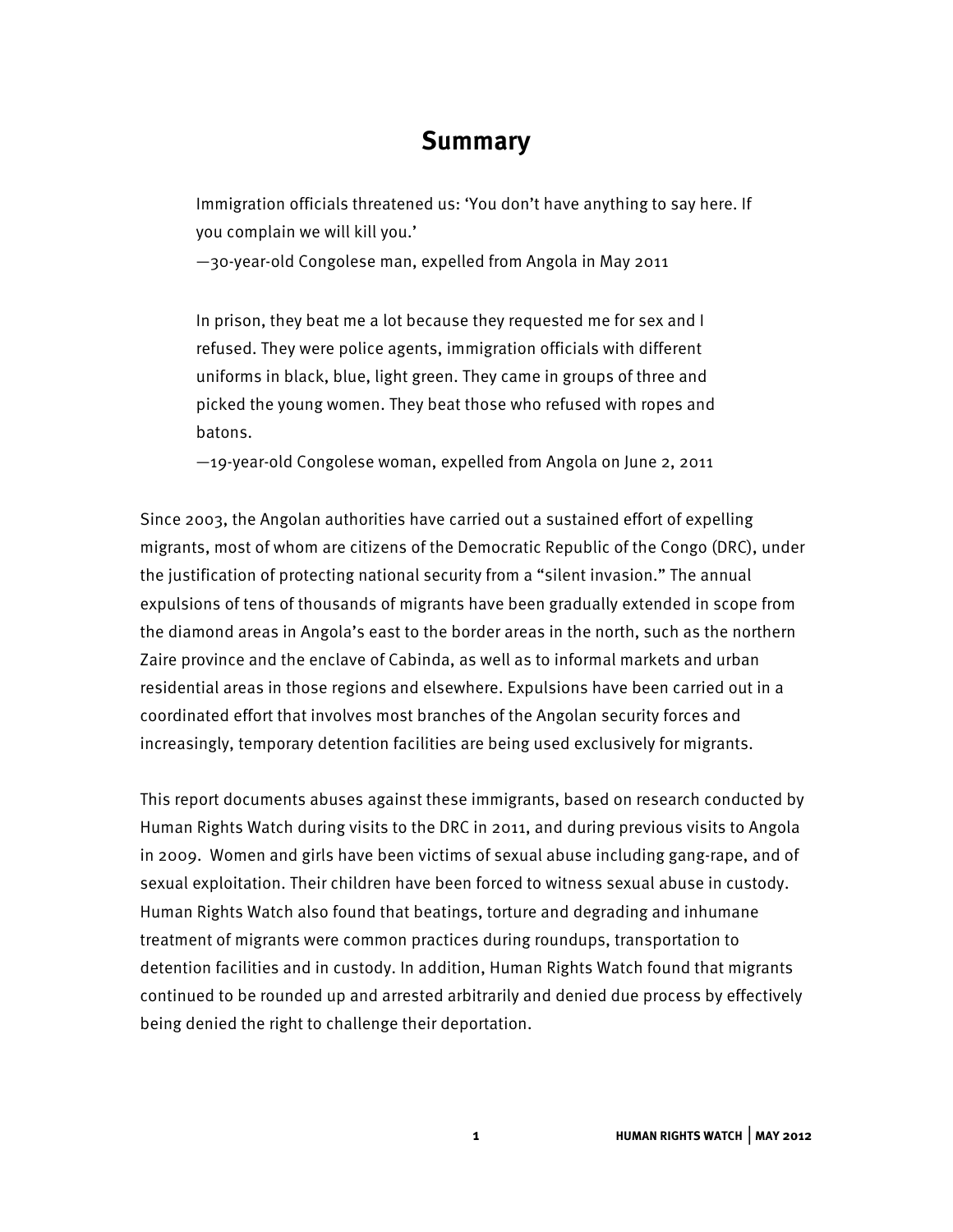Human Rights Watch is particularly concerned that the most serious abuses that were reported by expelled migrants, including sexual violence, torture and inhumane treatment, took place in detention facilities that are under the supervision of Angola's Interior Ministry, and are being routinely committed by a broad range of Angolan security forces, including agents of the Rapid Intervention Police (PIR), the border police (GPF), prison guards, as well as Angolan Armed Forces (FAA) and immigration officials (SME).

Though Human Rights Watch found no evidence that Angolan officials were ordered by their superiors to commit such serious crimes, the victims' testimony indicates a high degree of complicity among the different Angolan security services involved in expulsion operations. These security officials routinely abused their authority and powers, particularly to sexually exploit migrant women and girls in their custody, and there is lack of effective oversight to prevent such abuses from taking place. Information gathered through interviews with former detainees also suggests that the deprivation of essential items in custody, including food, water, and sanitation facilities, even if not deliberate, increases the vulnerability of migrants, particularly women and girls, to sexual abuse and exploitation, and exposes female inmates to health risks, such as HIV and other sexually transmitted infections.

Sexual violence, torture, and degrading and inhumane treatment are serious violations of international human rights. Women and girls who are victims of sexual abuse suffer serious physical as well as psychological trauma, along with their children who are forced to witness sexual abuse. In addition, sexual violence victims in the DRC are often socially stigmatized and abandoned by their husbands, while the authorities do not provide adequate access to health care.

Since 2004 United Nations agencies and special rapporteurs, international and local nongovernmental organizations, and the African Commission on Human and Peoples' Rights have presented credible allegations of serious human rights violations during mass expulsions of irregular migrants from Angola, including torture and inhumane treatment, theft, and sexual violence.

Yet, the Angolan government has not carried out any thorough, credible, and impartial investigations into past allegations of serious abuse of migrants by its security forces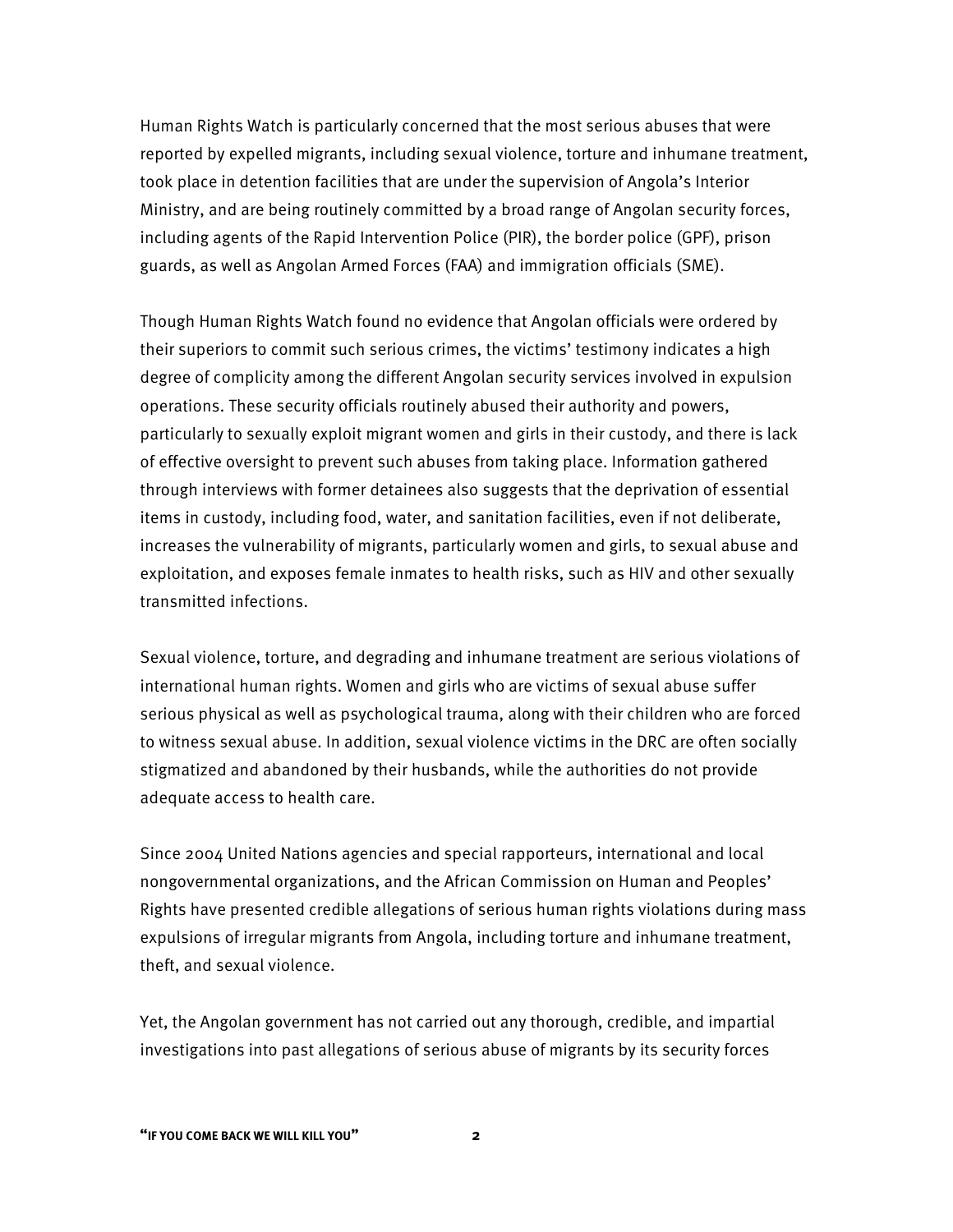during expulsions from Angola, has continued to deny the veracity of the allegations, and failed to prosecute alleged perpetrators.

Following the visit of UN special representative on sexual violence in conflict, Margot Wallström, to border areas of Angola and the DRC in early 2011, the Angolan government said it would step up efforts to prevent serious abuses during expulsions of migrants, by implementing a zero-tolerance policy among its security forces against sexual abuse, and increase cooperation with UN agencies to monitor expulsions and train relevant security forces. The Angolan government has also started building new detention facilities for migrants, so-called "detention centers for illegal migrants" in several parts of the country.

Human Rights Watch acknowledges the Angolan government's recent commitments to increase effective protection of the rights of migrants from abuse, particularly the building of new detention facilities, which opens a window of opportunity to improve detention conditions and implement an effective oversight. However, the failure of the Angolan authorities to credibly investigate past abuses and prosecute perpetrators particularly of sexual violence against women ensures that justice for the victims remains the exception and impunity for perpetrators the rule.

The Angolan government should also investigate allegations of cross-border trafficking of women and girls, including sexual abuse and trafficking for forced prostitution, and prosecute perpetrators.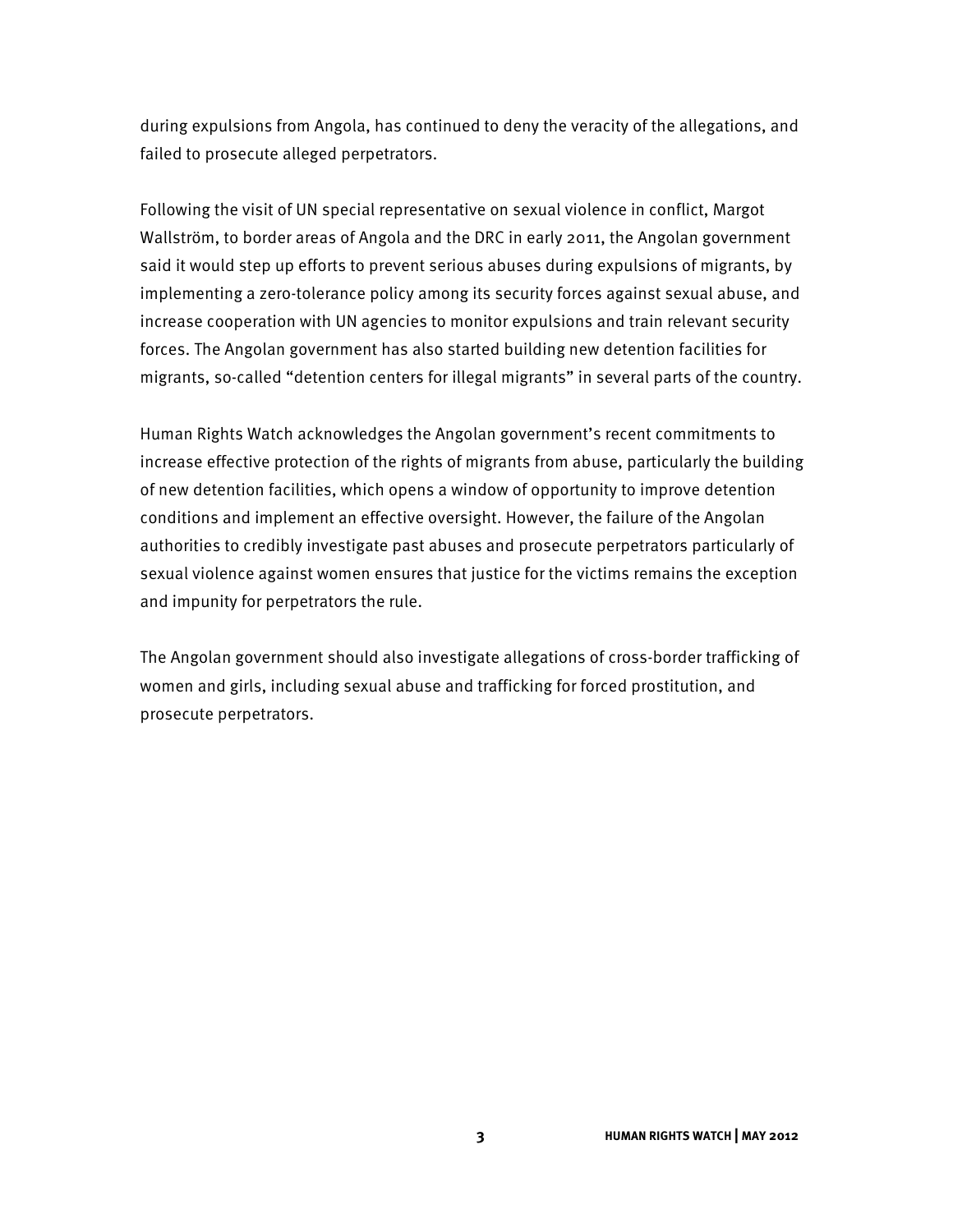## **Recommendations**

#### To the Government of Angola

- Carry out a thorough, credible, and impartial investigation into all allegations of serious abuse, including sexual violence, torture, degrading and inhumane treatment, and killings against irregular migrants, refugees, asylum seekers and others during past expulsions. The government should publish the result, and ensure the prosecution of perpetrators and responsible officials with oversight responsibility ; and adopt and implement a no-tolerance policy for sexual violence among Angola's security forces;
- Investigate allegations of cross-border trafficking of women and girls, including sexual abuse and trafficking for forced prostitution, and prosecute perpetrators;
- Establish effective accountability and oversight mechanisms, including complaints mechanisms, to prevent and respond to abuses in detention facilities and ensure effective protection particularly of women and children from sexual violence;
- Ensure that irregular migrants have the right to challenge the decision to expel them;
- Ensure that all detainees are brought promptly before a judge after detention, and at regular intervals;
- Take steps to improve the living conditions in detention facilities, including nutrition and health care and make sure women and children are always held separately from men;
- Sign and ratify the Convention on the Protection of All Migrant Workers and Their Families, and the Convention against Torture and Other Cruel, Inhuman or Degrading Treatment or Punishment and its Protocol, and take steps to align national legislation regarding migration with international human rights obligations;

## To the Governments of Angola and the Democratic Republic of Congo (DRC)

• Strengthen bilateral and international cooperation to prevent, respond to, and prosecute cases of cross-border trafficking allegations, and provide access to health services for survivors of sexual and other violence;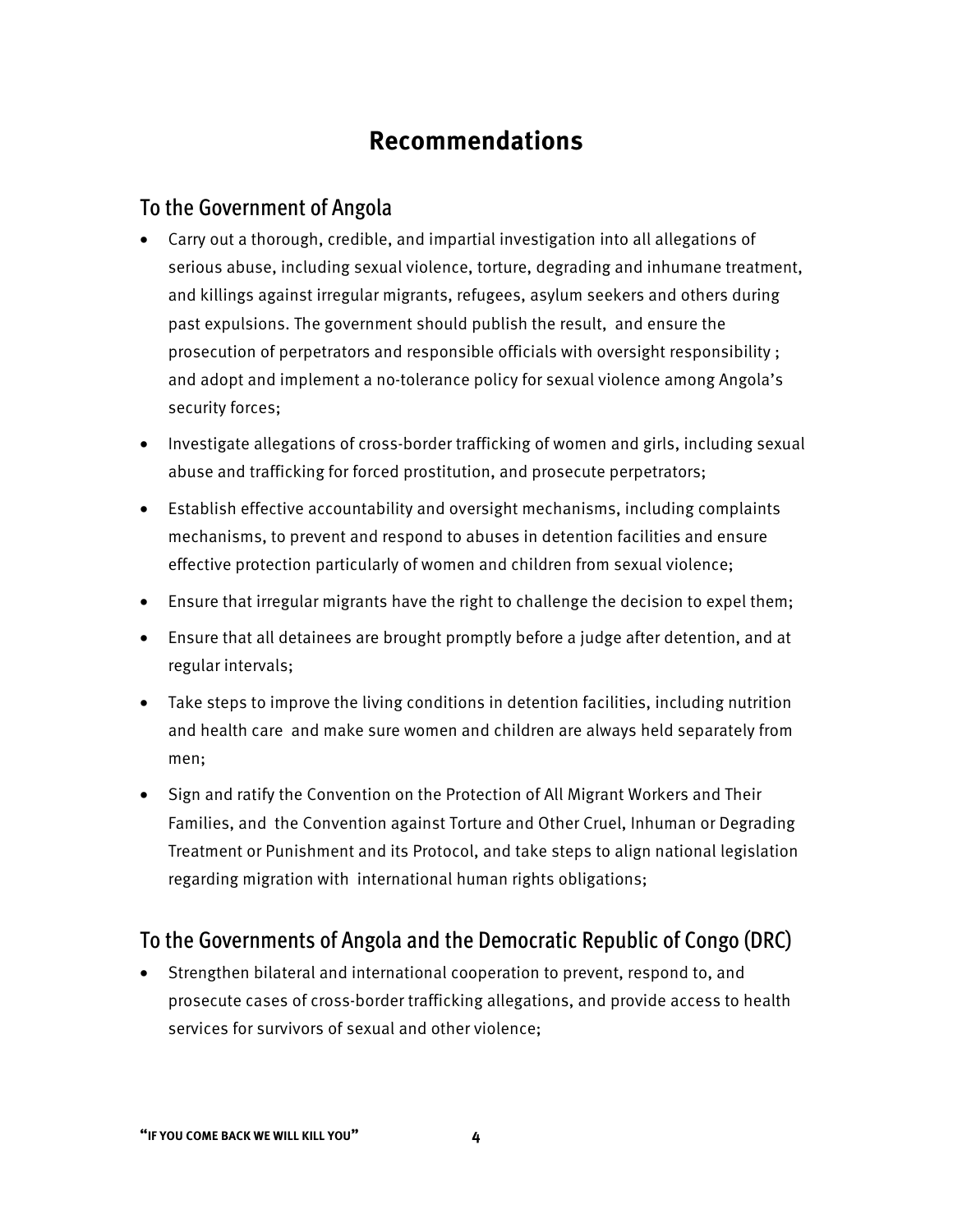• Strengthen bilateral cooperation to ensure that immigration policies and border control mechanisms are designed to respect the rights of migrants;

## To the Government of the Democratic Republic of the Congo

• Ensure that expelled victims of sexual violence are provided with needed psychological and physical health assistance, as well as other social services needed for recovery.

## To the African Commission on Human and People's Rights

• Request an invitation for a joint mission to Angola of the special rapporteur on refugees, asylum seekers, IDPs, and migrants in Africa, the special rapporteur on prisons and conditions of detention in Africa; and the special rapporteur on women's rights in Africa.

## To the United Nations

- Call on the government of Angola to carry out a thorough, credible and impartial investigation into sexual violence and other serious abuses during expulsions of migrants from Angola, to ensure the prosecution of alleged perpetrators among its security forces, and adopt and implement effective measures to prevent such abuses;
- Call on the government to take concrete steps to ensure due oversight of detention facilities where migrants are held before deportation, to ensure all detainees are brought before a judge; to ensure effective protection of women and children from sexual violence and other abuses, and to ensure survivors access to health services;

## To the United Nations Human Rights Council

• Call on Angola to sign and ratify the Convention on the Protection of All Migrant Workers and Their Families and the Convention against Torture and Other Cruel, Inhuman or Degrading Treatment or Punishment and its Protocol.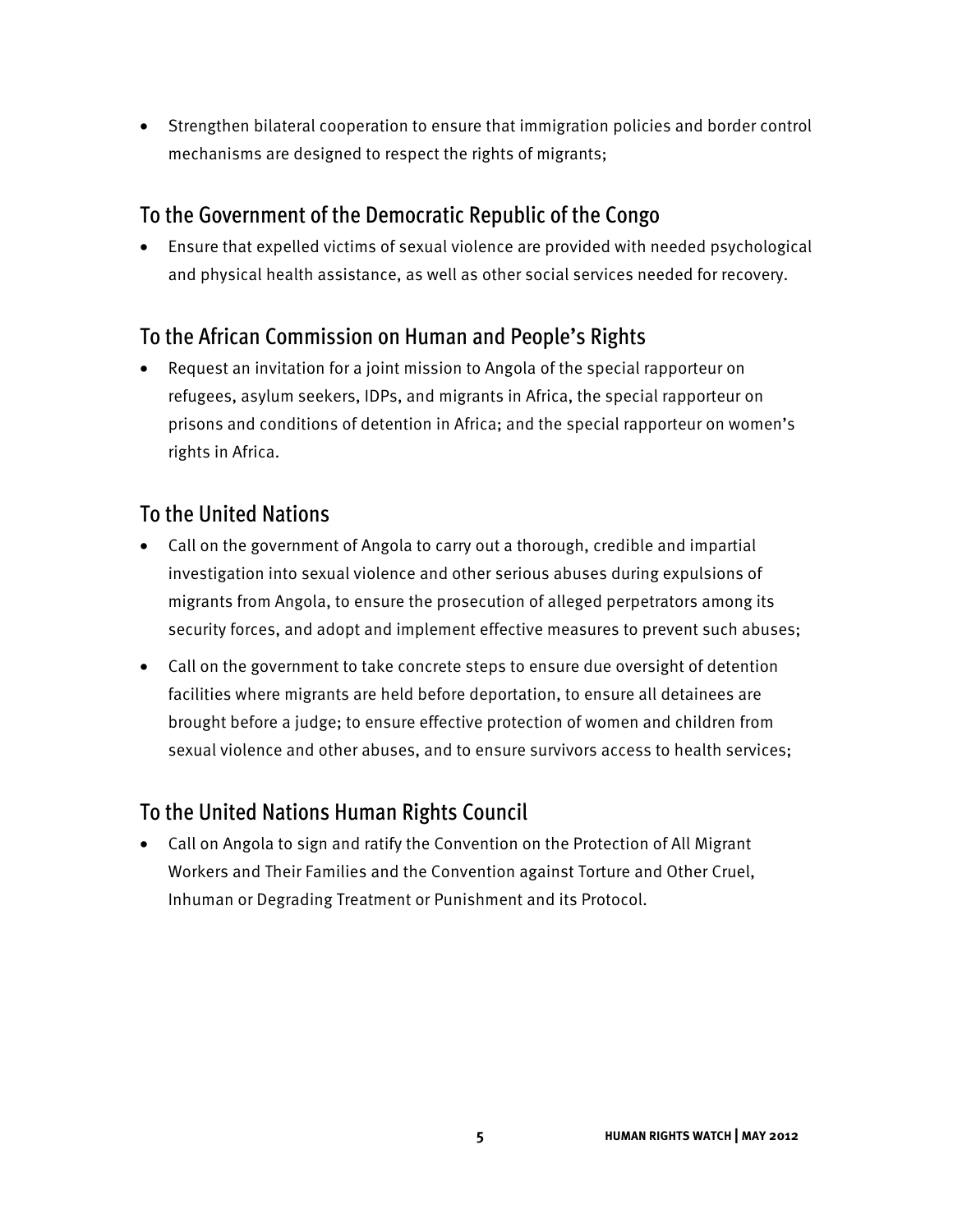## **Methodology**

This report is based on 211 interviews conducted by Human Rights Watch researchers between July 2009 and December 2011 during visits to the provinces of Lunda Norte and Cabinda in July 2009 and November 2009, to Kinshasa and the provinces of Bas-Congo and Kasai-Occidental in the Democratic Republic of Congo (DRC) in May and June 2011, and to Luanda, Angola, in November and December 2011.

One hundred of those interviewed by Human Rights Watch are migrants, 49 of which women and girls, and 51 men. Human Rights Watch interviewed very few children directly, but a number of women interviewed were accompanied by their children, who had been expelled along with them.<sup>1</sup>

In Muanda (Bas-Congo) and in Kamako (Kasai-Occidental), Human Rights Watch interviewed 57 Congolese expelled from Angola – predominantly in the first quarter of 2011. Of these interviewees, 32 were women and girls. Researchers selected most of them from among a large number of migrants who volunteered to be interviewed, not all of whom were victims of abuse. However, in a small number of instances, individuals well known within the host communities and by local nongovernmental organizations as survivors of sexual abuse were approached by researchers.

Previously, in July 2009 Human Rights Watch interviewed 26 Congolese and other nationals in Dundo and Nzage (Lunda Norte), 15 of which were men and 11 women. Most of the migrants interviewed were refugees and asylum seekers who had been released after temporary arrest and were not expelled. In November 2009 Human Rights Watch conducted interviews with 17 people, 11 of which were men and six women. This includes migrants from the DRC and other nationals who had been deported in October 2009 from Cabinda to the DRC and later returned to Angola, Angolan nationals who had returned to Cabinda after having been mistakenly expelled as irregular migrants, as well as Angolans who had been expelled from the DRC in October 2009. In addition, Human Rights Watch conducted indepth interviews with 13 eyewitnesses of abuses during expulsions from Cabinda.

-

<sup>&</sup>lt;sup>1</sup> Human Rights Watch uses the definition of a child as any person under the age of 18, in line with the Convention on the Rights of the Child.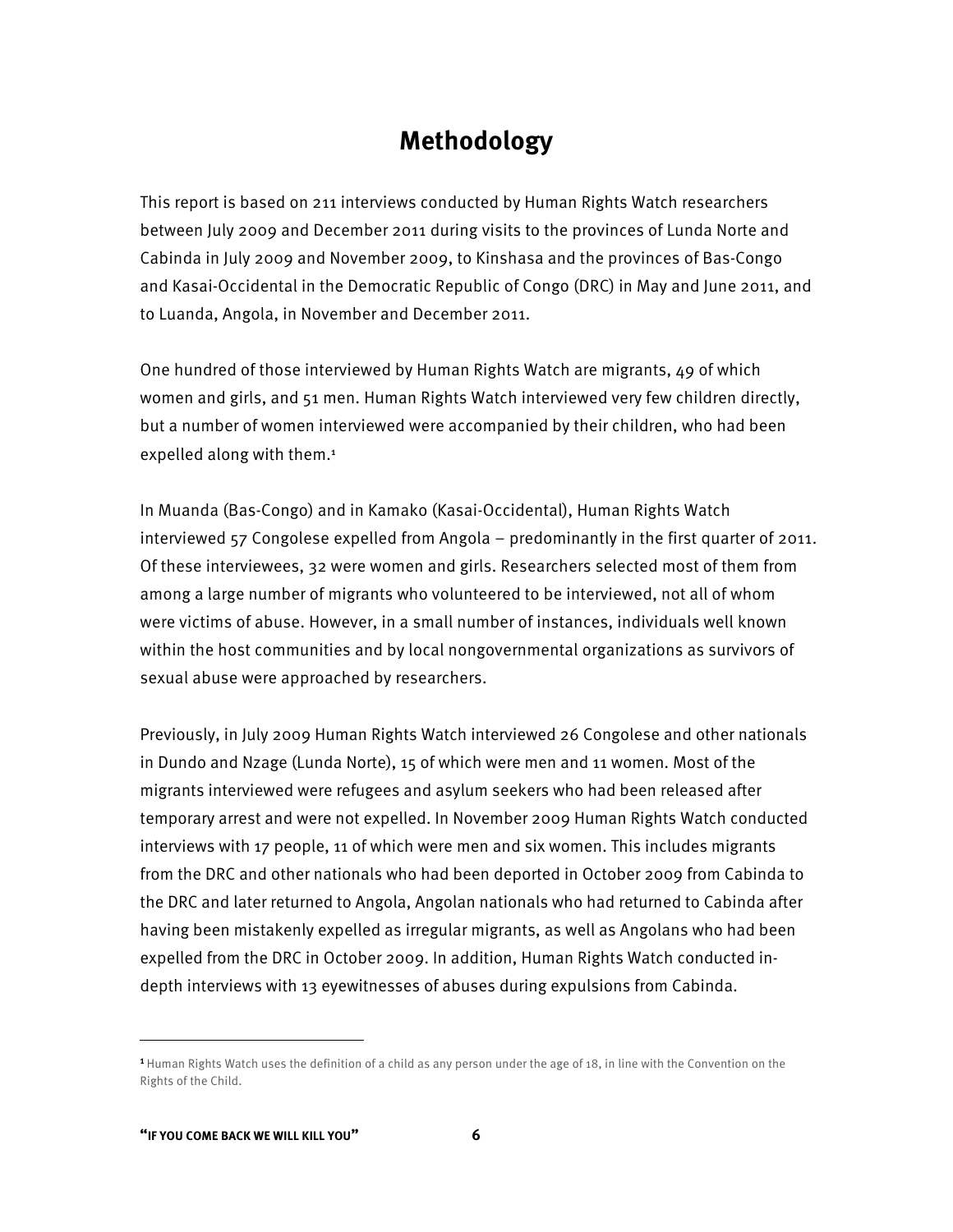Interviews were conducted in French and Portuguese or were simultaneously translated by local interpreters from Lingala, Tshiluba, and Kiswahili.

Human Rights Watch asked all victims, including those who voluntarily identified members of particular security forces as perpetrators of abuses, to describe the uniforms of the men involved at different stages of their expulsion and in abuses, and to provide a detailed description of the detention facilities and other locations where abuses were committed.

This is particularly relevant because Congolese migrants, especially women and those who have stayed in Angola for only short periods tend to refer to Angolan security forces in generic terms, such as "soldiers", "police", or "guards". Equally, Congolese migrants often refer to prisons where they were held by their generic Portuguese name - Unidade (Unit), Cadeia (Prison), or *Comando* (Command post). For example, the transit prison, officially called *Cadeia Civil* in Cabinda, is often referred to simply as *Cadeia*. Human Rights Watch cross-checked, whenever possible, descriptions given by Congolese migrants with information from local sources in Angola.

In the DRC, Human Rights Watch interviewed 53 local government officials, representatives of immigration and intelligence agencies, police officers, civil society representatives, health workers, church officials, local businessmen, and volunteer humanitarian workers in Bas-Congo and Kasai-Occidental, as well as civilian officials of the United Nations Organization Stabilization Mission in the Democratic Republic of the Congo (MONUSCO) , representatives of United Nations agencies, and representatives of international nongovernmental organizations

 in the Democratic Republic of Congo. In 2009 in Angola, Human Rights Watch interviewed 34 local government officials, civil society representatives, church officials, traditional authorities, local businessmen, journalists, representatives of embassies, UN agencies, and international nongovernmental organizations.

Human Rights Watch also reviewed Angolan and Congolese media reports, as well as previous reporting on expulsions by UN sources: UN documents, and the reports of UNcoordinated inter-agency field missions, reports of the African Commission on Human and Peoples' Rights, as well as the findings of local human rights activists and international humanitarian organizations – particularly the Belgian chapter of Médecins Sans Frontières (MSF) that documented cases of sexual violence during expulsions of migrants from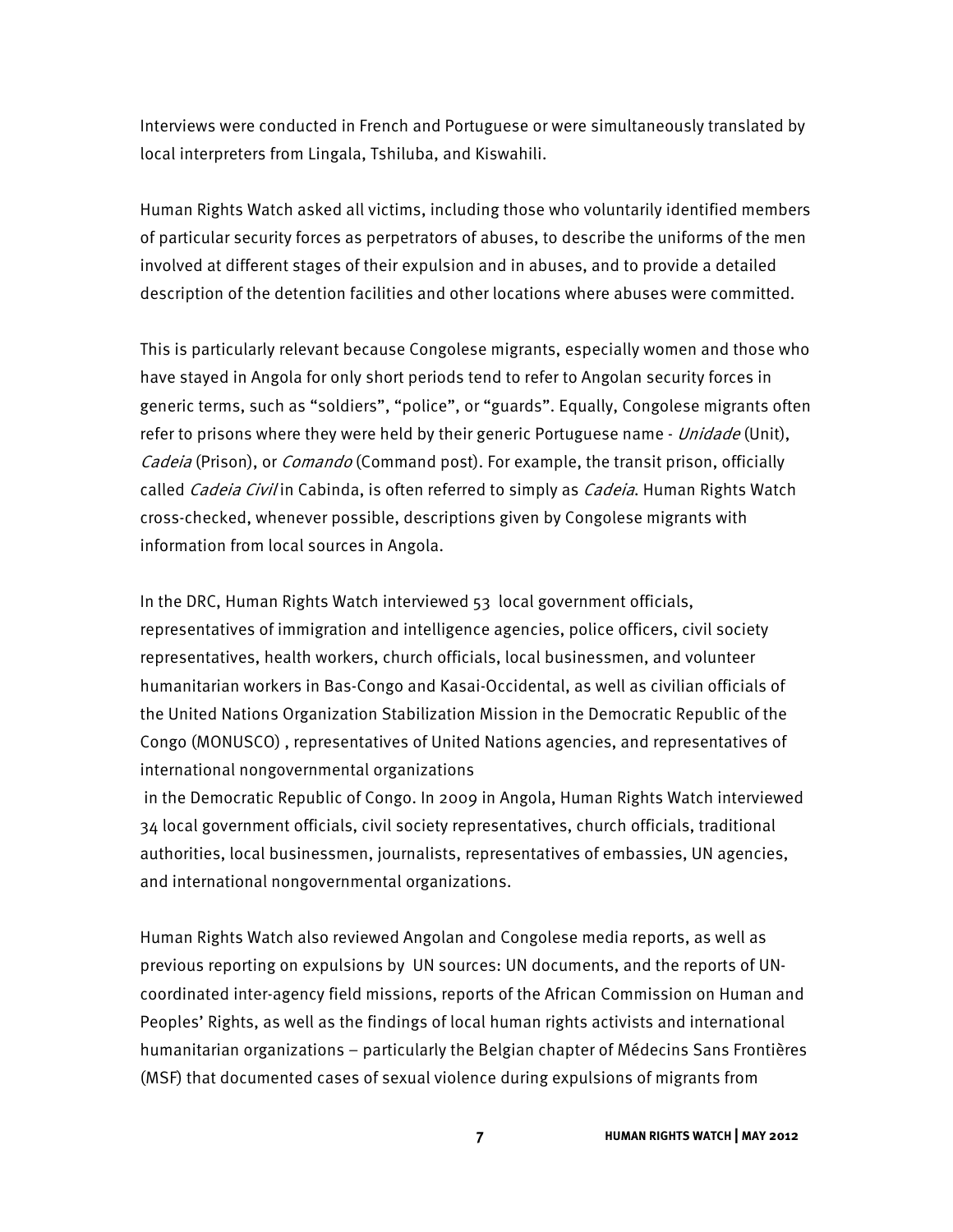Angola, and the nongovernmental organization, Italian International Committee for the Development of Peoples (CISP), which have implemented the UN-funded expulsions monitoring project in regions bordering Angola since April 2011.

In 2009 and in 2011, Human Rights Watch discussed some of the issues raised in this report with officials from Angola's Interior Ministry and with representatives of the DRC's Ministry of Foreign Affairs.

The evidence gathered during the course of this research includes accusations of serious human rights violations committed by Angolan security forces and immigration officials. Many of those interviewed have family members who have remained in the areas where these abuses took place. Human Rights Watch has, therefore, withheld names to protect the anonymity and ensure the security of those concerned.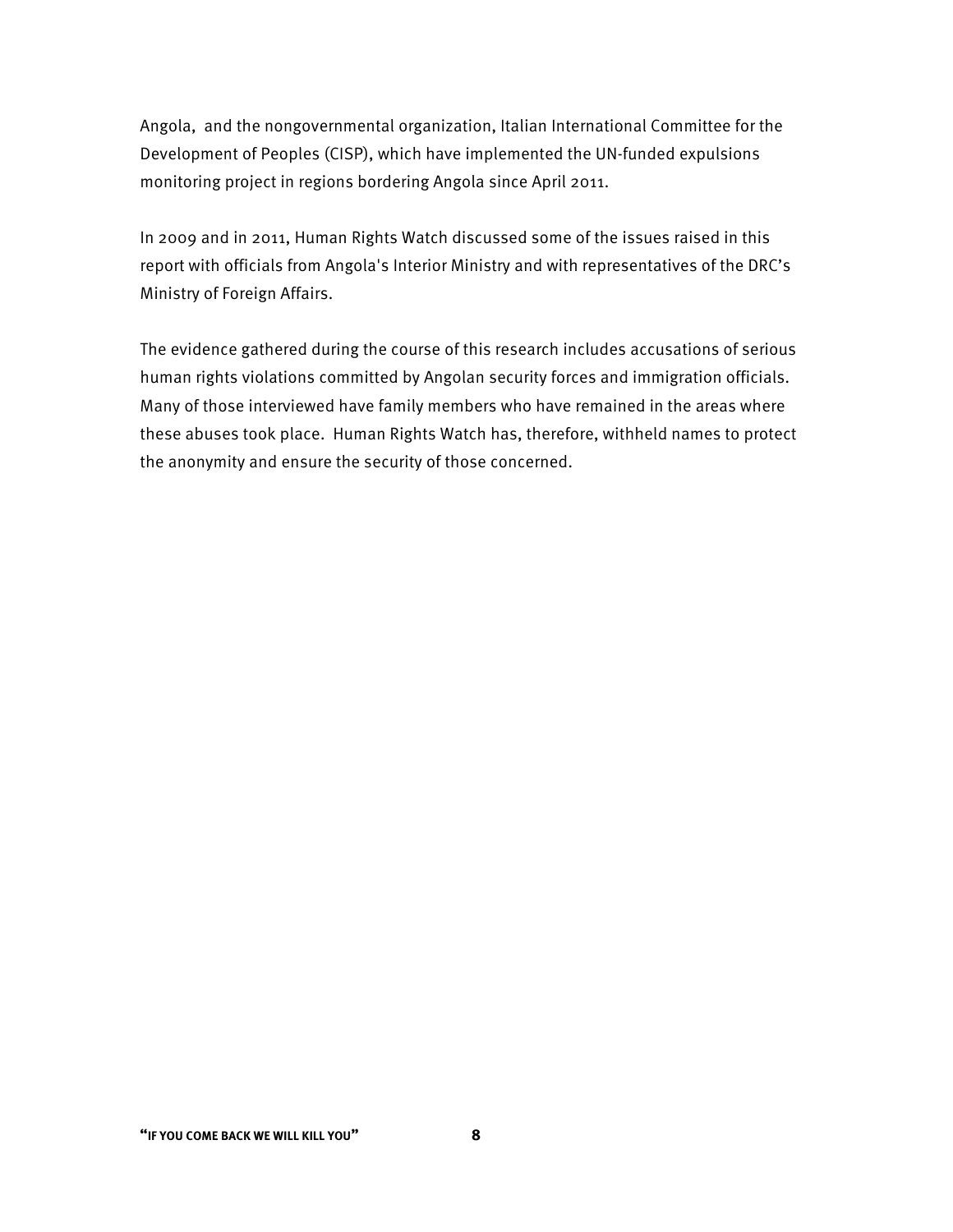## **I. Background**

Since 2003, the Angolan authorities have consistently described the presence of irregular migrants on Angolan territory as a "silent invasion" that threatens public order and national security.2 During the last decade of Angola's civil war, which ended in 2002, mining areas in the northeast served as strongholds of the National Union for the Total Independence of Angola (UNITA) rebels. Gemstones were trafficked through networks in Zaire3, and hundreds of thousands of Congolese miners were hired by Angolan and other mining entrepreneurs and companies during the early 1990s to work in Angolan alluvial mines.4

The first mass expulsion operation called "Operation Brilhante", from late 2003 to February 2005, was coordinated alternately by the Angolan Armed Forces (FAA) and the National Police. This operation led to the expulsion of over 300,000 irregular migrants, according to Angolan authorities, from the provinces of Lunda Norte, Lunda Sul, Malange and Bié.<sup>5</sup>

The mass expulsion operations have since extended from the diamond areas to the northern provinces of Zaire and Cabinda and other areas, which the Angolan authorities believe to be the main entry points for irregular immigration, and from primarily targeting diamond mines to raiding urban areas including informal markets, residential areas, churches, and schools.

While the early expulsion operations were carried out mainly – separately or jointly – by the Angolan Armed Forces and the National Police, joint operations have since extended to nearly all branches of the police, including the National Police, the border police, the Rapid Intervention Police and other branches of the police, at times also Angolan Armed Forces. All these were being done in coordination with immigration officials (SME).

-

<sup>2</sup> This general justification for mass expulsions has been reiterated by the Angolan government since 2003.

<sup>3</sup> Zaire is the Democratic Republic of the Congo's previous official name (1971-1997).

<sup>4</sup> "Diamond Industry Annual Review: Republic of Angola – 2005", Partnership Africa Canada, June 2005, p.11.

<sup>5</sup> Interview with National Police commissioner Paulo de Almeida, "Operação Brilhante detém mais de 300 mil estrangeiros ilegais", in Jornal de Angola, April 4, 2005.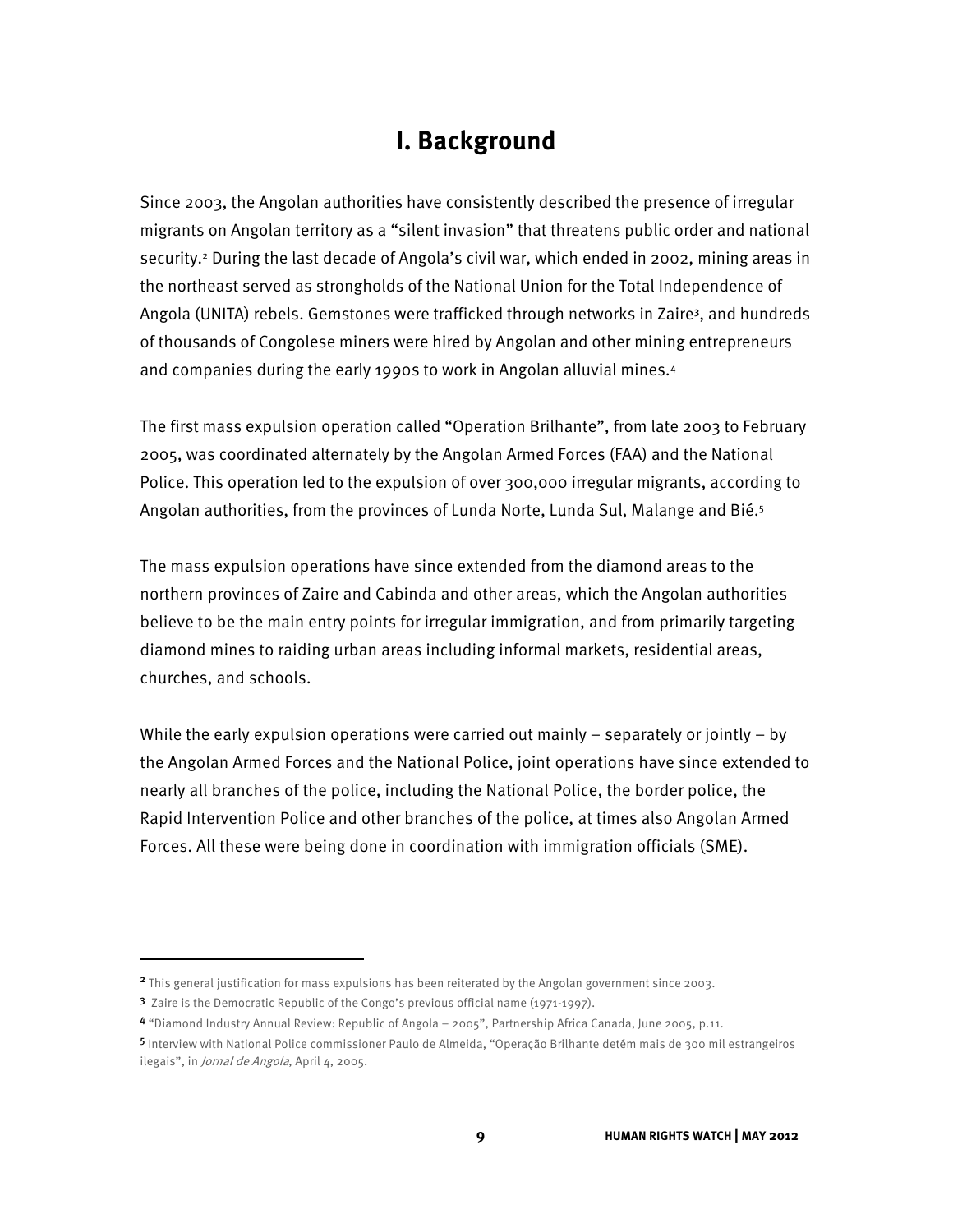

Map of Angola. © 2012 Human Rights Watch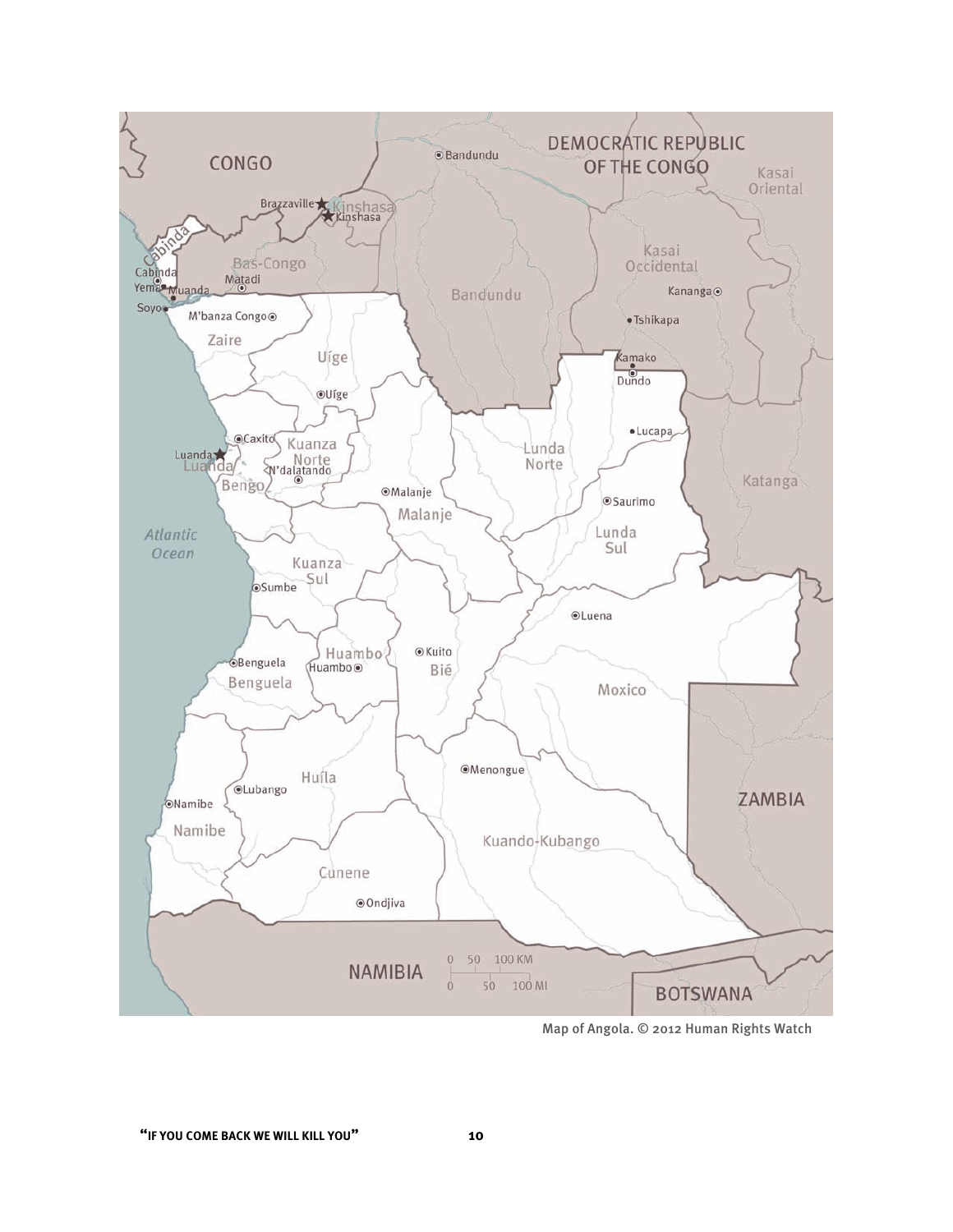In 2004 Congolese human rights activists, international organizations, and UN agencies including the Office for the Coordination of Humanitarian Affairs (OCHA) – at the time still present in Angola – quickly decried the brutal nature of the expulsions, which were characterized by widespread beatings, sexual violence and degrading body searches.<sup>6</sup>

In the following years human rights organizations and humanitarian agencies documented countless cases of beatings, torture, rape, looting, and degrading treatment committed by Angolan security forces against migrants, most of them Congolese. In 2007 the Belgian chapter of the relief organization Médecins Sans Frontières presented evidence that Angolan police and military had systematically raped and beaten women and girls during expulsions, and published 100 first-person accounts from victims of sexual violence.7

In October 2009 in reaction to mass expulsions of Congolese migrants from Angola's Cabinda and Zaire provinces and amid a rising wave of popular anger over the humiliating treatment of those expelled, the DRC government for the first time responded with reciprocal expulsions of Angolan citizens without regular documentation.

Whereas previous deportation campaigns from Angola to the DRC had seen the bulk of those expelled sent across remote border areas in the DRC provinces of Bandundu, Kasai-Occidental, and Katanga, many of those expelled in 2009 returned to the DRC from Angola via border posts in the much less isolated Bas-Congo province. Reports of beatings and humiliating treatment of Congolese nationals expelled to the DRC's Bas-Congo area by Angolan security agents in September and October 2009 quickly reached the Congolese media echoing and fueling resentment against Angolans. Bas-Congo had long hosted large numbers of Angolan nationals of Cabindan origin as well as a permanent Angolan military presence at its Kitona army base.

On October 5, Bas-Congo's provincial authorities issued an ultimatum demanding the departure within 72 hours of Angolans living in the province without proper documentation.8 The following day, the Congolese immigration services, under orders from

<sup>6</sup>"OCHA urges response to needs of victims of sexual abuse in Democratic Republic of Congo", UN OCHA press release, April 29, 2004; "Angola- Congolese Migrants face brutal body searches", Human Rights Watch news release, April 23, 2004. <sup>7</sup> "Les Femmes Temoignent: Cent Femmes Racontent leur Calvaire Angolais", Médecins Sans Frontières report, December

<sup>2007.</sup> 

<sup>8</sup> "Circular 1.554/VBBC" issued in Boma, quoted in "Governo da RDCongo determina expulsão de cidadaos angolanos", Angop, October 7, 2009.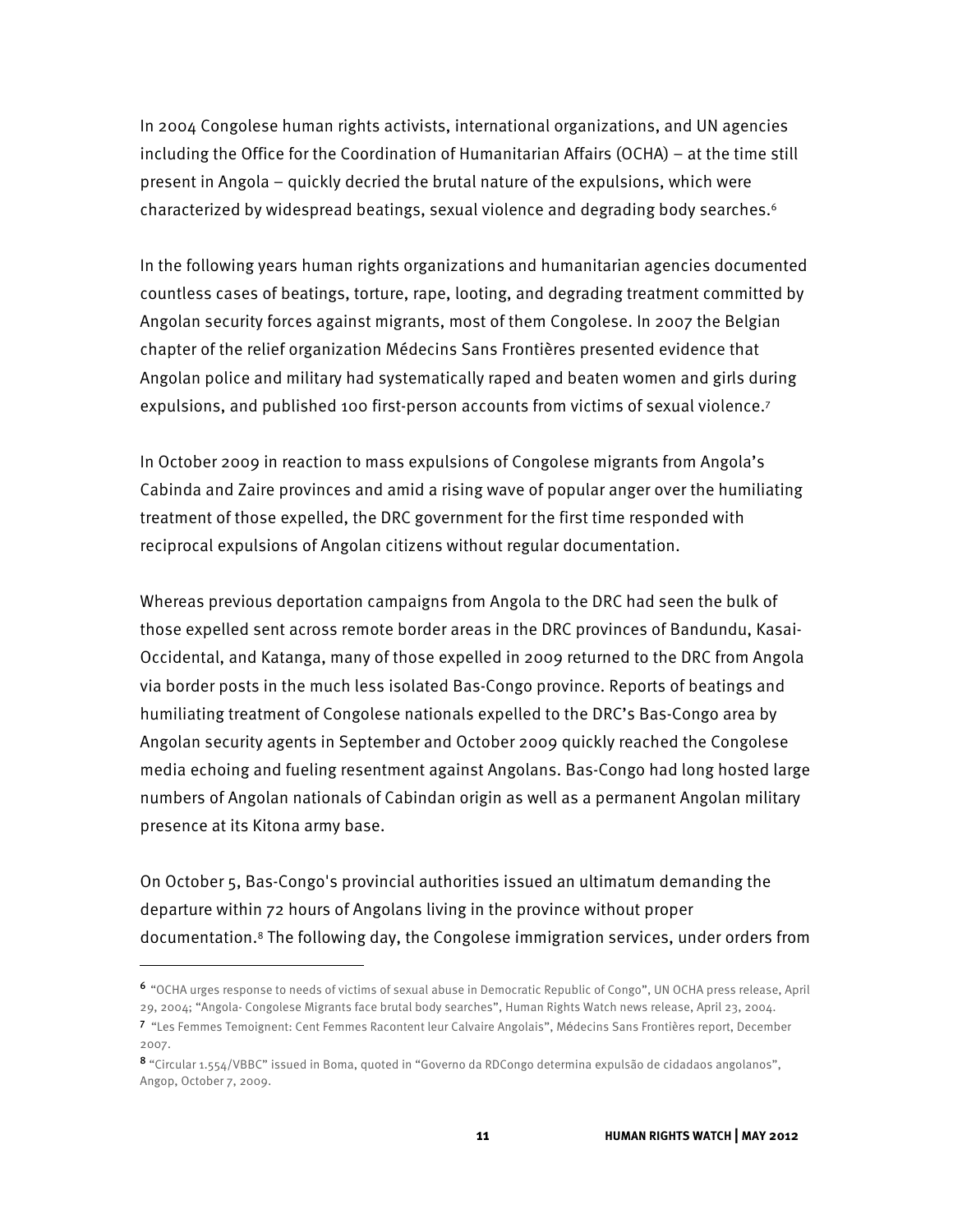the government in Kinshasa, began reciprocal deportations of Angolans.9 Previously, on September 27, 2009, in protest against expulsions of citizens from several nationalities from the enclave of Cabinda to the Republic of the Congo (ROC), the ROC unilaterally closed its border with Cabinda for a period of eight days, essentially blockading the enclave by banning vital cross-border trade.

Though the DRC government claims to have only officially deported 500 Angolans, while over 8,500 allegedly returned voluntarily<sup>10</sup>, thousands soon arrived home in Angola, many if not most doing so under extreme duress and often out of fear of reprisal.<sup>11</sup> According to OCHA, local civilians, particularly in Bas-Congo, committed acts of violence against Angolan nationals during this period.12

In October 2009, official delegations of both countries met in Kinshasa and both governments eventually agreed to immediately cease expulsions. But while the agreement did succeed in drastically reducing the number of deportations in the short term, Angola continued expelling irregular migrants to the DRC. UN agencies and local nongovernmental organizations reported serious human rights abuses during expulsions, including sexual violence against women and girls even after the October 2009 agreement.

The visit of Margot Wallström, the UN Secretary General's special representative on sexual violence in conflict to Lunda Norte and the adjacent Congolese province of Kasai Occidental in early 2011 created a new impetus among the international humanitarian community based in Kinshasa to deal with the fallout from the almost annual mass expulsions of Congolese migrants from Angola. A monitoring project of the expulsions focusing on the protection of migrants was created and financed from the Pooled Fund.13

1

<sup>9</sup> "Dossier des expulses des Congolais et des Angolais de 2007 au 6 octobre 2009", unpublished memo of the DRC foreign ministry, on file with Human Rights Watch.

<sup>10</sup> "Dossier des expulsés des Congolais et des Angolais de 2007 au 6 octobre 2009", unpublished memo of the DRC foreign ministry on file with Human Rights Watch.

<sup>11</sup> According to Angolan Ministry of Assistance and Social Reinsertion (MINARS) estimates, nearly 40,000 Angolans arrived home from Bas-Congo in September and October 2009. "Southern Africa - Angola/DRC Expulsions, Regional Situation Report No. 2", OCHA, 22 October 2009.

<sup>12</sup>"Angola/DRC Expulsions. Regional Situation Report No. 2", UN OCHA report, October 22, 2009.

<sup>&</sup>lt;sup>13</sup> The Pooled Fund combines the donor financing of UN agencies and the majority of humanitarian NGOs operating in DRC. Its resources are managed communally, allowing for rapid, coordinated responses to shifting needs.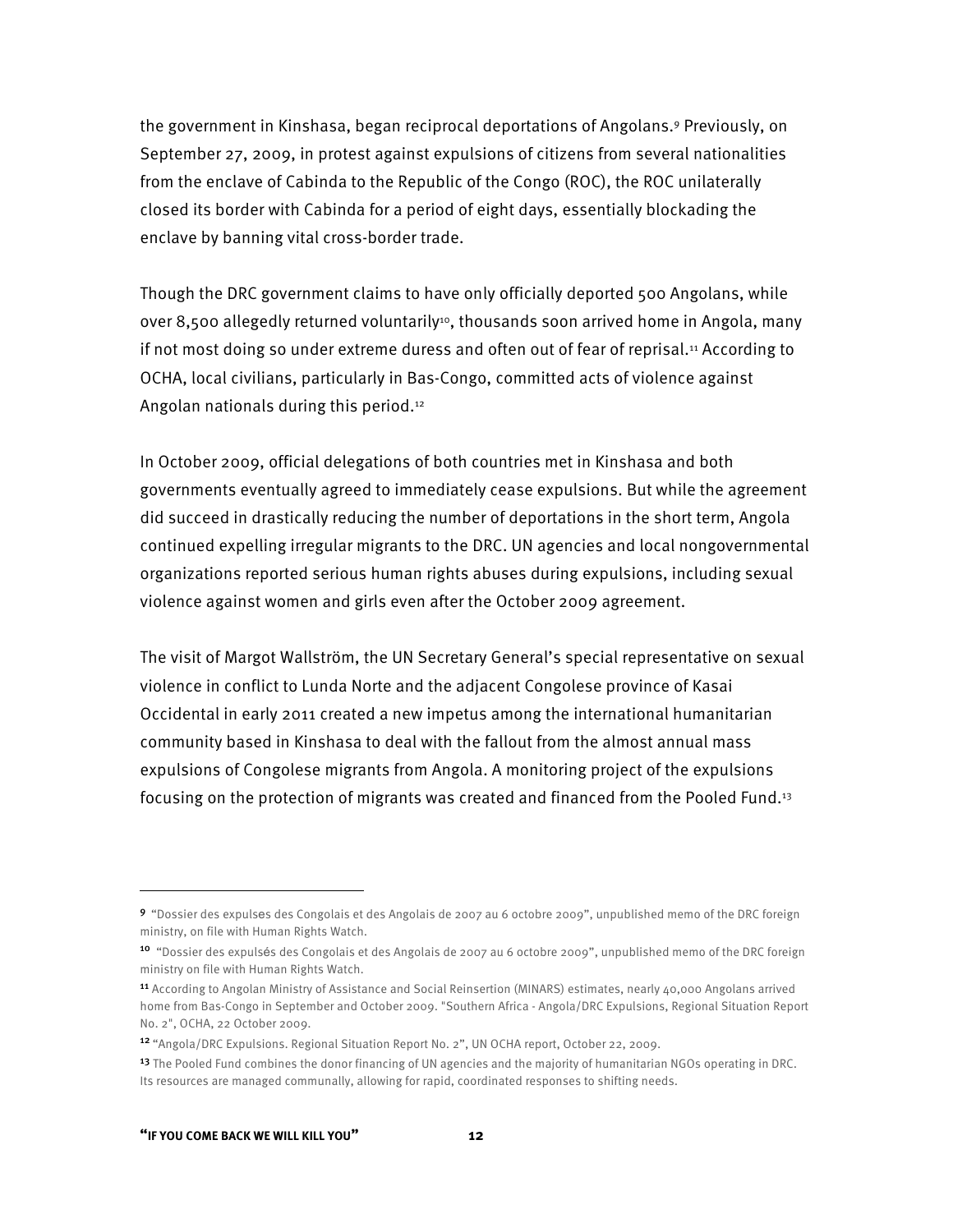Launched in March and initially slated to report over a period of eight months, but extended for another year, the monitoring project has offered what can reasonably be considered the most accurate picture to date of the scale of deportations and the prevalence of the abuses associated with them.

From March 29 to December 31, 2011, the monitoring project recorded 55,590 expulsions, with peaks confirmed in May and in October 2011.<sup>14</sup> Of the 55,590 expulsions, the project logged 3,770 reports of sexual and gender-based violence –rape, gang-rape, sexual coercion, vaginal and anal body searches without the use of gloves, and sexual humiliation –15, affecting 2,526 women, 316 girls, and 928 men. Other recorded protection incidents include 12, 647 instances of physical abuse – torture, beatings, imprisonment in degrading conditions and deprivation of food –, 13, 626 cases of prolonged detention, and 12,647 reports of theft.16

#### Expulsions Logistics since 2010

-

Since the humanitarian crisis caused in Angola by the reciprocal expulsions of Angolan migrants from the DRC in 2009, the logistics of the expulsions of irregular migrants from Angola has become more sophisticated. In the early expulsions, irregular migrants were marched or trucked and deported in large waves at a few border posts, often leading to an immediate humanitarian crisis in border areas in the DRC. However, in recent years, irregular migrants have been held in custody for varying periods in detention facilities and jails which were set up or are being used for this particular purpose, in order to regroup the migrants into smaller numbers for deportation along different border posts. In addition, the Angolan government has started to build new "detention centers for illegal migrants" in several parts of the country.

<sup>14</sup> Among those migrants expelled from Angola, CISP and their local partners along the border counted 33,876 men, 14,541 women, 3,177 boys and 2,544 girls. Most expulsions of migrants (40,331) were recorded in Kasai Occidental, bordering Angola's diamond-rich provinces. "Expulsés d'Angola", CISP Briefing, Kinshasa, January 15, 2012. According to Antonio Mangia Jr, protection coordinator of CISP in Kinshasa, DRC, the numbers of expelled migrants only came to be uniformly disaggregated by gender and age after the initial phase of the monitoring project. Human Rights Watch phone interview with Antonio Mangia Jr, March 1, 2012.

<sup>15</sup> Incidents of sexual and gender-based violence recorded by CISP, include sexual violence as well as humiliating vaginal and anal body searches. According to CISP, from the 3,770 reported cases of sexual and gender-based violence, 2,526 victims were women, 316 girls and 928 men.

<sup>16</sup> "Expulsés d'Angola", CISP Briefing, Kinshasa, January 15, 2012.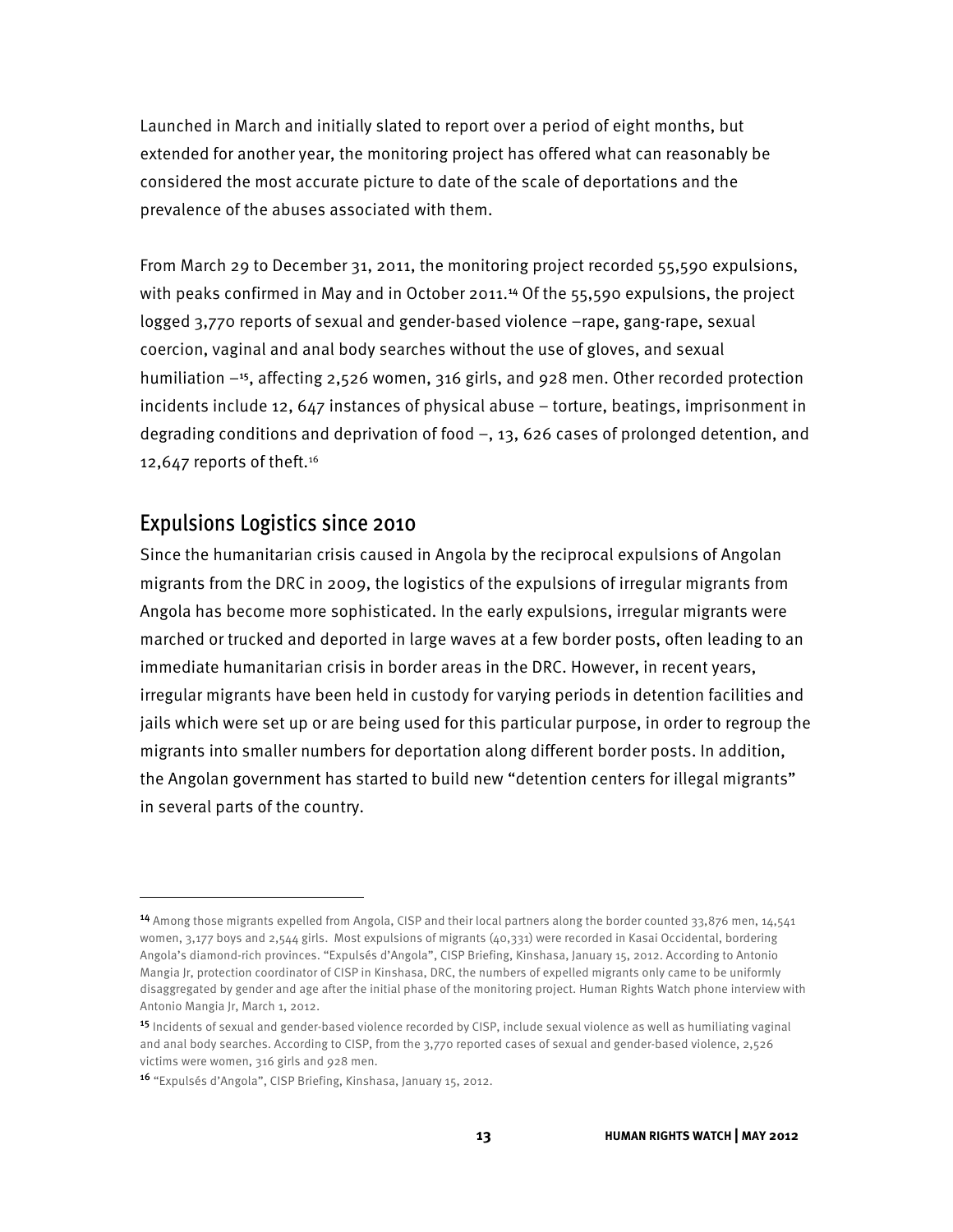In the Congolese town of Kamako in June 2011, eyewitnesses and migrants expelled from Lunda Norte in the first half of 2011 described to Human Rights Watch a highly organized system of detention centers in Lunda Norte, some of them used exclusively for the expulsion operations.

A number of migrants described initially being held for periods ranging from several hours to several days in detention centers, often simply local jails, near the location of their arrest. However, the overwhelming majority – 38 of 46 interviewed migrants expelled from 19 different locations in Lunda Norte – were eventually transferred to the provincial capital of Lunda Norte, Dundo, though in several cases with additional detention time in intermediary locations. At least 28 of the 46 migrants interviewed specifically named Condueji in Dundo as their primary detention center following arrest.17

Following a detention period in Condueji, usually ranging from two days to one week, the migrants were loaded into trucks and driven from Dundo to the border. Despite the existence of a well maintained road connecting Dundo to the newly refurbished Tisanda-Kamako border post, the Angolan authorities distributed the expulsions between Tisanda-Kamako and the six other smaller ports of entry serving Tshikapa territory in DRC's Kasai-Occidental province: Tshisenge, Kandjaji, Kabsakala, Kabungu, Mayanda, and Muamongo.<sup>18</sup>

Similar systems of detention facilities exist in other areas along the border. In Cabinda, the prison Cadeia Civil, which also includes a military section, has long been used as a transit center for irregular migrants before deportation, as well as the border police post N'to.19 Angolan immigration services have announced the construction of a number of new detention centers for illegal foreigners, including a detention center in Viana, Luanda, to be managed by the immigration services.<sup>20</sup>

j

<sup>&</sup>lt;sup>17</sup> The prison of Condueji, or Conduege, in Dundo, Lunda Norte, used to serve as main provincial prison until the newly built prison of Kakanda was inaugurated in 2010. Since, the old prison has been used as transit center during expulsion operations of irregular migrants. In 2009, the Angolan authorities had set up an open detention camp at the riverside near Nzage, commonly referred to as *Ilha* [Portuguese word for island], where migrants were held in custody prior to their expulsion. Human Rights Watch interviews with victims of expulsions in Kamako, DRC, June 2011, and in Dundo and Nzage, Lunda Norte, Angola July 2009.

<sup>18</sup> Human Rights Watch interviews with DRC government officials, members of local civil society organizations, and expelled migrants in Kamako, June 2011.

<sup>&</sup>lt;sup>19</sup> Human Rights Watch interviews with victims of expulsions in Muanda, May 2011, and in Cabinda, November 2009.

<sup>20</sup> "Norte e Leste são as portas", O País, January 18, 2011.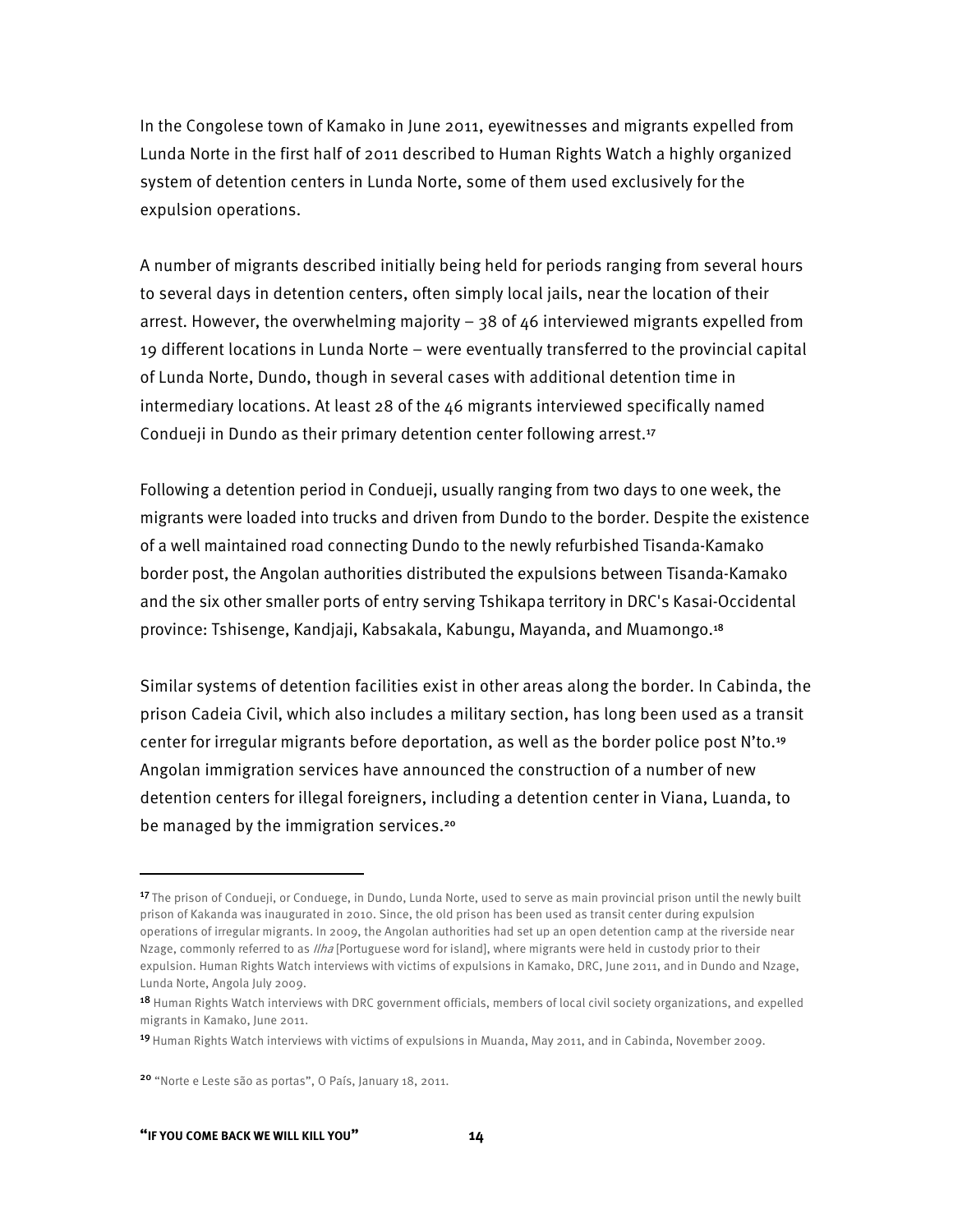This relatively sophisticated system is an improvement on the previous practice of marching or trucking large groups of migrants directly to the border until 2009, which often led to border posts being inundated with thousands of destitute migrants over a short period. The new strategy seems aimed at limiting the number of deportations at each location to around 100 per day, ensuring that no single border post is overwhelmed pursuant to previous agreements between the two countries.

While Human Rights Watch recognizes the potential value of such a system in mitigating the humanitarian impact of expulsions on Congolese border areas, the fact that victims' accounts described the currently used detention facilities as the scene of some of the most serious human rights violations documented in this report, raises concern.

#### Patterns of Congolese Migration to Angola

1

Despite repeated reports indicating the use of systematic violence by Angolan security forces, aimed at punishing irregular migrants and discouraging their return, the expulsions from Angola have failed in their primary goal of stopping undocumented immigration. This failure is the result of both historical factors and the radical economic inequities that currently exist between the two countries.

The largely arbitrary manner in which the borders between DRC and Angola were drawn during the colonial period has meant that communities with common customs and language have found their traditional territories bisected by national boundaries. Since government regulation of cross-border traffic has historically been lax, most local inhabitants grew accustomed to bypassing official border posts in favor of well-trodden bush paths when visiting family and friends.21

Local commerce also continued largely unhindered despite the theoretical imposition of state regulation, and communities straddling the border remained heavily interdependent. To this day, Angolan and Congolese villagers come together to trade in goods and livestock at a series of cross-border markets. Along the frontier between Lunda Norte in Angola and Kasai-Occidental and Bandundu provinces in DRC – a section of the border that is officially

<sup>&</sup>lt;sup>21</sup> Human Rights Watch interview with DGM officials and members of local nongovernmental organizations in Muanda and Kamako, DRC, May and June, 2011.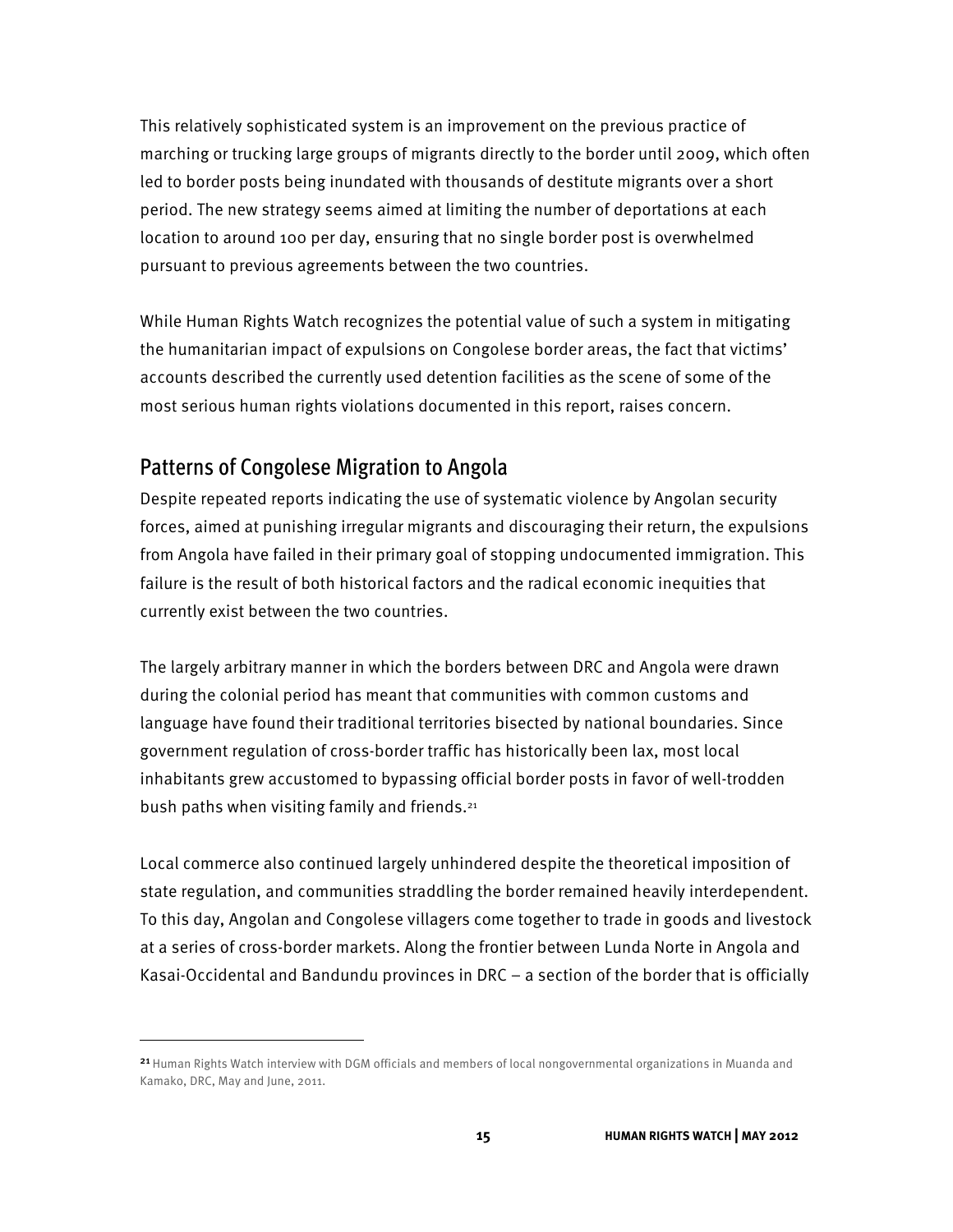closed –security forces, local government officials, and immigration agents turn a blind eye to the technically illegal markets.<sup>22</sup>

After the end of Angola's long civil war in 2002, as oil revenues from offshore discoveries were beginning to pump hundreds of millions of dollars into Angola's state coffers, the DRC remained engulfed in a deadly armed conflict. The increasing economic gap between Angola and the DRC has since provided an incentive for Congolese migrants to brave the likelihood of abuse in the hopes of a better life.

Today, while miners still make up the bulk of Congolese in Angola, the country's booming economy also attracts thousands of other migrants including, among others, small-time traders, construction laborers, and sex workers. Congolese influence in commerce, for example, has meant that Lingala – the most widely spoken language in western DRC – has now become the lingua franca of many public marketplaces in Angola. Many migrants travel as far as the capital, Luanda, in search of employment.

#### Cross-border smuggling and trafficking of migrants<sup>23</sup>

An entire industry of facilitators – known in Kasai Occidental as *tchobresseurs* – has sprung up in border areas to cater to the constant demand of Congolese seeking to enter Angola clandestinely. The facilitators generally operate with little interference from the authorities, benefiting from the involvement of officials from the civilian authorities and state security forces on both sides of the border.24 In Kasai Occidental they have even established a professional syndicate. For a fee ranging from just a few dollars to over US\$100, these *tchobresseurs*, usually local inhabitants of Congolese frontier towns, lead migrants across the border via extensive networks of unmapped hunting trails and

1

<sup>&</sup>lt;sup>22</sup> Human Rights Watch researchers visited one of these border market days in the Congolese town of Kamako in June 2011. Congolese authorities interviewed said that such markets were essential to the region's economic well-being.

<sup>&</sup>lt;sup>23</sup> For a definition of "smuggling", see Smuggling Protocol, art. 3a. For a definition of "trafficking" see Trafficking Protocol, art. 3a.

<sup>24</sup> Human Rights Watch interviews with ANR officials, local representative of the territorial administration, migrants and members of civil society, Kamako, June 2011.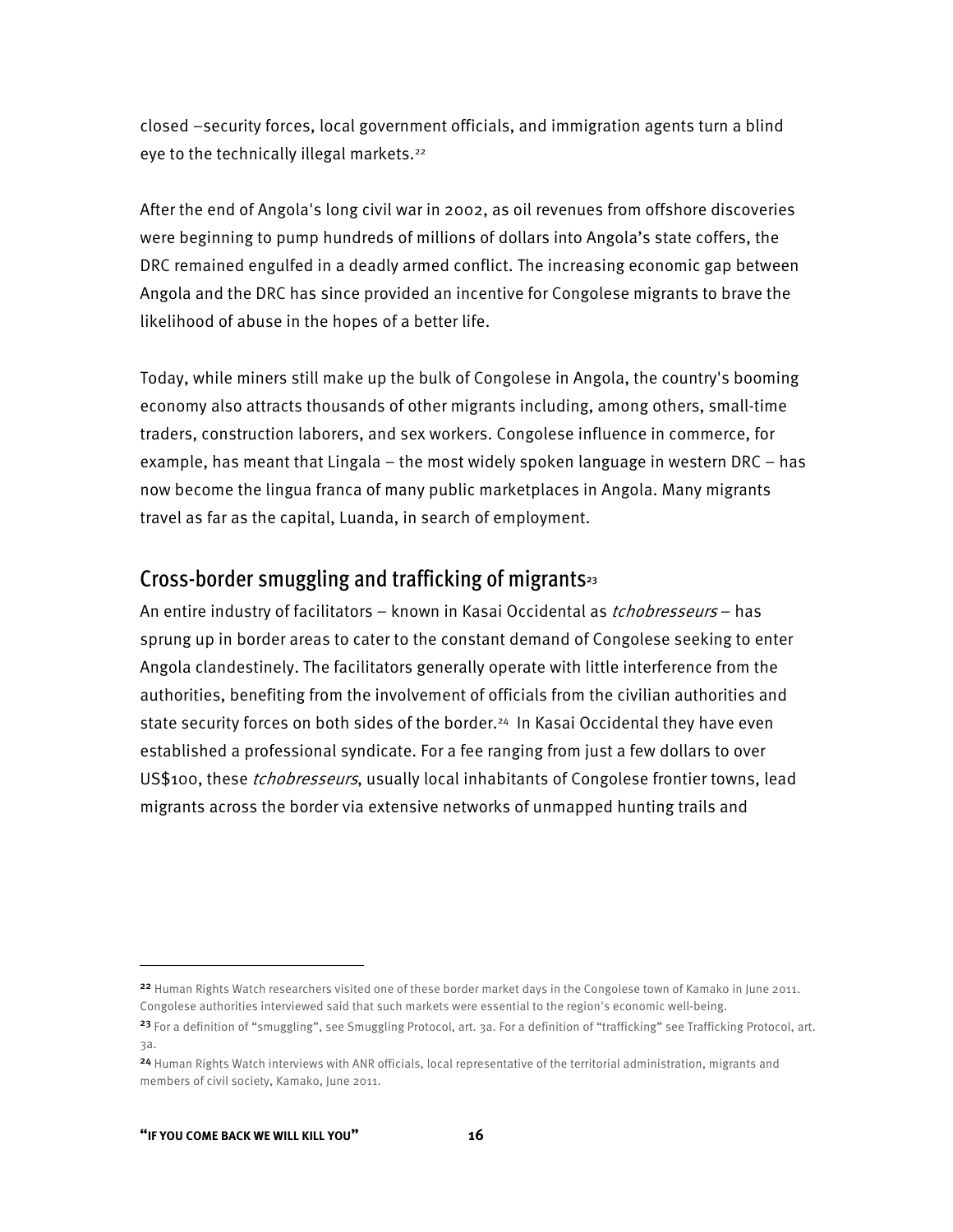footpaths.25 In some cases these guides appear to be part of cross-border networks recruiting labor for Angolan diamond mines, many of which are controlled by FAA officers.<sup>26</sup>

Members of civil society organizations and local government officials in Kamako told Human Rights Watch that networks of *tchobresseurs* were also involved in the smuggling and trafficking of women and girls into Angola for the purpose of prostitution, at times at the request of members of Angolan security forces, with the Congolese intermediaries receiving a commission for each Congolese woman or girl delivered. Local officials also told Human Rights Watch that some of these women and girls are raped by their tchobresseur guides while crossing the border.<sup>27</sup>

j

<sup>25</sup> Human Rights Watch interviews with DGM official in Kamonia, and with ANR official, local residents and Congolese migrants in Kamako, June, 2011.

<sup>&</sup>lt;sup>26</sup> Human Rights Watch interviews with diamond dealer in Kamonia, and Congolese migrants, in Kamako, June, 2011. Several Congolese migrant diamond miners told Human Rights Watch they had entered Angola illegally upon previous arrangements with Angolan diamond entrepreneurs.

<sup>27</sup> Human Rights Watch interviews with ANR official and members of local civil society, Kamako, June 2011. Yet, Human Rights Watch was not able to corroborate concrete cases of sexual abuse by *tchobresseurs*.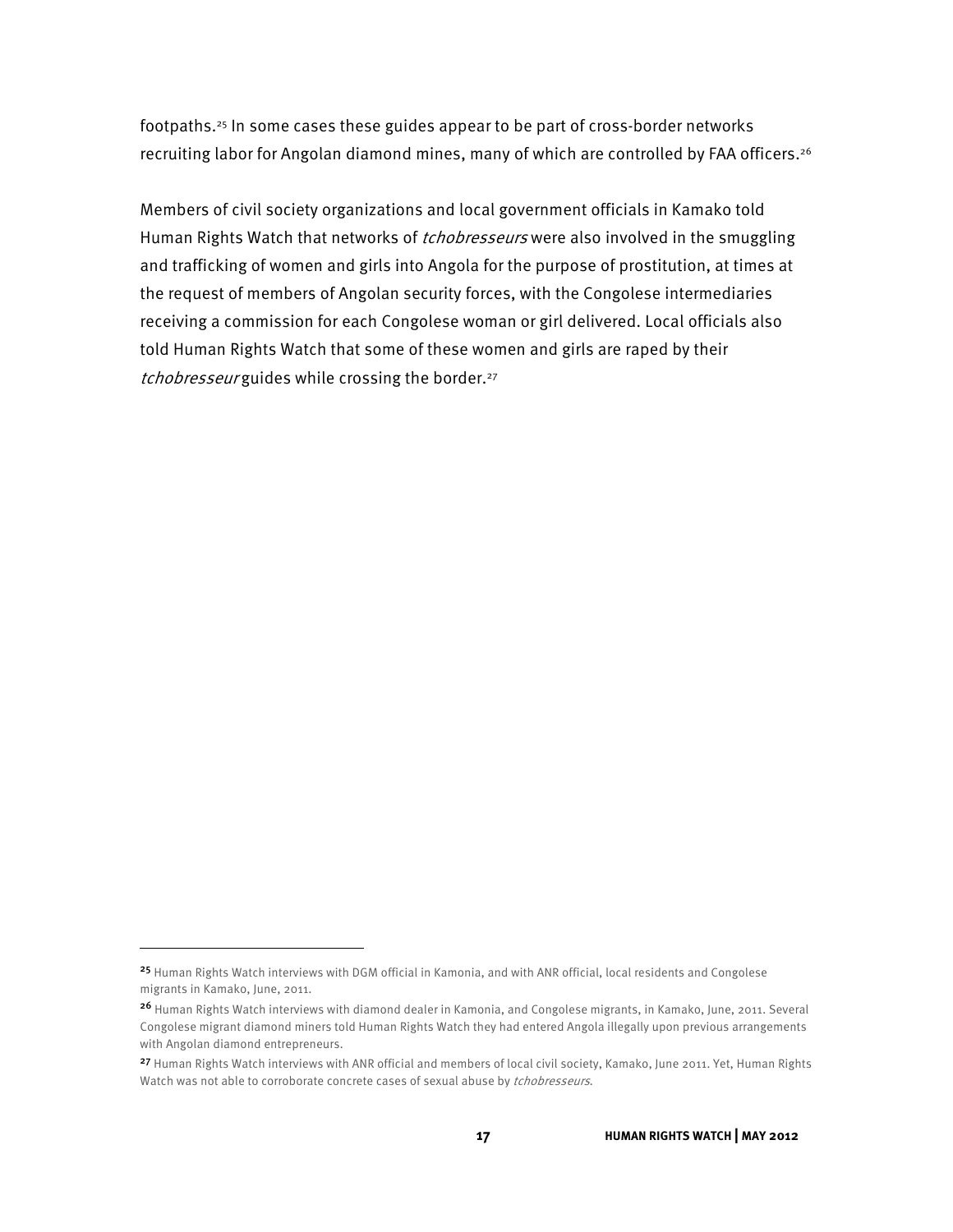## **II. Angola's Legal Obligations**

#### International law

1

Angola is bound by international human rights law that requires it to prevent, investigate and punish acts of sexual violence, torture, cruel, inhuman, or degrading treatment and guarantees particular protection to women and children from rape and other forms of sexual abuse. The Angolan government has an obligation to prevent, investigate, prosecute, and punish sexual violence. The obligation includes ensuring that State actors, such as the security forces, do not commit such violence and should take all reasonable steps to provide everyone within its territory with effective protection against such violence by private parties.

Angola is party to a number of major human rights treaties, including the International Covenant on Civil and Political Rights (ICCPR),28 the International Covenant on Economic, Social, and Cultural Rights (ICESCR)<sup>29</sup>, the Convention on the Elimination of All Forms of Discrimination against Women (CEDAW)<sup>30</sup>, and the Convention on the Rights of the Child  $(CRC)$ , which contains the obligation to detain children separately from adults.<sup>31</sup> Angola is also party to the African Charter on Human and Peoples' Rights, which prohibits mass expulsions of non-nationals when those targeted are national, racial, ethnic, or religious groups.32 Angola has also ratified, and is therefore bound by, the African Charter on the

<sup>28</sup> International Covenant on Civil and Political Rights (ICCPR), adopted December 16, 1966, G.A. Res. 2200A (XXI), 21 U.N. GAOR Supp. (No. 16) at 52, U.N. Doc. A/6316 (1966), 999 U.N.T.S. 171, entered into force March 23, 1976, ratified by Angola January 10, 1992. The ICCPR prohibits torture and other cruel, inhuman, or degrading treatment (art.7) and protects women's right to be free from discrimination based on sex (arts 2(1) and 26).

<sup>29</sup> International Covenant on Economic, Social and Cultural Rights (ICESCR), adopted December 16, 1966, G.A. Res. 2200A (XXI), 21 U.N. GAOR Supp. (No. 16) at 49, U.N. Doc. A/6316 (1966), 993 U.N.T.S. 3, entered into force January 3, 1976, ratified by Angola January 10, 1992.

<sup>3</sup>º Convention on the Elimination of All Forms of Discrimination against Women (CEDAW), adopted December 18, 1979, G.A. res. 34/180, 34 U.N. GAOR Supp. (No. 46) at 193, U.N. Doc. A/34/46, entered into force September 3, 1981, ratified by Angola September 17, 1986.

<sup>31</sup> Convention on the Rights of the Child (CRC), adopted November 20, 1989, G.A. Res. 44/25, annex, 44 U.N. GAOR Supp. (No. 49) at 167, U.N. Doc. A/44/49 (1989), entered into force September 2, 1990, ratified by Angola December 5, 1990, art. 37. 32 In its response to communication 292/2004 filed by the Institute for Human Rights and Development in Africa (IHRDA) on behalf of 14 Gambian nationals expelled from Angola in May 2004, the Africa Commission on Human and Peoples' Rights concluded that Angola violated the prohibition of mass expulsion, because the victims were part of a larger group on nonnationals of different nationalities to which fundamental rights of due process were negated. See Activity Report of the African Commission on Human and People's Rights in conformity with article 54 of the African Charter on Human and People's Rights, presented at the Thirteenth Ordinary Session in Sharm El-Sheikh, Egypt, June 24 – 28, 2008, p.86-107 (Communication 292/2004 Institute from Human Rights and Development in Africa / Republic of Angola), para 66-70.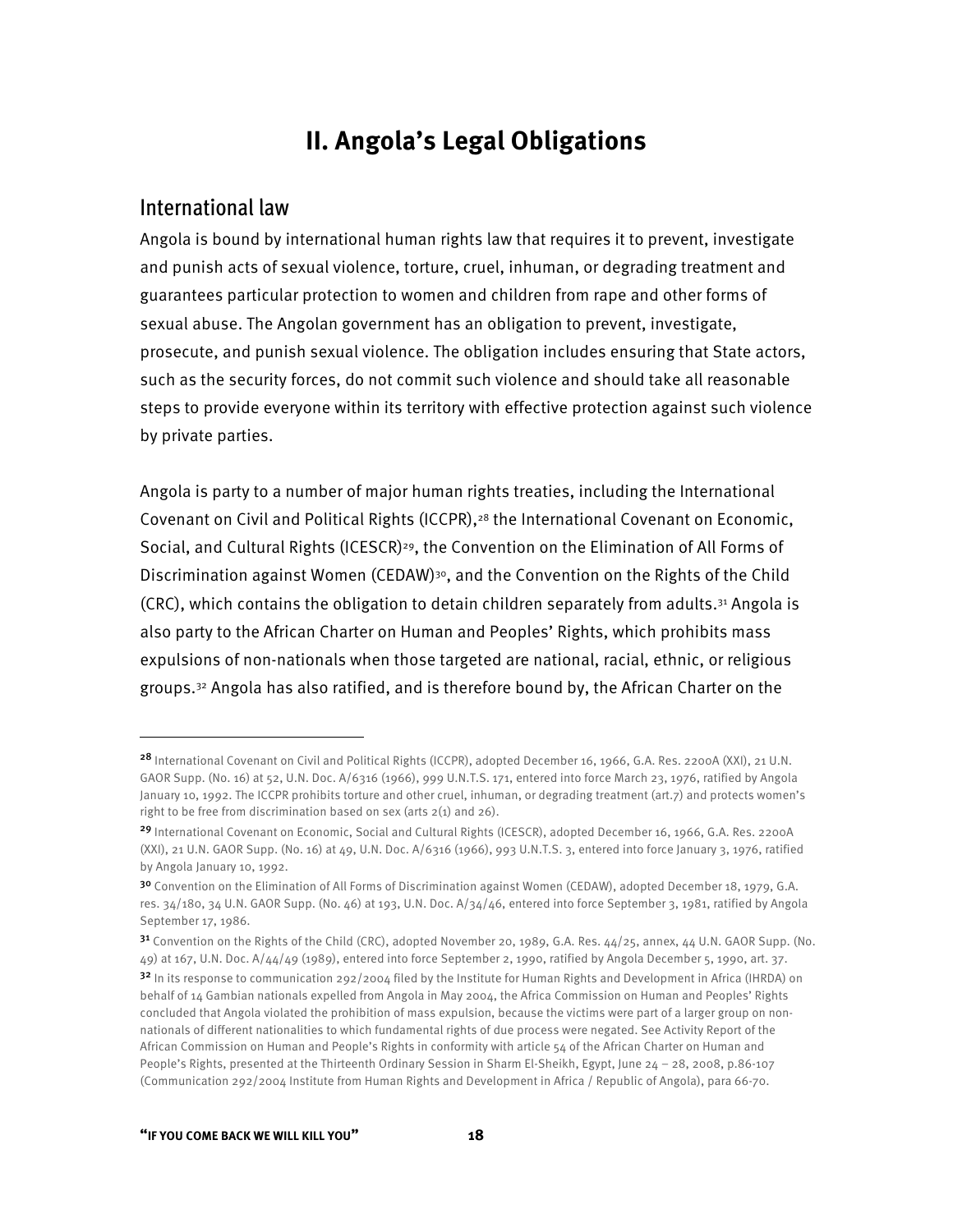Rights and Welfare of the Child and the Protocol to the African Charter on the Rights of Women in Africa.33

International human rights law also enshrines the right to an effective remedy, which obligates state parties to prevent, investigate, and punish serious human rights violations.34

Angola still has not ratified the Convention against Torture and Other Cruel, Inhuman or Degrading Treatment or Punishment nor its Optional Protocol that establishes a framework for independent monitoring of detention conditions in the country.35 Neither has Angola ratified the International Convention on the Protection of the Rights of All Migrant Workers and Members of Their Families,<sup>36</sup> which prohibits "collective expulsion" of migrant workers and members of their families.<sup>37</sup> The convention requires state parties to carry out expulsions on a case to case basis and "only in pursuance of a decision taken by the competent authority and in accordance with the law."38 The convention equally gives migrants subject to expulsion the right to review and to compensation in case of the annulment of a judicial expulsion decision.39 Most importantly, the convention requires the authorities to respect fundamental right of migrants, their spouses and children during imprisonment, including providing treatment that is appropriate their age.<sup>40</sup> Angola still

1

<sup>33</sup> African [Banjul] Charter on Human and Peoples' Rights, adopted June 27, 1981, OAU Doc. CAB/LEG/67/3 rev. 5, 21 I.L.M. 58 (1982), entered into force October 21, 1986, ratified by Angola March 2, 1990; African Charter on the Rights and Welfare of the Child, OAU Doc. CAB/LEG/24.9/49 (1990), entered into force November 29, 1999, ratified by Angola January 11, 1992; Protocol to the African Charter on Human and Peoples' Rights on the Rights of Women in Africa, adopted by the 2nd Ordinary Session of the Assembly of the Union, Maputo, September 13, 2000, CAB/LEG/66.6, entered into force November 25, 2005, ratified by Angola January 22, 2007.

<sup>34</sup> See UN Human Rights Committee, General Comment 31. Nature of the General Legal Obligations of State parties to the Covenant, U.N. Doc. CCPR/C/21/Rev.1/Add.13/ para 15. See also the Updated Set of Principles for the Protection and Promotion of Human Rights through Action to Combat Impunity ("Impunity Principles"), U.N. Doc. E/CN.4/2005/102/Add.1, February 8, 2005, adopted by the UN Commission on Human Rights in Resolution E/CN.4/2005/81, April 15, 2005, principle I.

<sup>35</sup> Convention against Torture and Other Cruel, Inhuman or Degrading Treatment or Punishment (Convention against Torture), adopted December 10, 1984, G.A. res. 39/46, annex, 39 U.N. GAOR Supp. (No. 51) at 197, U.N. Doc. A/39/51 (1984), entered into force June 26, 1987. Optional Protocol to the Convention against Torture and other Cruel, Inhuman or Degrading Treatment or Punishment, adopted on 18 December 2002 at the fifty-seventh session of the General Assembly of the United Nations by resolution A/RES/57/199, entered into force on June 22, 2006.

<sup>3&</sup>lt;sup>6</sup> International Convention on the Protection of the Rights of All Migrant Workers and Members of Their Families (Migrant Workers Convention), adopted December 18, 1990, G.A. Res. 45/158, annex, 45 U.N. GAOR Supp. (No. 49A) at 262, U.N. Doc. A/45/49 (1990), entered into force July 1, 2003.

<sup>37</sup> Migrant Workers Convention, art. 22.1.

<sup>38</sup> Migrant Workers Convention, art. 22.2.

<sup>39</sup> Migrant Workers Convention, art. 22. 4-5.

<sup>40</sup> Migrant Workers Convention, art. 17.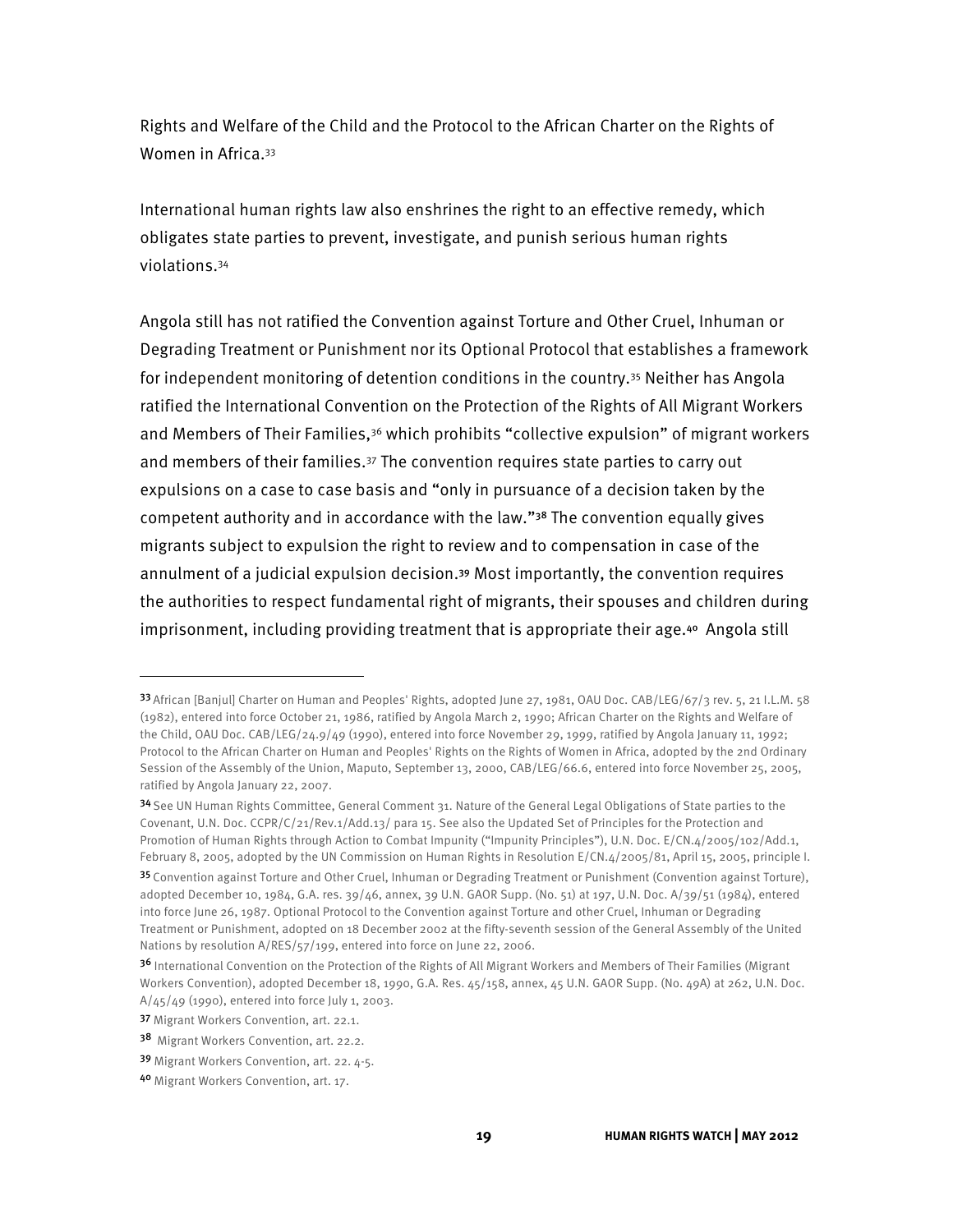has not ratified the Protocol Against the Smuggling of Migrants by Land, Sea and Air, (Smuggling Protocol),41 nor the Protocol to Prevent, Suppress and Punish Trafficking in Persons, Especially Women and Children (Trafficking Protocol)<sup>42</sup>.

Angola has been a member of the United Nations Human Rights Council since 2007. Before being elected member of the UN Human Rights Council for two three-year terms, in May 2007 and in May 2010, Angola in its voluntary pledges to the UN secretary general stated that it would accelerate the ratification process of those conventions and protocols, among others.43 This promise remains unfulfilled.

#### Angolan domestic law

The Angolan constitution that entered into force on February 5, 2010 guarantees all fundamental freedoms and rights, and enshrines the principle of equality and nondiscrimination.44 Angola's constitution also states that "Constitutional and legal norms related to fundamental rights shall be interpreted and integrated harmoniously with the United Nations Universal Declaration of Human Rights, the African Charter on Human and Peoples' Rights and other international instruments to which Angola is party."45

The 2007 Law on the Legal Regime of Foreign Citizens, guarantees foreigners in Angola the same rights and duties as Angolan citizens, except some political rights and other rights and duties reserved for Angolan citizens, such as holding public office, or leading a trade union or professional association.46 The law guarantees that expulsions of non-nationals

-

<sup>41</sup> Protocol Against the Smuggling of Migrants by Land, Sea and Air, Supplementing the United Nations Convention Against Transnational Crime (Smuggling Protocol), adopted November 15, 2000, G.A. Res. 55/25, annex III, U.N. GAOR, 55th Sess., Supp. No. 49, at 65, UN Doc. A/45/49 (Vol. I) (2001); 40 ILM 384 (2001), entered into force January 28, 2004.

<sup>42</sup> Protocol to Prevent, Suppress and Punish Trafficking in Persons, Especially Women and Children, Supplementing the United Nations Convention on Transnational Organized Crime (Trafficking Protocol), adopted November 15, 2000, G.A. Res. 55/25, annex II, 55 U.N. GAOR, Supp. (No. 49) at 60, U.N. Doc. A/45/49 (Vol.I) (2001), entered into force December 25, 2003,

<sup>43</sup> United Nations General Assembly: Letter dated 3 May 2007 from the Permanent Representative of Angola to the United Nations addressed to the President of the General Assembly, http://www.upr-info.org/IMG/pdf/angola\_pledge\_2007.pdf; United Nations General Assembly: Note verbale dated 5 May 2010 from the Permanent Mission of Angola to the United Nations addressed to the Secretariat, http://www.unelections.org/files/GA\_%28A.64.775%29AngolaHRCCandi\_7May10.pdf (assessed on February 19, 2012).

<sup>44</sup> Angolan Constitution (2010), entered into force February 5, 2010, arts. 23 and 25.

<sup>45</sup> Angolan Constitution (2010), art. 26.

<sup>46</sup> Law on the Legal Regime of Foreign Citizens (Law 02/07) entered into force on August 31, 2007, arts. 3.1. and 8. The law was later renamed as Juridical System of Foreigners in the Republic of Angola,

http://www.sme.ao/attachments/article/234/Law%20No.%202-07%20of%2031%20May.pdf (assessed on February 19, 2012). Regulations of the 2007 law (Regulation on the Legal System of Foreigners, presidential decree 108/11) were enacted by presidential decree on May 25, 2011,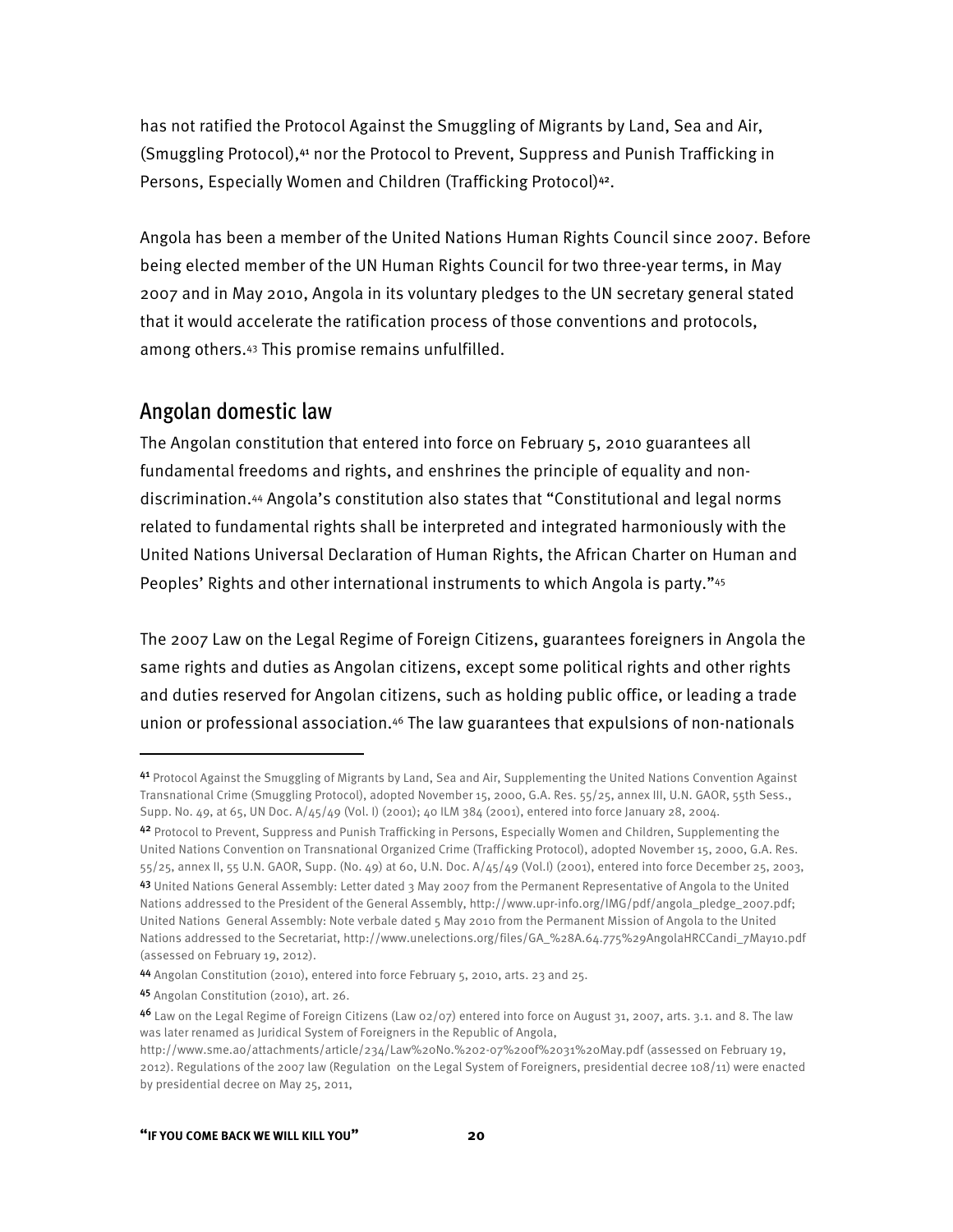are carried out "without prejudice of agreements and international conventions to which Angola is party".47

However, the 2007 law contains no clear safeguards for due process during expulsions. The law establishes a distinction between the expulsion of non-nationals by judicial order and an administrative order issued by the Interior Ministry's Migration and Foreigners Service. Foreign citizens may be subject to administrative expulsion for lack of means of subsistence, trade or profession; failure to pay fines; entering a work contract without due authorization; unlawful re-entry in the country; and failure to comply with an order to leave Angola voluntarily.48 Foreign citizens may be subject to judicial expulsion for using fraudulent means to enter the country, undermining national security or internal order, breaching restrictions on leading a trade union or professional association, seriously or repeatedly breaching Angolan laws, or being sentenced to a major prison term.49

Non-nationals ordered to be expelled by court decision have the right to appeal to the courts, while those who are expelled by administrative decision can only appeal to the Ministry of Interior. Most Angolan security forces - Rapid Intervention Police, border police, National Police and Immigration services – which are involved in expulsion operations and who have allegedly committed serious abuses during roundups, arrest, and detention fall under the authority of the Ministry of Interior.

The 2007 law establishes harsh punitive measures – up to eight years imprisonment -for trafficking, employing and assisting irregular migrants, including providing lodging for irregular migrants.<sup>50</sup>

According to the 2007 law all foreign citizens subject to expulsion are to be detained until their deportation, $51$  for a maximum period of eight days (for non-resident foreigners) $52$  in a

 $\overline{a}$ 

<sup>50</sup> Law 02/07, arts.113-116.

http://www.sme.ao/attachments/article/189/Presidential%20Decree%20No.%20108-11%20of%2025%20May.pdf (assessed on February 4, 2012)

<sup>47</sup> Law 02/07, art. 28 (Causes of expulsion).

<sup>48</sup> Law 02/07, art. 28.3.

<sup>49</sup> Law 02/07, art. 28.1-2.

<sup>51</sup>Law 02/07, art. 30 (Bodies with powers to order expulsion) 2.

 $5<sup>2</sup>$  Law 02/07, art. 32 (Expulsion order), 1b.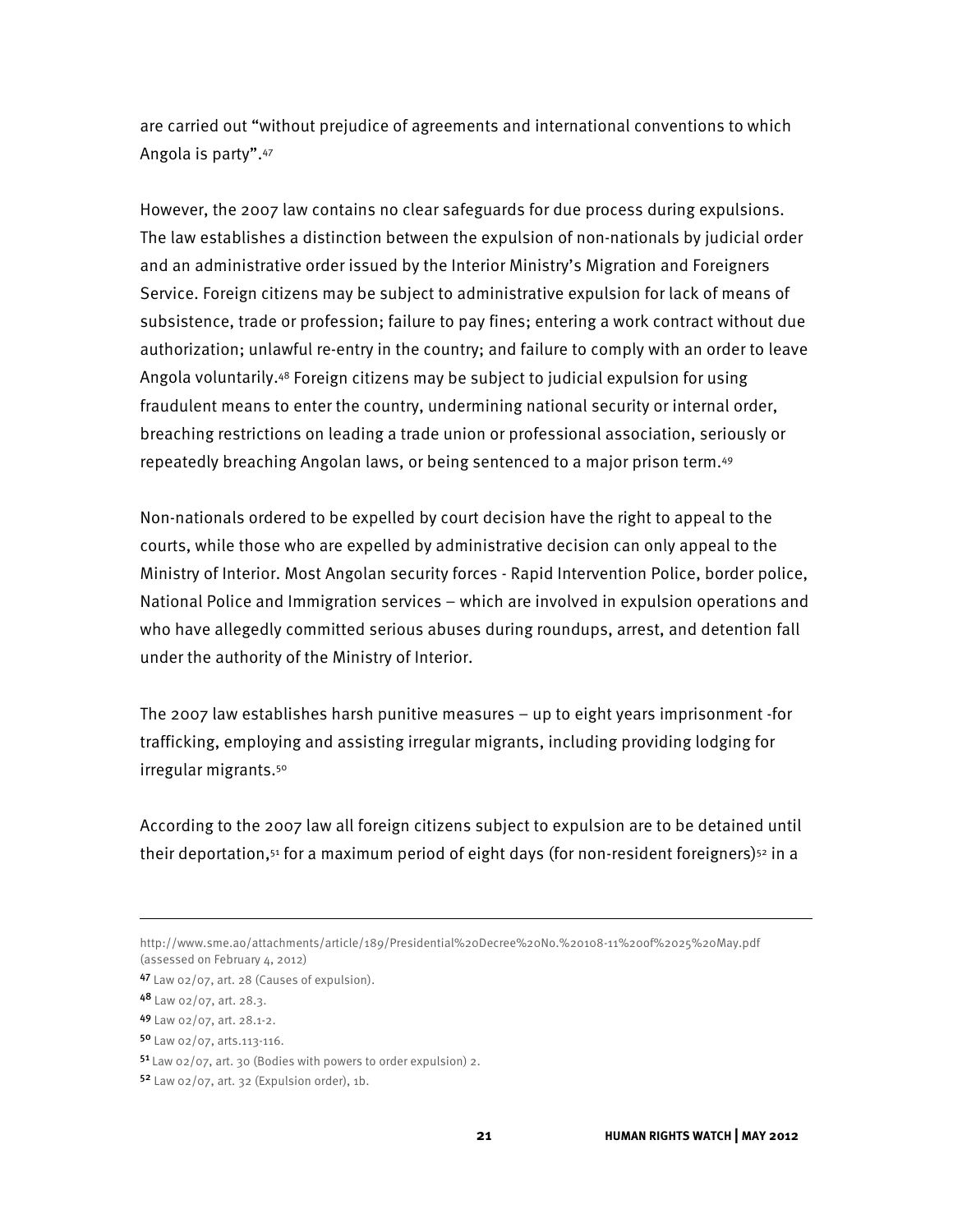"detention center for illegal foreigners," 53 that is to be set up and operated under the responsibility of the Ministry of Interior.54 The UN Working Group on Arbitrary Detention in its 2008 Angola mission report criticized the compulsory detention of foreigners before expulsion, instead of detention being an exception.55

In addition to its obligations under international law, Angola has a duty under its own laws to prevent and punish acts of sexual violence.

In June 2011, Angola's new law against domestic violence entered into force. For the first time, the law specifically criminalizes acts of sexual violence.56 The law defines sexual violence – more broadly than in previous legislation – as "any conduct that obliges to witness, have or participate in a sexual act by way of coercion, threat or placing the person in a situation of unconsciousness or impossibility to resist,"<sup>57</sup>and establishes any "serious offense against the physical or psychological integrity" as a public crime.<sup>58</sup> The new draft Criminal Code, which has yet to be approved in parliament, includes the same definition of sexual violence as in the domestic violence law, and establishes prison terms up to 10 years for sexual aggression with penetration.59

1

<sup>53</sup> Law 07/07, art. 30. 2.

<sup>54</sup> Law 02/07, article 33 (Situation of foreign subject to expulsion order), 2.

<sup>55</sup> United Nations General Assembly, Human Rights Council, Report of the Working Group on Arbitrary Detention, Addendum-Mission to Angola, A/HRC/7/4/Add.4. February 29, 2008.

<sup>56</sup> Law against domestic violence (25/2011), entered into force on June 17, 2011.

<sup>57</sup> Law 25/2011, art. 2a.

<sup>58</sup> Law 25/2011, art. 25a.

<sup>59</sup> Anteprojecto do Código Penal, draft Criminal Code published in July 2011, arts. 168 and 170a.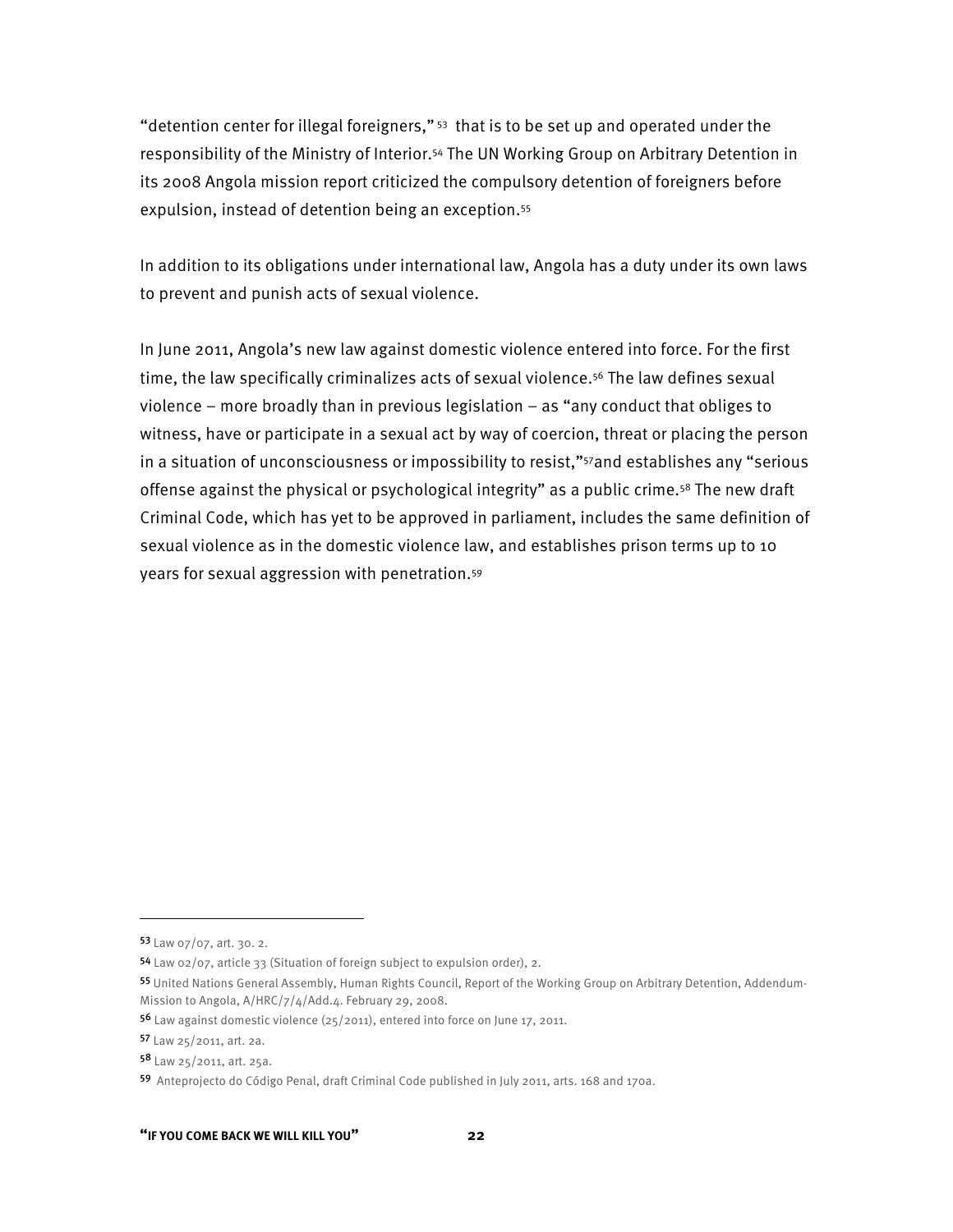## **III. Sexual Violence**

Previous reports by local NGOs, the UN and international nongovernmental organizations such as MSF, as well as the current UN-funded monitoring project have called attention to the high occurrence of sexual violence during expulsions of irregular migrants from Angola.

In early 2011, Margot Wallström, the UN Secretary-General's special representative on sexual violence in conflict, who traveled to Lunda Norte and the adjacent Congolese province of Kasai-Occidental in early 2011, reported that her findings "strongly suggest that sexual violence is systematically being carried out against Congolese women and girls... by uniformed security forces." She stated that many of the victims she'd spoken to had affirmed that the sexual abuses had occurred while they were being held in detention facilities.60 Human Rights Watch research corroborates Wallström's findings. The high prevalence of sexual violence against migrants was also confirmed by the UN-funded expulsions monitoring project, which recorded 3,770 reports of sexual and gender-based violence in 55,590 expulsions from Angola between April and December 2011.<sup>61</sup>

#### Patterns and perpetrators of sexual abuse

Of the 32 expelled female Congolese migrants interviewed in Kamako and Muanda in the DRC in May and June 2011, 19 said they had been subjected to sexual abuse, including rape, attempted rape, sexual coercion, and being forced to witness sexual violence against other women. Most of them reported to Human Rights Watch that the incidents of sexual violence took place in detention facilities. In addition, some children witnessed sexual violence and other abuses against their mothers as they were usually held in the same cells.

Not all survivors were able to identify the prison where the abuses were committed.<sup>62</sup> However, expelled migrants interviewed in Kamako clearly identified the prison Condueji in Dundo, Lunda Norte's provincial capital (in Angola at times also spelled as Conduege), as one of the places where they suffered sexual violence. Most expelled migrants interviewed in Kamako who had been arrested in Dundo, Lukapa, Nzage, Calonda or in

<sup>60</sup> "Systematic rape continues on Congo-Angola border: UN", Reuters, February 12, 2011.

<sup>61</sup> "Expulsés d'Angola", CISP Briefing, Kinshasa, January 15, 2012. See background section in this report.

<sup>62</sup> See section on methodology in this report.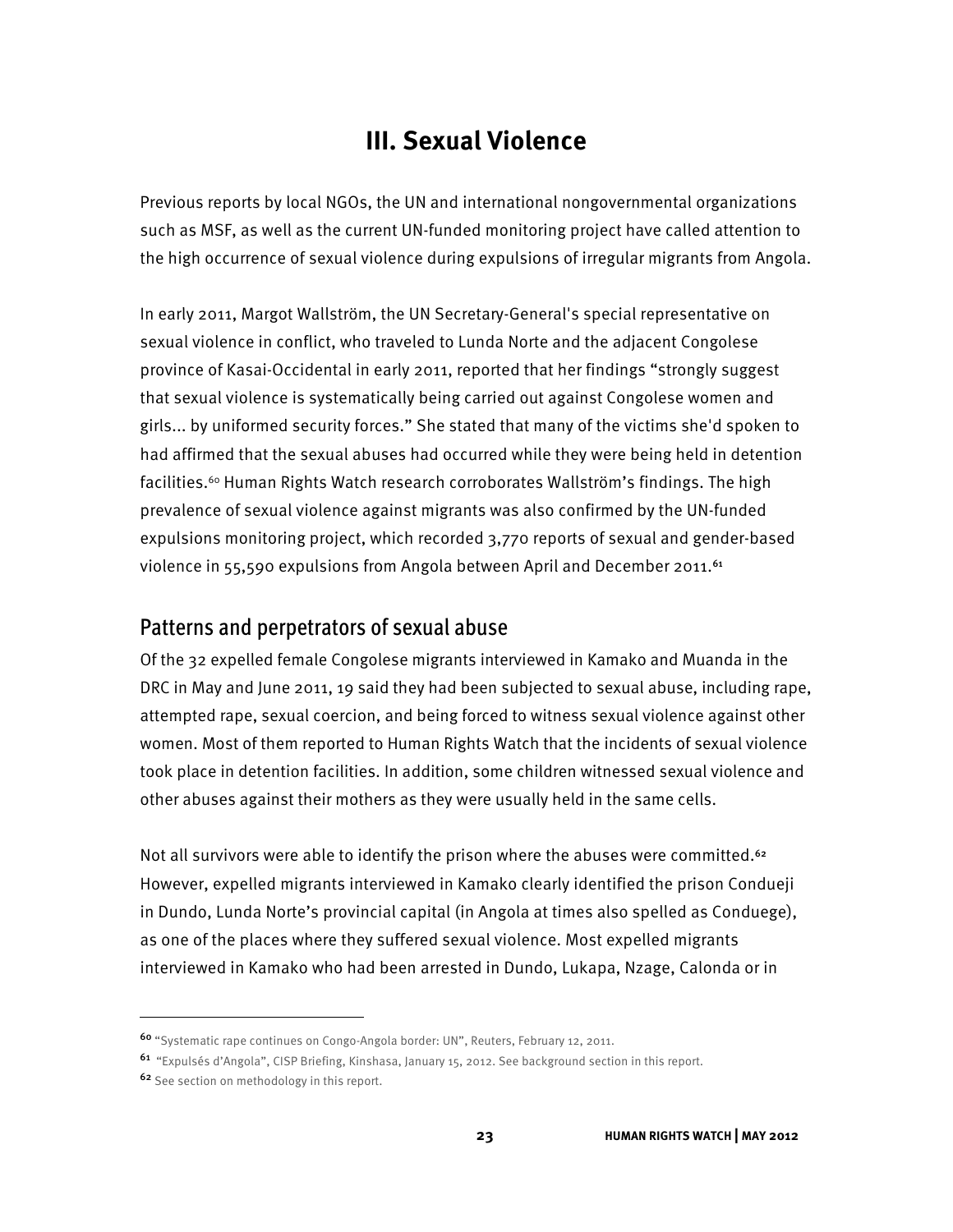several diamond mines in Luanda Norte province, were eventually transferred to Condueji prison in Dundo, where they spent up to a week until their deportation.<sup>63</sup> Victims also reported sexual violence in other detention facilities in Lunda Norte, such as police jails in Lukapa and Nzage,<sup>64</sup> in a jail in Calonda, and in Zaire province in a jail reportedly run by the Angolan Armed Forces (FAA) in Soyo city.65

The accounts obtained by Human Rights Watch suggest that no due oversight exists to ensure effective prevention and protection from sexual abuse by members of the security forces and prison guards. The victims gave detailed descriptions of the perpetrators' uniforms and the types of arms they were carrying. Such descriptions matched that of a wide range of Angolan security forces, including the migration services (SME), the Rapid Intervention Police (PIR), the border police (PGF), prison guards, and Angolan Armed Forces (FAA).

Most women interviewed in May and June 2011, including those who said they had not been victims of sexual abuse themselves, reported witnessing the rapes and sexual coercion of other women by security officials. They said that these officials beat or used threats of beating to coerce women into having sex with them.

According to a consistent pattern throughout the victims' and witnesses' accounts, the perpetrators included members of security forces routinely present at the prison, as well as prison guards, immigration officials, at times also PIR agents, and others such as border police, visited prisons in groups. Some apparently came for the specific purpose of sexually abusing women, by either promising food or release in exchange for sex or, in case of refusal, beating them or threatening them with beatings or death.

The often appalling prison conditions – overcrowded cells, lack of food, drinking water and sanitation facilities – as well as the fact that many women were detained along with their

-

<sup>63</sup> The UN Working Group on Arbitrary Detention, who visited Condueji prison in 2007, noted that the prison facility was "unsuitable for detention." United Nations General Assembly, Human Rights Council: Report of the Working Group on Arbitrary Detention, Addendum–Mission to Angola, A/HRC/7/4/Add. 4, February 29, 2008.

<sup>64</sup> Human Rights Watch interviews in Kamako on June 6, 2011, with 45-year-old Congolese woman who was expelled in May 2011, and with 32-year-old Congolese woman, who was expelled on May 21, 2011.

<sup>65</sup> Human Rights Watch interview in Muanda, May 26, 2011, with 22-year-old Congolese woman, who was expelled in March 2011 in Soyo, Zaire province. She identified the prison where she was held for two days as the *Comando* run by the FAA, situated close to the river.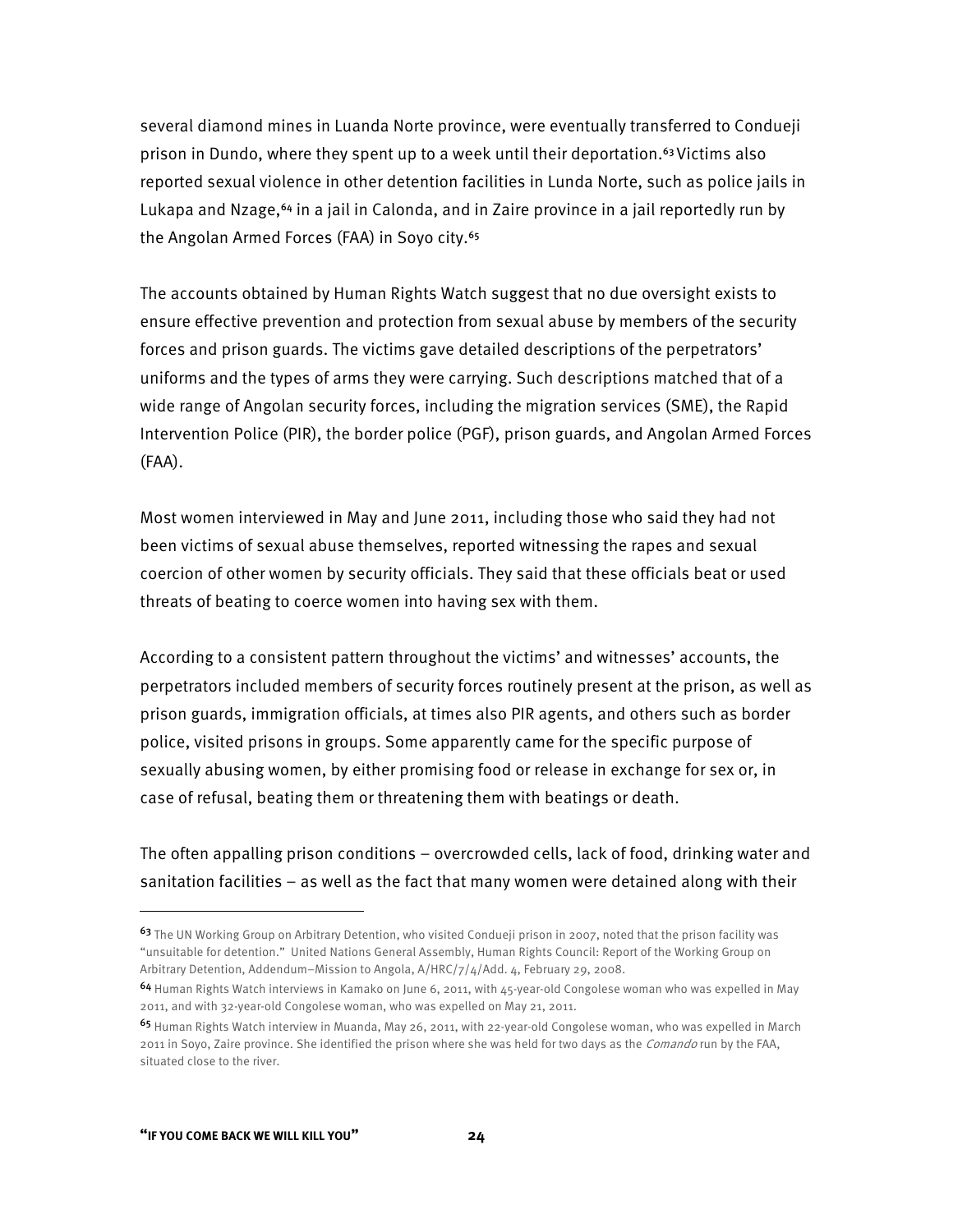children, contributed to the pressure on victims to submit to sexual abuse, according to victims and other witnesses.

Several women and girls told Human Rights Watch that they had sex with members of the security forces after having been beaten up in front of their fellow inmates each time they refused, or out of desperation to get food for themselves or their children. Among the interviewed survivors, a 30-year-old Congolese woman told Human Rights Watch that immigration officials forced her to have sex with them despite her being eight months pregnant.<sup>66</sup> Most of these sexual abuses were committed by members of different security forces and immigration officials at the prison of Condueji in Dundo.

One 30-year-old Congolese woman told Human Rights Watch how groups of security agents, including from the Rapid Intervention Police, beat her and other women to force them to have sex with them.

In the prison they beat us when we refused to have sex with them. They kicked us with their boots in the belly. This hurts terribly. Particularly the émergence [PIR agents] did this. They came in groups of 20 or 30 to ask for girls. We were 147 women in a cell and had nothing to eat, nothing to wash ourselves. We were not able to sleep. After we suffered a lot, they would come to take us.<sup>67</sup>

A 19-year-old Congolese woman told Human Rights Watch that immigration officials and security agents wearing different uniforms beat those women in the prison of Condueji who refused to have sex with them.

We were four women, a man, and a baby in the cell. They beat me a lot because they requested me for sex and I refused. They were police agents, DEF [SME agents], with different uniforms in black, blue, light green. They

-

<sup>66</sup> Human Rights Watch interview in Kamako on June 6, 2011, with 29-year-old Congolese woman, who was expelled on May 25, 2011 in Kamako. The abuses she reported were committed in Condueji prison, Dundo, Lunda Norte, where she was held for five days.

<sup>67</sup> Human Rights Watch interview in Kamako on June 7, 2011 with a 30-year-old Congolese woman, who was expelled on May 15, 2011 in Kamako. She reported that this happened at Condueji prison in Dundo, Lunda Norte, where she was held for five days.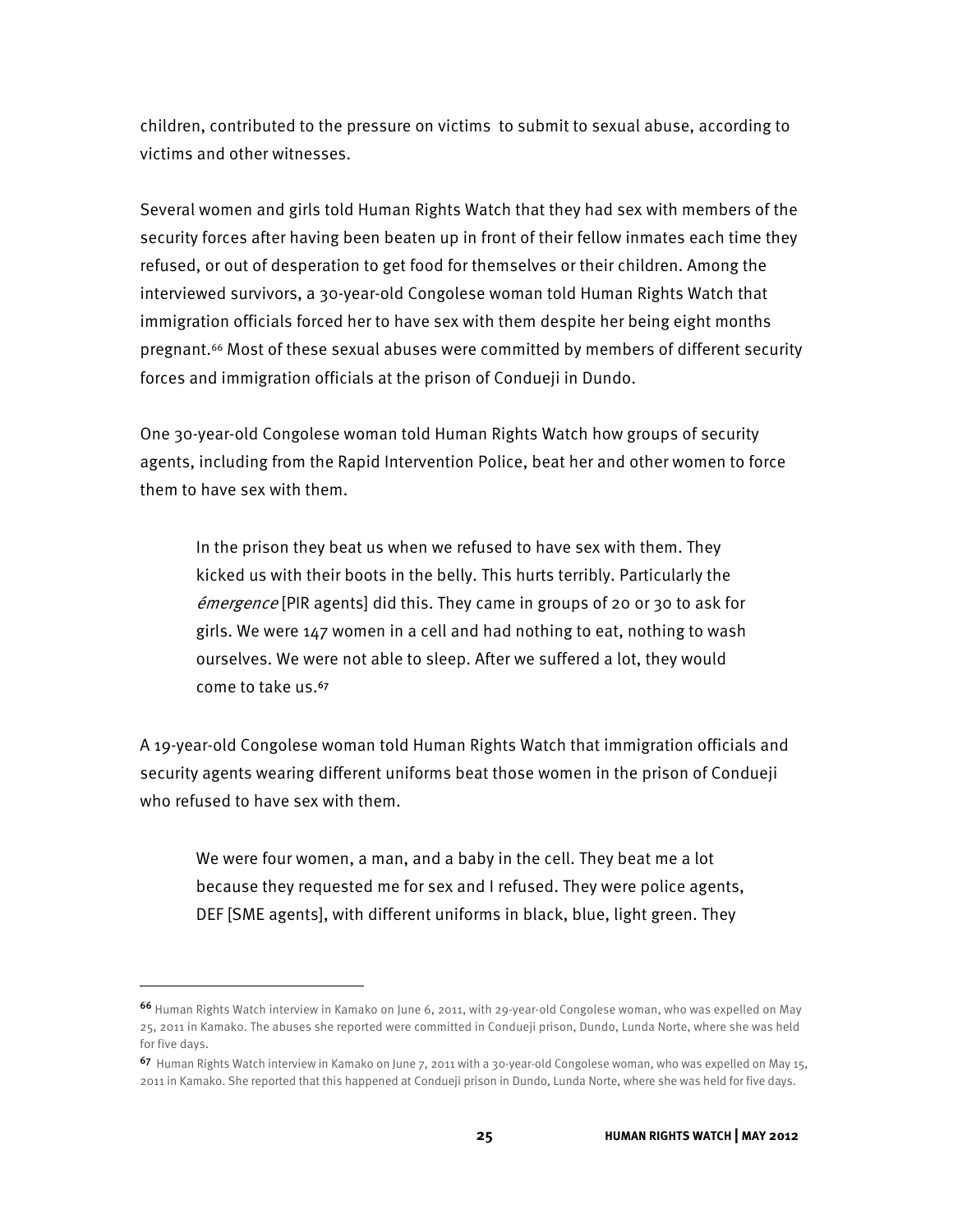came in groups of three and picked the young women. They beat those who refused with ropes and batons.<sup>68</sup>

A 27-year-old Congolese woman told Human Rights Watch that security agents in different uniforms forced her and other women in the prison of Condueji to have sex with them in exchange for biscuits for their children.

We were 73 women and 27 children in the cell. The 'military' disturbed us all the time to have sex with us. They had different uniforms, khaki, and green, blue, black. Women accepted due to the suffering. There was nothing to either eat or drink or water to wash. Sometimes they brought biscuits for the children, but only for the women who accepted having sex with them. I finally accepted to have sex with a soldier in a khaki uniform because of the hunger. He gave me biscuits. But I hurt a lot from the rape.69

A number of male Congolese detainees told Human Rights Watch they witnessed agents of different security services coercing women with beatings to leave the cell with them and the women later came back visibly hurt. One man told Human Rights Watch:

We were men and women together in a big cell. Agents of the PIR, police and DEF [migration services SME] who were running the prison would come and take women out. They pointed at them and said 'You! Get up.' There were some women who refused, but they beat them severely in front of us. I don't know what happened to those who left the cell. But after they came back, they could hardly walk.70

Some victims told Human Rights Watch they were sexually abused outside of the prison cell, either in a corner of the corridor or in a room in a separate house near the main

<sup>68</sup> Human Rights Watch interview in Kamako on June 8, 2011 with 19-year-old Congolese, who was expelled on June 2, 2011. The sexual violence she reported took place at Condueji prison, in Dundo, Lunda Norte, where she was held for two days.

<sup>69</sup> Human Rights Watch interview in Kamako on June 7, 2011 with 27-year-old Congolese woman, who was expelled on May 27, 2011 together with her 1-year-old child. The abuses she described were committed in an unidentified prison in Dundo, Lunda Norte, where she was detained for three days.

<sup>70</sup> Human Rights Watch interview with 36-year-old Congolese man in Kamako, who was expelled on May 25, 2011. The abuses he witnessed were committed in an unidentified prison in Calonda, Lunda Norte, where he was held during five days, until being transported to Condueji prison in Dundo.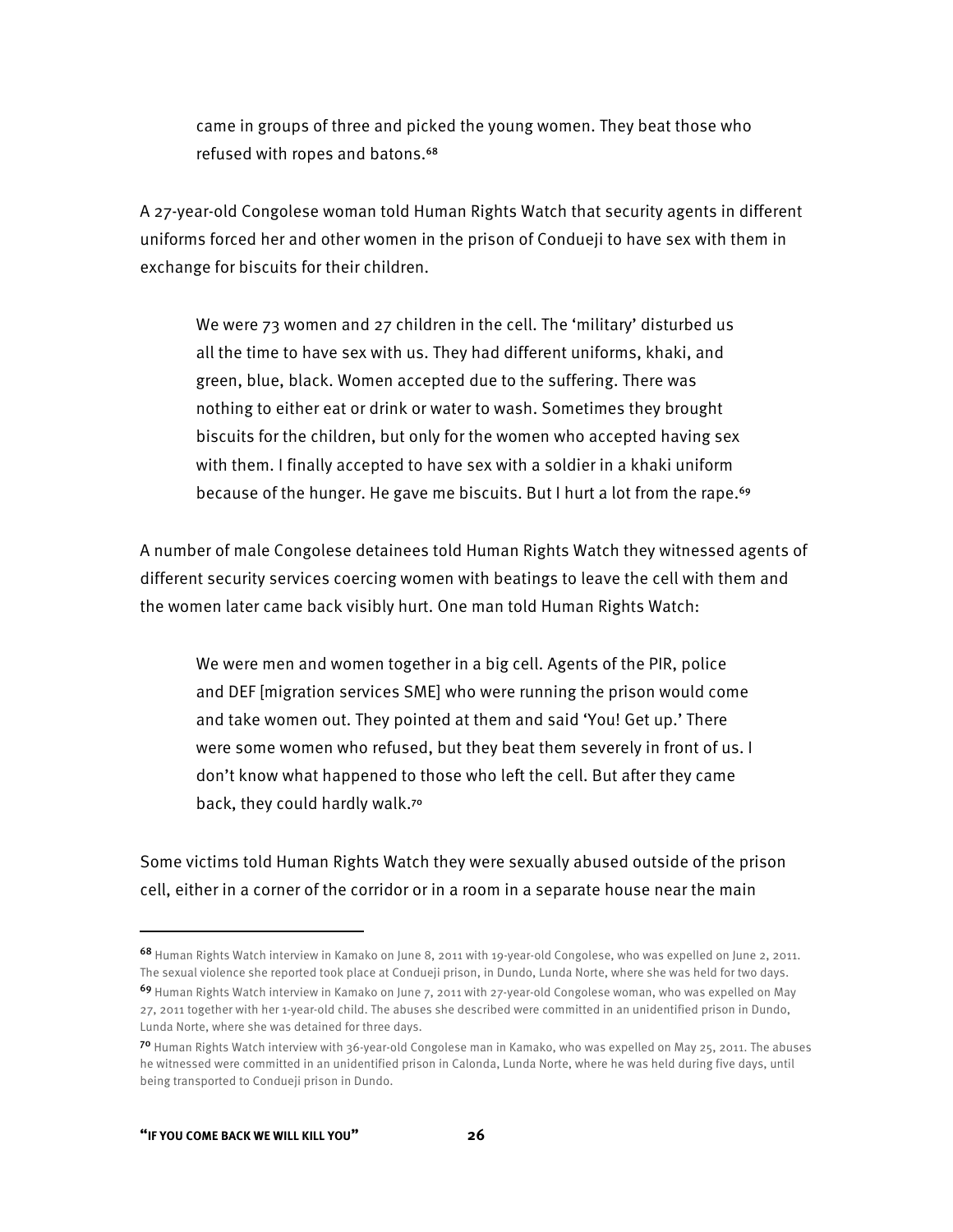building. Others told Human Rights Watch they or their fellow female inmates were forced to have sex with members of the Angolan security forces within the cell, in front of other inmates and their own children. The similarity of victims' accounts of sexual violence in custody suggests that such abuses are being committed routinely.

A 30-year-old Congolese woman told Human Rights Watch that immigration officials, prison guards, and other uniformed men raped her and other women in the presence of her husband and her three under-aged children in a cell of the Condueji prison, Dundo, in early June 2011.

I was in a small cell with my husband, my three small children and, two other women and another man. Two DEF [SME agents] came into the cell and raped me, in the presence of my husband and my children. I was raped twice, the second time by prison guards. My husband was afraid. They beat him in front of my children. My children cried and they slapped them. The other two women in the cell were also raped within the cell. I couldn't identify the men. They were many, wearing different uniforms.<sup>71</sup>

A 23-year-old Congolese woman, who was not raped herself, told Human Rights Watch how 10 children were forced to witness how agents of different security forces raped their mothers in a cell of Condueji prison.

We were 57 women and 10 children in a cell. Men came all the time, day and night, requesting sex from women. They came in groups of three or four. They raped some women. All this happened in the same cell. The children saw everything and cried a lot. I resisted, and a police agent kicked me in my belly.72

<sup>71</sup> Human Rights Watch interview in Kamako on June 6, 2011, with 30-year-old Congolese woman who was expelled on May 15, 2011, in Kamako along with her husband and her three children (two, five and seven years old). The reported abuses happened at the Condueji prison in Dundo, Lunda Norte, where she was held during five days.

 $72$  Human Rights Watch interview in Kamako on June 6, 2011, with 23-year-old Congolese woman who was expelled on June 2, 2011, in Kamako, along with a nine months old baby and a three years old child. She reported that this happened at the Condueji prison in Dundo, Lunda Norte, where she was held for two days.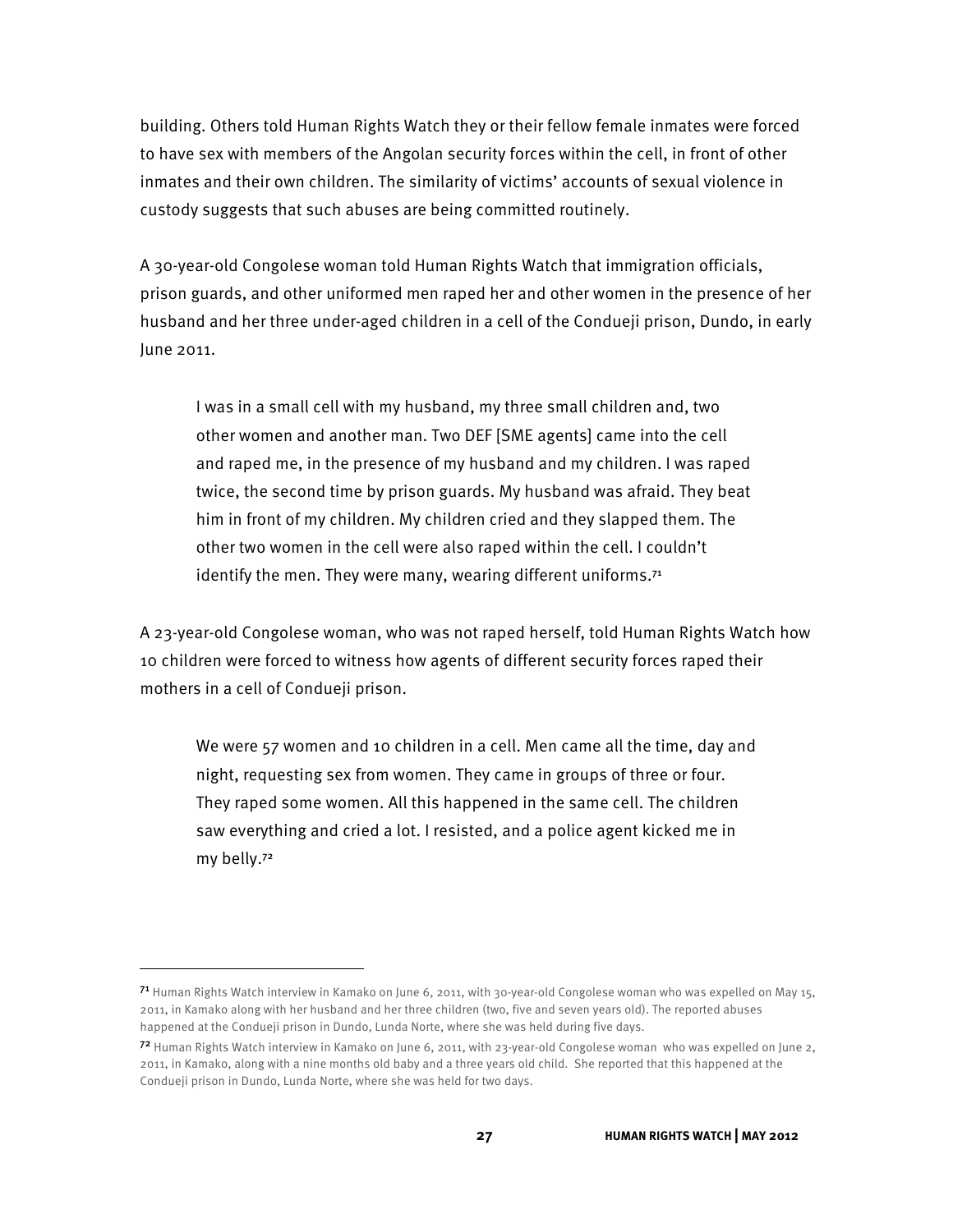A 32-year-old Congolese woman told Human Rights Watch that immigration officials, agents of the border police and Rapid Intervention Police gang-raped her and other women in the presence of their children in a police jail in Lukapa:

We were 18 women and 8 small children in a cell. Men came all the time to demand sex from women. They had different uniforms, blue, khaki, black, there were DEF [SME agents] as well. They shared us among them, in turns: first the DEF, then the *Chacals* [special unit of the border police], then the émergence [PIR agents]. If you refused they beat you with whips. They raped us inside the cell and told us simply to close our eyes. The children who were with us cried a lot.73

Human Rights Watch also documented one case of rape of a girl and witnesses told us about other girls who had been raped by security officials. A 15-year-old Congolese girl who was gang-raped along with her aunt, identified their rapists in the Condueji prison in May 2011 as immigration officials. She told Human Rights Watch:

Three men took me from the cell to a house nearby. They had trousers in dark blue. There they undressed me. My aunt had implored them to leave me alone, but they slapped her. I had never been with a man before and suffered a lot. I cried, but once the first finished the next came over to me right afterwards. One of them had raped my aunt before. Afterwards I had pain in my abdomen. When we left for the border other girls in my age said the same had happened to them.74

In July 2009, Human Rights Watch also documented five cases of sexual violence, committed by members of the Angolan Armed Forces (FAA) against women of a camp community of refugees and asylum seekers in Nzage, Lunda Norte province in the early morning of May 24, 2009. Human Rights Watch interviewed residents of the camp, who

<sup>73</sup> Human Rights Watch interview in Kamako on June 6, 2011, with a 32-year-old Congolese woman who was expelled along with her two children (one and eight years old) on May 21, 2011. The abuses she reported were committed at a police jail in Lukapa, which the victim only identified as *Unidade* ("Unit").

<sup>74</sup> Human Rights Watch interview in Kamako on June 6, 2011, with 15-year-old Congolese girl who was expelled on May 25, 2011. The abuses reported by the victim and her 27-year-old aunt, whom Human Rights Watch also interviewed, were committed at Condueji prison, Dundo, Lunda Norte, where they were held for three days.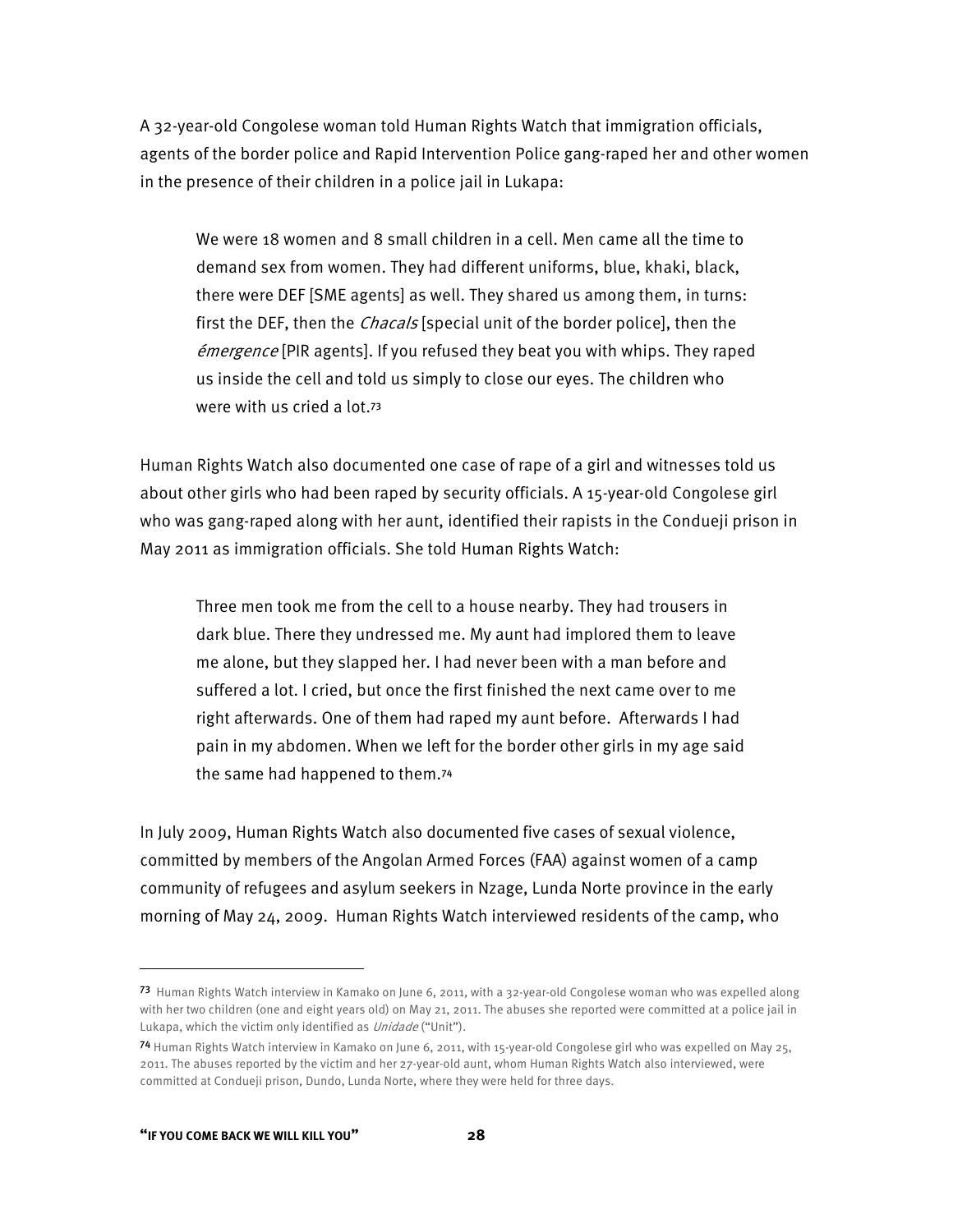were released after being transported to a temporary detention camp, where several thousand foreigners arrested by the FAA and police were being held in custody for several days before deportation. As interviewed camp residents told Human Rights Watch, a group of soldiers beat and raped the women in their homes upon their arrest, some of them in the presence of their children. A 27-year-old woman described being gang-raped by soldiers:

Five soldiers came to our house in the middle of the night. They beat me and my husband. They took him out and when I was alone in the house with my three children. Five soldiers raped me. I tried to defend myself but they cut me in my hand with a machete. My children witnessed everything.75

Human Rights Watch found no evidence that Angolan immigration officials and members of the security forces committed the above described acts of sexual violence against Congolese irregular migrants in custody or elsewhere during expulsion operations upon the orders of their superiors. However, the pattern of sexual violence committed by groups of different security forces, particularly those acts of sexual violence committed in detention facilities, suggests a high degree of complicity between members of the different Angolan security services involved in expulsion operations. They routinely abused their authority and powers to sexually exploit Congolese women in their custody.

Human Rights Watch found no evidence that Angolan security agents would deliberately deny detainees essential items, including food and water. However, survivors' accounts strongly suggest that the lack of food or water, coupled with threats of beatings, increased the vulnerability of women to sexual abuse by security agents while in detention.

Migrant women and children were usually held separately from the men. However, in some instances, they have been held together. Under international law, children must be detained separately from adults in order to protect them from abuse and exploitation by fellow detainees. International standards also require that women must be held separately from men.

<sup>75</sup> Human Rights Watch interview in with 27-year-old Congolese woman living in the Chico Guerreiro refugee camp near Nzage, Lunda Norte, on July 23, 2009. She was arrested on May 24, 2009 by members of the FAA.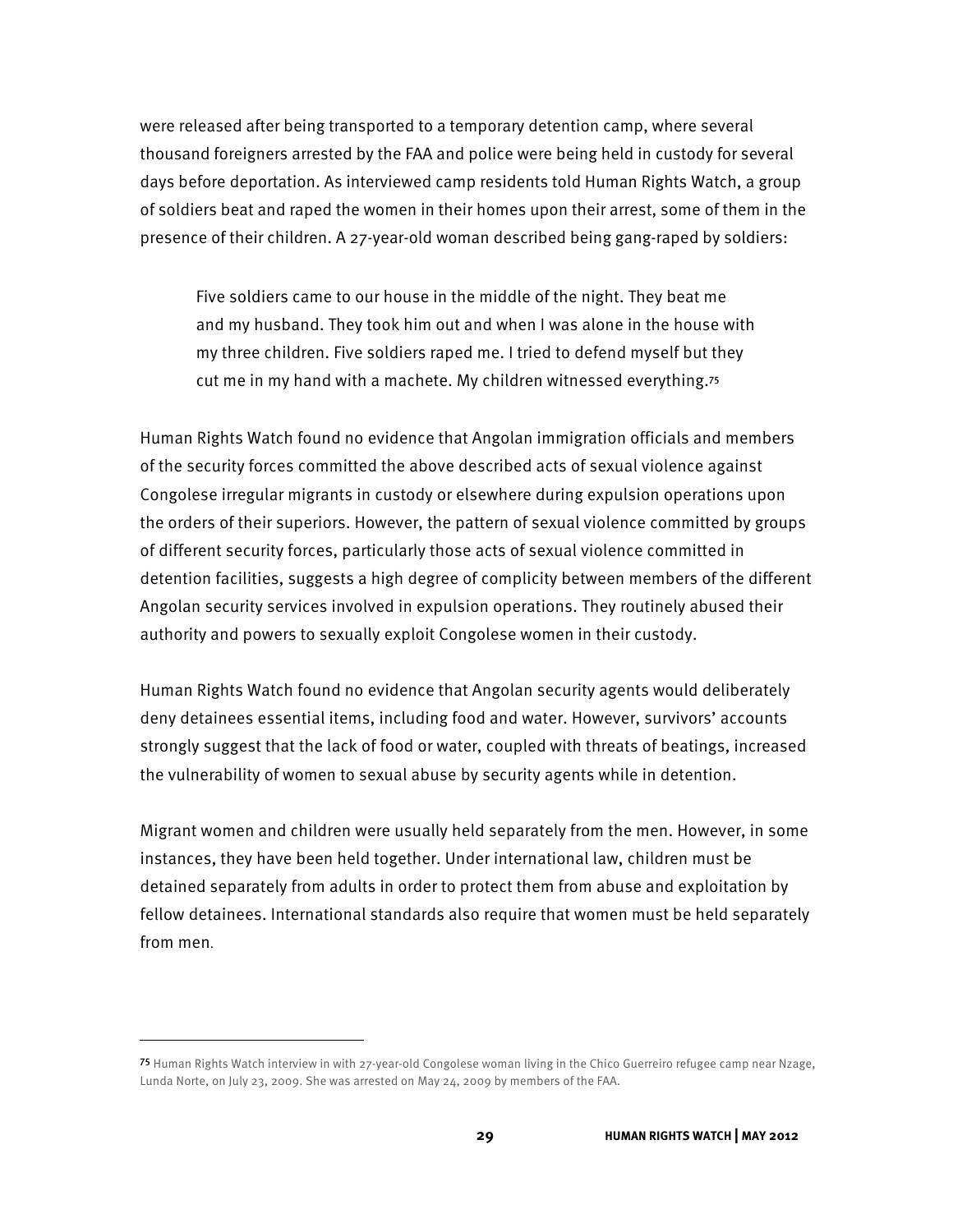#### Impact of sexual violence on survivors

In addition to the physical and psychological trauma of sexual violence, survivors are often traumatized by the negative attitude of their family towards them. Human Rights Watch, through interviews with victims, health workers, and local organizations in the DRC has confirmed that the social stigma attached to sexual violence victims in the DRC, in addition to the lack of free medical assistance, often discourages victims from reporting their case to the authorities or seeking medical care.

A health official told Human Rights Watch in Muanda that victims tend to remain silent unless the degree of physical injuries obliges them to visit a hospital.76 In one particularly serious case, a 26-year-old Congolese woman who was raped during her expulsion from Cabinda province in January 2011, allegedly by five Angolan police agents, suffered a miscarriage after she arrived in Muanda and later died at the Muanda central hospital.<sup>77</sup>

Several survivors of sexual violence told Human Rights Watch their husbands had since divorced them for having been raped, or because they simply assumed that they must have been raped. According to one victim, her husband divorced her "because men know women are raped at the prison I was in."78

<sup>76</sup> Human Rights Watch interview with Dr. Patrick Mavungo at the Muanda central hospital, in Muanda on May 26, 2011. The doctor who oversees sexual violence cases at the central Muanda hospital, said only six to seven cases are reported per month, including cases that occurred locally, and most of those cases are reported by the local police where the victim's families only turn to if other arrangements for compensation within the community had been unsuccessful.

<sup>77</sup> The medical report from February 9, 2011, of the general central Muanda hospital, gave septic shock as a result of the abdominal infection and bleeding caused by sexual violence as the reason for Lomboto Natalie's death. Flavien Futi, coordinator of the local NGO Centre Congolais pour la Protection de la Nature (CCPN), who interviewed the victim upon her arrival in Muanda, said the victim was pregnant, and miscarried after having been raped by five Angolan police agents. Human Rights Watch interview with Flavien Futi in Muanda on May 25, 2011.

<sup>78</sup> Human Rights Watch interview in Kamako on June 6, 2011, with 40-year-old Congolese woman [, who was expelled on June 4, 2011. She was referring to Condueji prison in Dundo, Lunda Norte.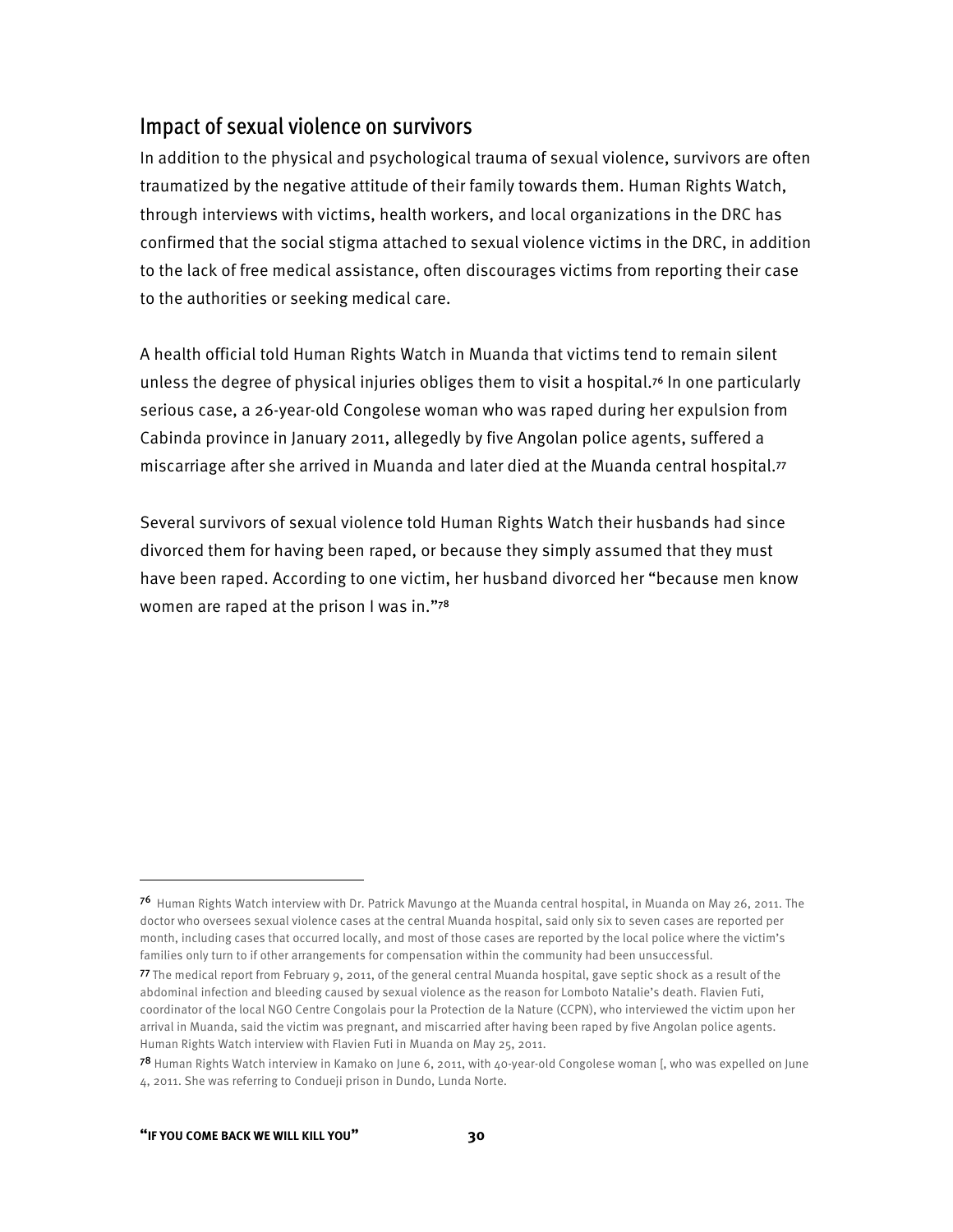## **IV. Beatings, Torture, Degrading and Inhumane Treatment**

In Kamako and Muanda in the DRC in 2011, as well as in Cabinda and in Lunda Norte in 2009, Human Rights Watch received numerous victim and eyewitness accounts of mistreatment, torture, and degrading and inhumane treatment of migrants by Angolan security forces during expulsion operations. Thirty-seven out of 57 migrants that Human Rights Watch interviewed in Kamako and Muanda in May and June 2011 reported that they were victims of at least one beating at the hands of personnel from Angola's security and immigration services, while 43 of the 57 witnessed others being beaten.

A number of migrants Human Rights Watch interviewed in Kamako in June 2011 said that immigration officials, border police, and other security forces threatened them and said, "If you come back we will kill you."

In Lunda Norte and in Cabinda in 2009, nearly all migrants, as well as Angolans mistakenly targeted by expulsion operations, and eyewitnesses interviewed by Human Rights Watch, claimed to have been victims or eyewitnesses to violence by Angolan security officials. Such violence occurred during roundup and arrest operations, during transportation into detention facilities and in custody.

#### Excessive violence during roundup and arrest operations

During roundups in diamond mines in Lunda Norte, victims and other witnesses later described how Angolan security forces – usually armed with machetes, whips, knotted lengths of rope and bayonets – routinely use beatings to quell resistance and subdue their targets for arrest, as well as to take their money. Congolese diamond diggers interviewed by Human Rights Watch in Kamako in June 2011 described how agents of the PIR and a special unit of the border police known as the  $Chaca^7$ <sup>9</sup>, at times accompanied by immigration officials, typically arrived suddenly in a location, often firing live ammunition,<sup>80</sup> and then threatened, physically assaulted, and tied up those present.

<sup>79</sup> Chacal, the word for "Jackal" in both Portuguese and French.

<sup>80</sup> While a number of those interviewed confirmed that shootings occurred during these roundups, it is unclear whether miners were targeted or if these security agents were simply firing in the air. Several claimed these raids on mines had resulted in deaths among the miners – whether through bullet wounds or drowning – but Human Rights Watch was not able to corroborate such allegations. In Kamako in June 2011, Human Rights Watch documented 13 roundups in the diamond mines in Lunda Norte.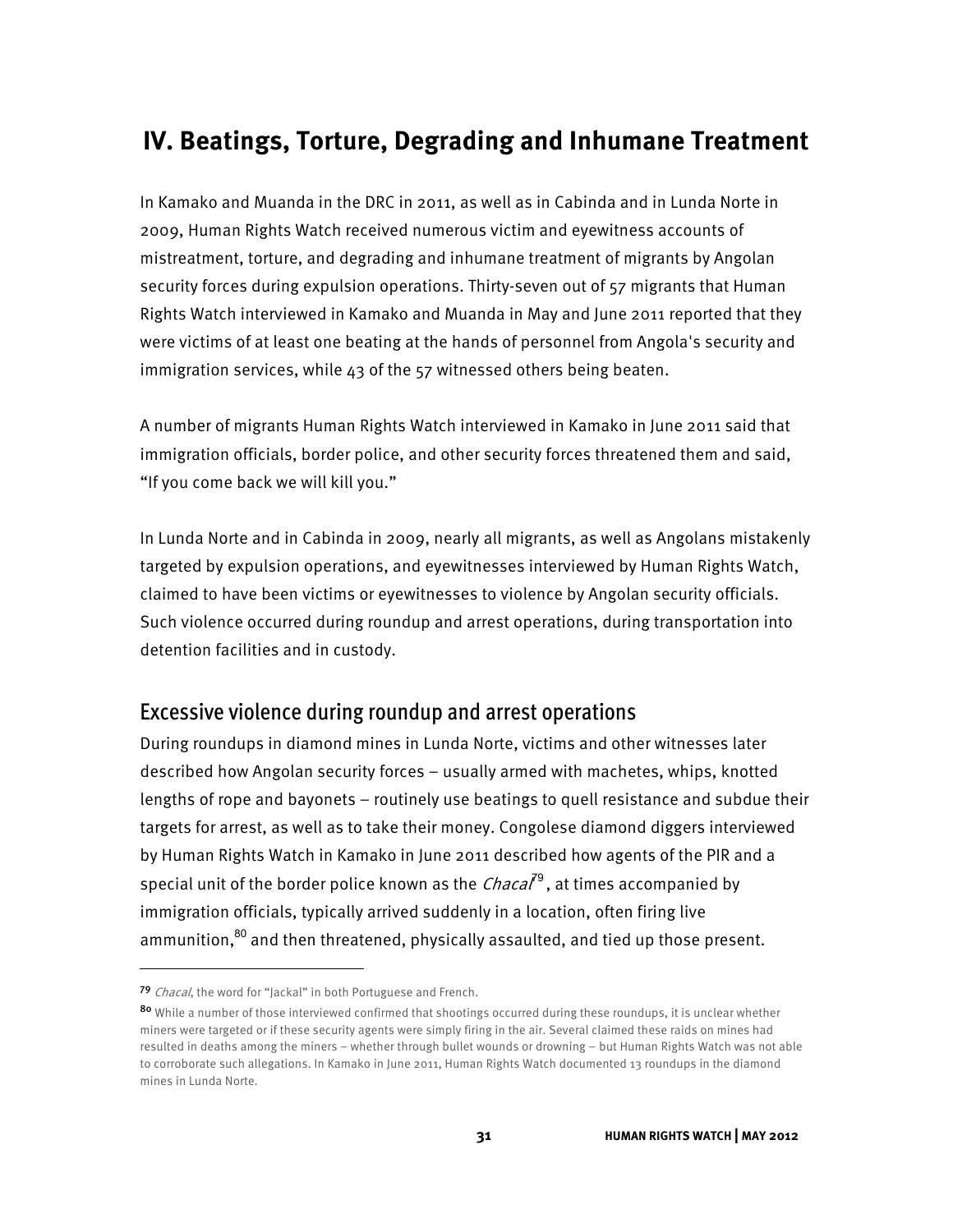A 28-year-old Congolese man described how security agents mistreated him and other migrants upon their arrest at a diamond mine:

They arrested us in the mine in Chingufo. People started to get nervous, and we realized they were there. There were 10 of them. They were *émergence* [agents of PIR]. Their uniforms were black and they had AK-47s. They had knives. It was a big mine, and there were lots of diggers. They arrested 17, and the others fled. I tried to run too, but I got a thorn in my foot. They pretended that they were going to stab me, and when I ducked they pulled their guns out and made like they were going to shoot me. So I stopped, and they arrested me. They started punching me, and kicking me, and hitting me with their rifles. Some of us were injured. Some had their eyes swollen up.<sup>81</sup>

A 36-year-old Congolese man described how border police agents from the *Chacal* unit beat and robbed him upon arrest at a diamond mine:

There were five *Chacals* who came to the mine. I could tell by their uniforms. They wore khaki green. They surrounded the mine and then entered. I had 2,800 Kwanzas, and they took it. I tried to protest. Then they stabbed me in the legs with a bayonet attached to an AK-47. They arrested nine of us. They tied up the others, but not me because I was wounded.<sup>82</sup>

While a number of migrants arrested in diamond mines claimed that security forces only beat those who tried to flee or resist, Human Rights Watch documented some cases of extreme violence and torture. In one case, a Congolese diamond digger told Human Rights Watch that border police burned him and 30 others with hot machetes as a punishment after having arrested them in a mine in Calumbia, Lunda Norte in April 2011.

He told Human Rights Watch:

1

We had gone to the mine and started to work. The 'soldiers' came around noon. It was the *Chacal* division. They said 'We are the jackals, the animals

<sup>81</sup> Human Rights Watch interview in Kamako on June 8, 2011 with a 28-year-old Congolese man who was expelled in May 2011 in Kamako.

<sup>82</sup> Human Rights Watch interview in Kamako on June 6, 2011 with a 36-year-old Congolese man who was expelled in March 2011 in Kamako. Human Rights Watch took pictures of his injuries.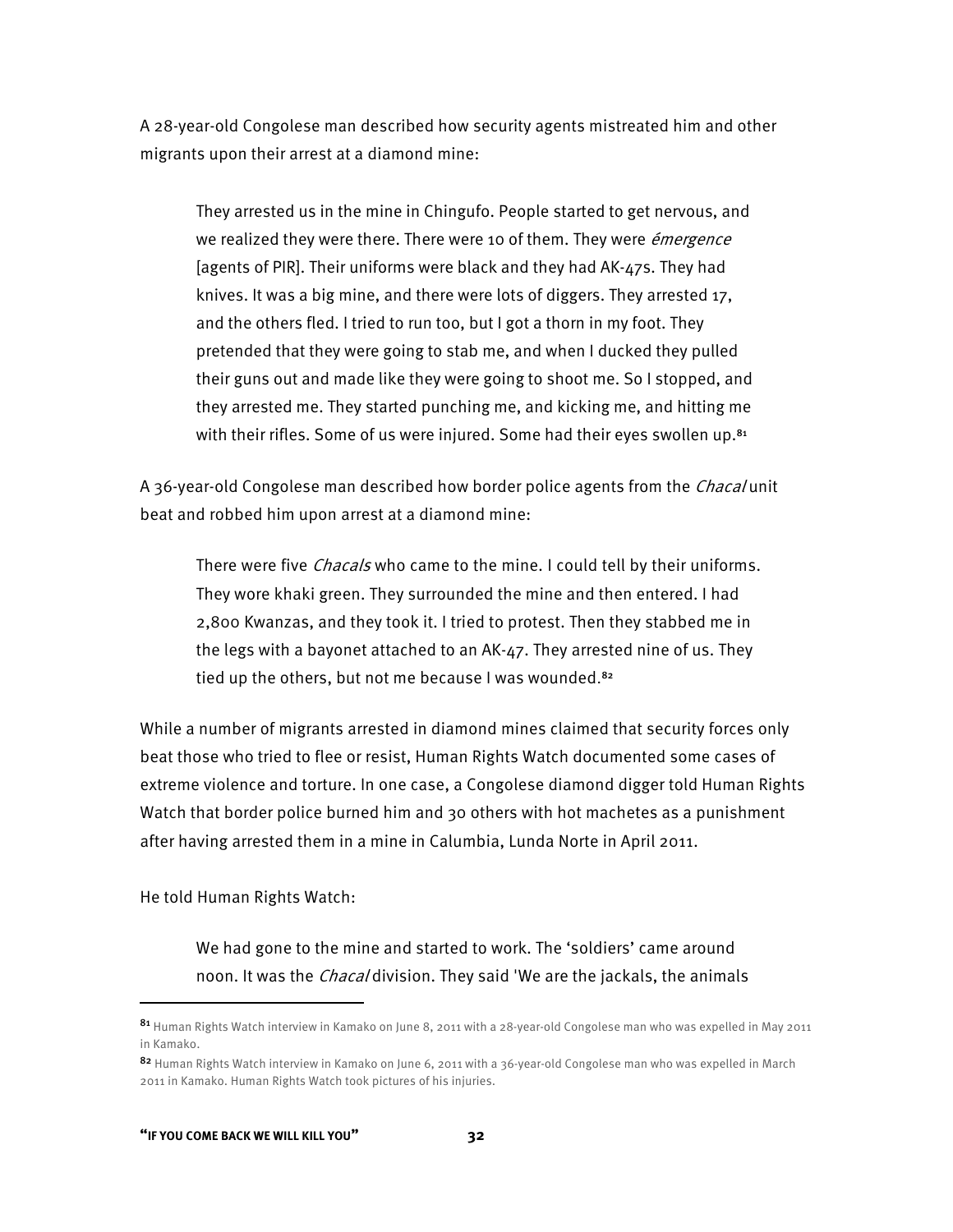of the forest.' I'd never heard of them before. There were three land cruisers full of them. They shot in the air and arrested people. Each 'soldier' had his gun, his bayonet and his machete. Thirty of us were arrested in the mine. They loaded us in a truck, and took us to their post in the forest. It wasn't far from our mine. It was set up for this. It wasn't permanent. They tied us up. Our elbows touched behind our backs. And our elbows touched our feet. They started heating their machetes. They said 'Now we're going to give you the seal of Congo.' They blindfolded us and touched us with the machetes some on the arms, some on their backs. And for me it was only on my arm. They did that to 30 people. $83$ 

Whereas the victims of violence during arrest operations in Lunda Norte's diamond mines are overwhelmingly male, the urban roundups saw a higher proportion of abuses committed by Angolan security forces against women. The women typically remain in towns and villages, often working in local markets, while the men go to work in nearby diamond mines. In some cases, children witnessed this violence as female migrants are often accompanied by under-aged children. Migrants told Human Rights Watch in Kamako in June 2011 that immigration officials and security agents involved in the expulsion operations in May and June 2011 in Lunda Norte systematically carried out beatings and other forms of physical violence during urban raids on public marketplaces, bus stops and in door to door operations in neighborhoods where Congolese were known to reside.

A 26-year-old Congolese woman described how security agents mistreated her and her children upon arrest:

They arrested me in the market in Dundo. They wore green uniforms and had AK-47s. There were seven of us women, including four with children. They didn't ask for our documents, they only said 'Never set foot in Angola again. Stay in Congo.' They hit us with chains. They threw us in a truck...the children too, like they were sacks.84

1

<sup>83</sup> Human Rights Watch interview in Kamako on June 5, 2011 with 45-year-old man who was arrested at a diamond mine in Calumbia, municipality of Chitato. He was later transferred to the Condueji prison in Dundo and expelled two days later.

<sup>84</sup> Human Rights Watch interview in Kamako on June 6, 2011 with a 26-year-old woman who was expelled along with her three children in February 2011 in Kamako. One child, aged 4 months, later died.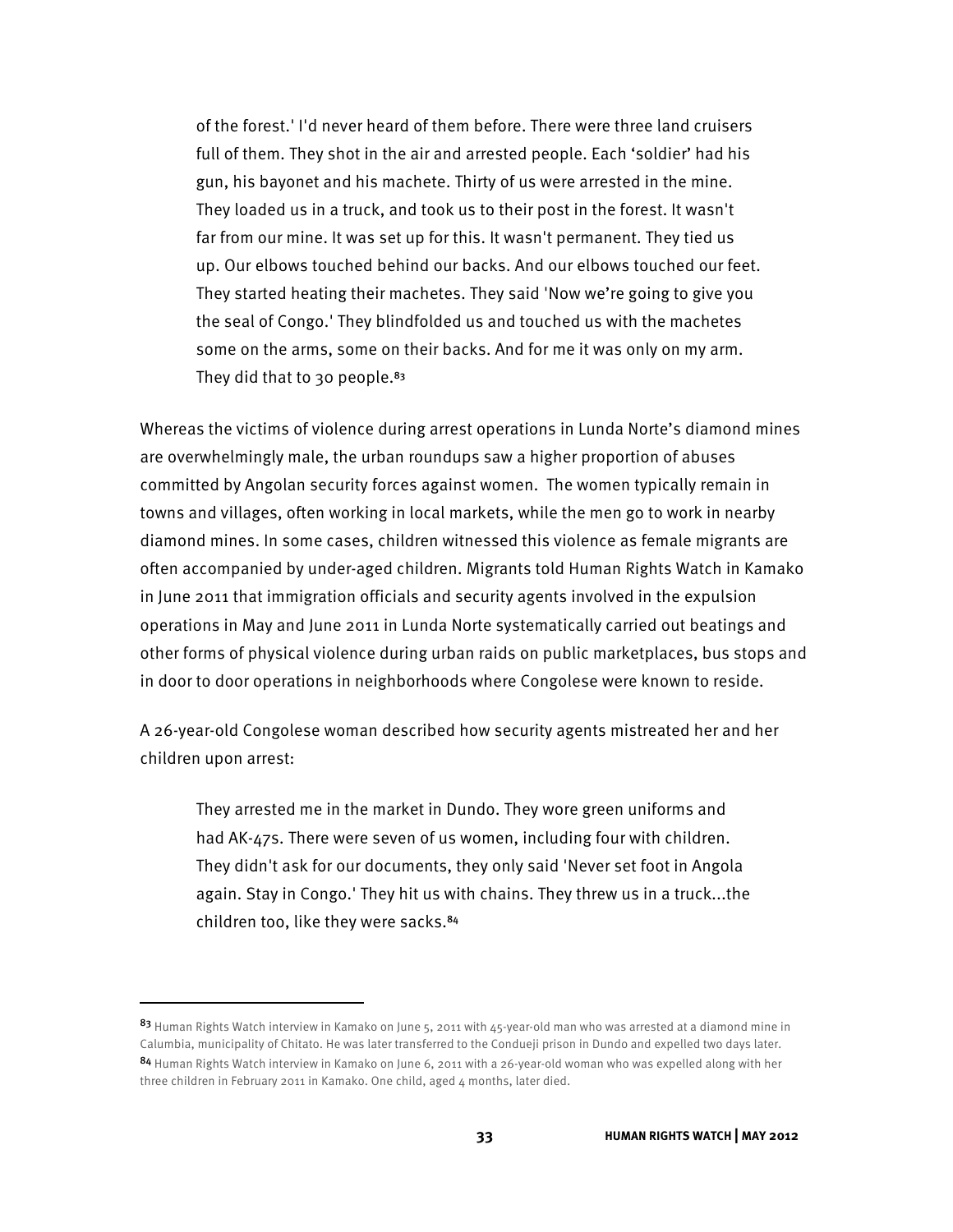In Cabinda, most reported mass roundup operations of irregular migrants in September and October 2009 took place in urban areas. Victims and eyewitnesses told Human Rights Watch that they were subjected to excessive violence during arrest operations, particularly by agents of the border police. As an Angolan from Cabinda told Human Rights Watch, border police agents beat him and arrested him on October 10, 2009 as punishment for having intervened on behalf of a Congolese woman, whom the agents were severely beating in the street. He told Human Rights Watch:

While I was standing at the entrance of my shop, I saw a border police agent beating a Congolese woman, a neighbor of mine, injuring her head. I went there and criticized the agents. One of them threw me to the ground. They tore my shirt and kicked me with their boots and said: 'You have nothing to do with what we are doing.' They arrested me and put me in the bus. The bus was full of people, I could hardly breathe. There were people injured from the beatings with clubs and rifle butts, pregnant women, babies, all together. There was blood on the floor. They took us to N'to 85 where immigration officials separated me from the others. I was released on the next day.

Another Angolan born in Cabinda told Human Rights Watch that border police agents, confusing him with a Congolese, severely injured his face with the butt of a rifle.

I was going to my workplace in the morning on September 21, 2009, when two agents of the border police stopped and asked me where I was from. I told him the village, but they said they had never heard of that village and I was lying. An agent of the border police hit me with the butt of his rifle and cut my lips. I cried and they left. I complained at the criminal investigation police. They asked me for my identity card, but I don't have any, just a birth certificate. I was treated in the hospital. I couldn't eat for six days, I couldn't open my mouth.<sup>86</sup>

<sup>85</sup> A border police unit close to the border post of Yema in Cabinda, Angola.

<sup>86</sup> Human Rights Watch interview with a 22-year-old Angolan man in Cabinda, November 17, 2009. He gave Human Rights Watch a picture of his injuries that he took on September 22, 2009, one day after the incident on September 21, 2009.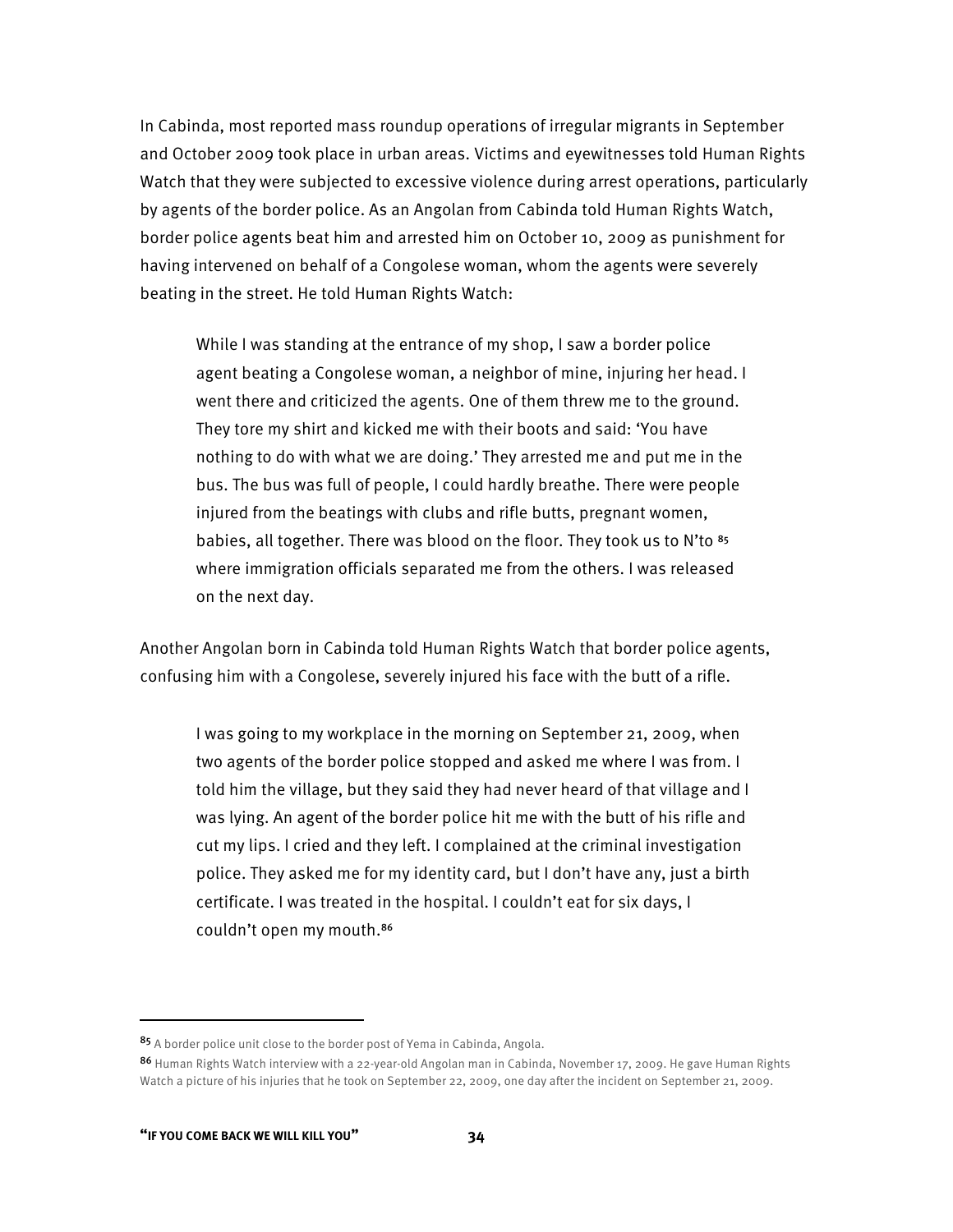In Lunda Norte, residents of the refugee camp in the Chico Guerreiro neighborhood of Nzage told Human Rights Watch in July 2009 that the FAA soldiers systematically mistreated them during a roundup operation of the entire camp on May 24, 2009, punching and slapping them, kicking them with their boots and beating them with clubs, the dull side of machetes and the butts of their rifles.<sup>87</sup>

#### Excessive violence during transportation to detention facilities

Migrants interviewed in Kamako and Muanda in June 2011 told Human Rights Watch that the beatings continued as security forces and migration officials transported them to the various prisons, jails, or improvised facilities where they would await deportation. In Lunda Norte, migrants were transported in large Kamaz trucks, in Cabinda in buses or cars. One 30-year-old woman described how immigration officials mistreated her and other migrants upon arrest at a market in Nzage:

They were 25 agents from the DEF with white shirts, black epaulettes and black trousers. They arrested 70 of us. They said, 'We are from the DEF.' They beat many people. They had guns and hit people with the butts of their rifles. They also used their belts and clubs. They tied us up and loaded us into trucks. Our arms were tied behind our backs and our feet were tied together. For the men they even attached [tied] their elbows to their feet. The trip took most of the day. We were arrested at  $7$  a.m. and we arrived at  $2$ p.m. They were beating people in the trucks, especially the men, but also the women. But they left me alone, because I was pregnant. There were people injured. There was one who was injured on his face from a rifle butt. Another broke his arm. Others had marks from the ropes.<sup>88</sup>

A 26-year-old Congolese woman described how border police agents of the *Chacal* unit mistreated her and other migrants while they were being transported from Nzage to Dundo.

-

<sup>87</sup> Human Rights Watch interviews with refugees and asylum seekers in Dundo and the refugee camp in the Chico Guerreio neighbourhood in Nzage, July 23-28, 2009.

<sup>88</sup> Human Rights Watch interview in Kamako on June 6, 2011 with a 30-year-old Congolese woman, who was arrested along with her daughter while selling peanuts in the market in the town of Nzage on May 23, 2011. The assaults described above were committed by SME agents as the migrants were being transferred from Nzage to Dundo. She was expelled following two days in detention.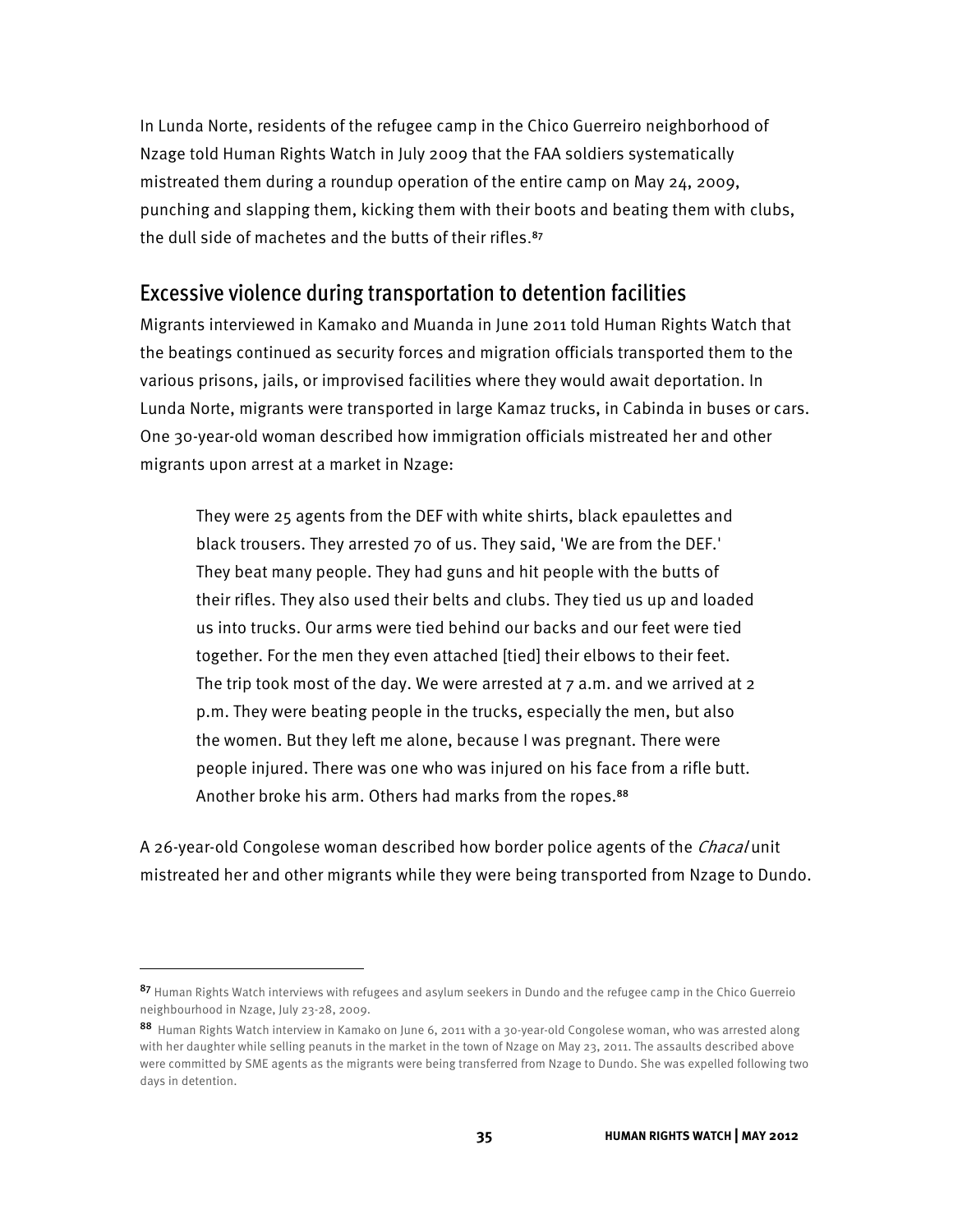Chacals arrested me at home in Nzage. It was an operation in the whole neighborhood. They took us on a pick-up to the DEF [immigration services SME] prison in Dundo. We were many, men and women. During the transport they beat us with clubs and whips. Some of us were injured.89

#### Beatings, degrading and inhumane treatment, and denial of food in custody

While a number of migrants interviewed told Human Rights Watch they hadn't suffered any form of beating in custody, many migrants said they were beaten and verbally assaulted by security agents in detention. As the following statement of a 30-year-old Congolese diamond entrepreneur illustrates, security forces violently punished migrants and discouraged them from returning to Angola:

We spent four days in the cells at Calonda. There, more than 10 PIR whipped us and beat us with batons and the dull sides of their machetes. There were many injured. One of my legs was swollen. The fourth day we were taken in a KAMAZ to Dundo, where we spent three days in the Condueji prison. We were 470 in a big cell. There were 30 women and 15 children. There was nothing to eat, only a cup of water once a day. Each night they beat us. It was always the same two who came and beat us with batons. They also beat the women. The DEF agents said 'You are thieves. You have no say here.' 'If you complain, we can kill you.' And 'You must be beaten severely.' We suffered a lot. Many fell sick, me as well. People fell down, vomited, nobody came to clean up. <sup>90</sup>

Several migrants interviewed by Human Rights Watch in Kamako in June 2011 – men and women alike – spoke of being subjected to humiliating and painful body cavity searches of their rectum or vaginas carried out manually by immigration officers, police and prison guards looking for hidden diamonds and cash.<sup>91</sup> In most cases these were done with little regard for basic hygiene – either without using gloves or using the same gloves for several detainees, and in several cases in front of other detainees. As a 36-year-old Congolese

-

<sup>89</sup> Human Rights Watch interview with a 26-year-old Congolese woman in Kamako on June 6, 2011. She was expelled on May 29, 2011.

<sup>90</sup> Human Rights Watch interview with a 30-year-old Congolese man in Kamako on June 6, 2011.

<sup>91</sup> Human Rights Watch documented eight cases of body cavity searches – three at Condueii prison, and the other cases in unspecified jails and mines in Calonda, Dundo and Sombuege.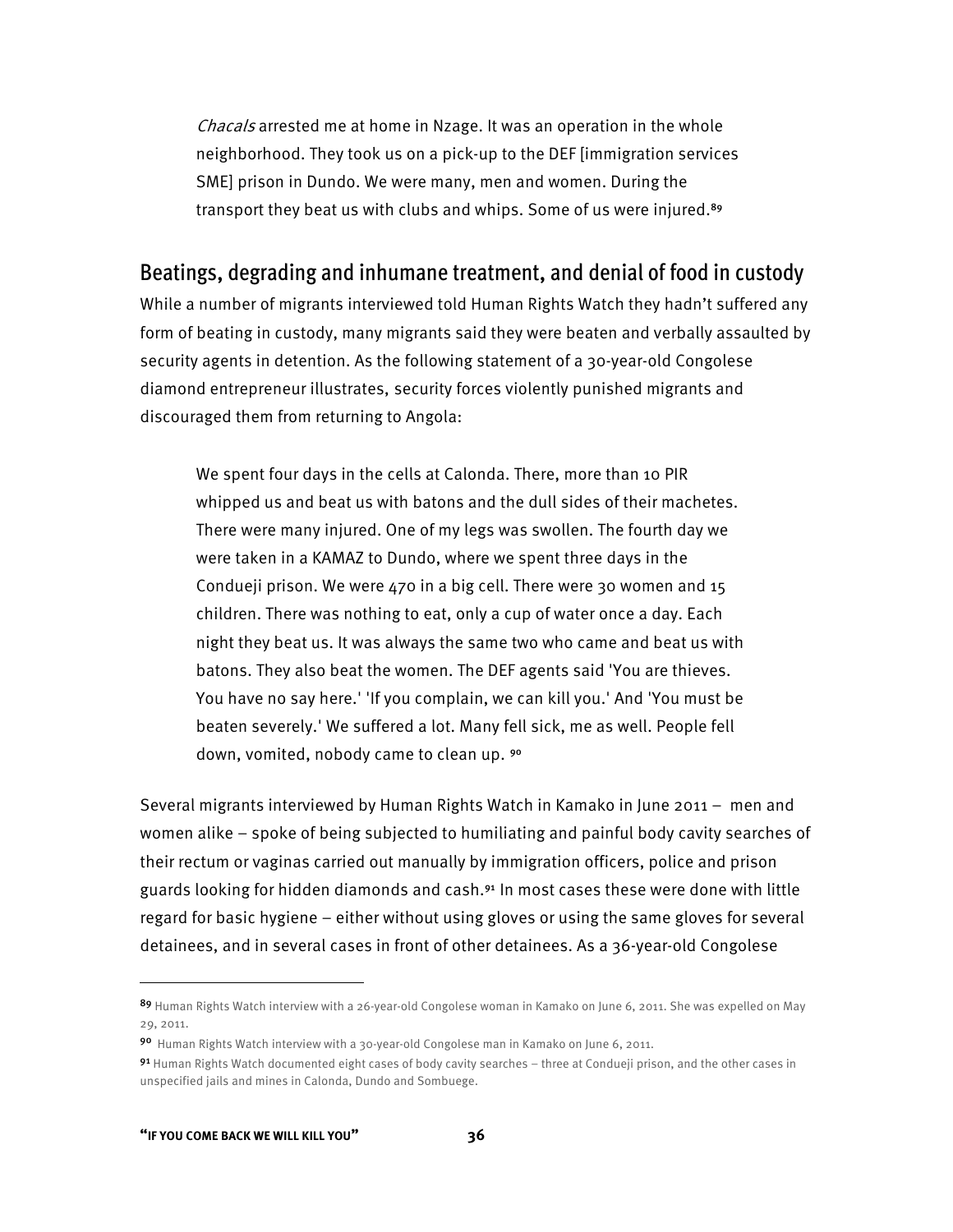man told Human Rights Watch, he was first subjected to a cavity search shortly after his arrest in Calonda and then a second time after his transfer to Condueji prison in Dundo:

When I arrived at the post of the PIR, police and DEF [immigration services SME] in Calonda, they searched me and beat me. They used clubs. My arms were swollen. They hit me on my back, and on my buttocks. They said, 'We asked you to go home. You don't go home, and you keep coming back. Then they put me in a cell. I was in the jail in Calonda for five days. I was searched before I was put in the cell. They took all my money. They took my two telephones. They even searched people in the cells. For the women, they put plastic bags over their hands and inserted their hands into their vaginas. For the men, they put their hands in their anuses. They did that to me. Then they brought us out and put us in KAMAZ and drove us to Condueji prison in Dundo. It was run by the DEF and the police. There, they searched us again. They gave me a body cavity search there again. They beat us there too.92

In November 2009, a number of victims and eyewitnesses described systematic beatings by border police at the N'to border post in Cabinda to Human Rights Watch. As a 23-yearold Congolese man said:

In N'to they put us in a warehouse. I stayed there three days. There was no food. Many people fainted from hunger. The border police beat us all with metal clubs. When we were arrested it was the DEF who beat us, at N'to the border police.93

In a particular incident of degrading treatment, security agents at the Cadeia Civil in Cabinda in October 2009 punished and detained migrants who protested after having been forced by migration officials to clean up feces on a patio. An Angolan eyewitness held at the same prison told Human Rights Watch:

1

<sup>92</sup> Human Rights Watch interview in Kamako on June 8, 2011 with a 36-year-old Congolese man who was arrested in Kalonda then held at the Condueji prison in Dundo.

<sup>93</sup> Human Rights Watch interview with a 23-year-old Congolese man in Cabinda, November 15, 2011. He was expelled in late September to Muanda and returned to Cabinda two weeks later.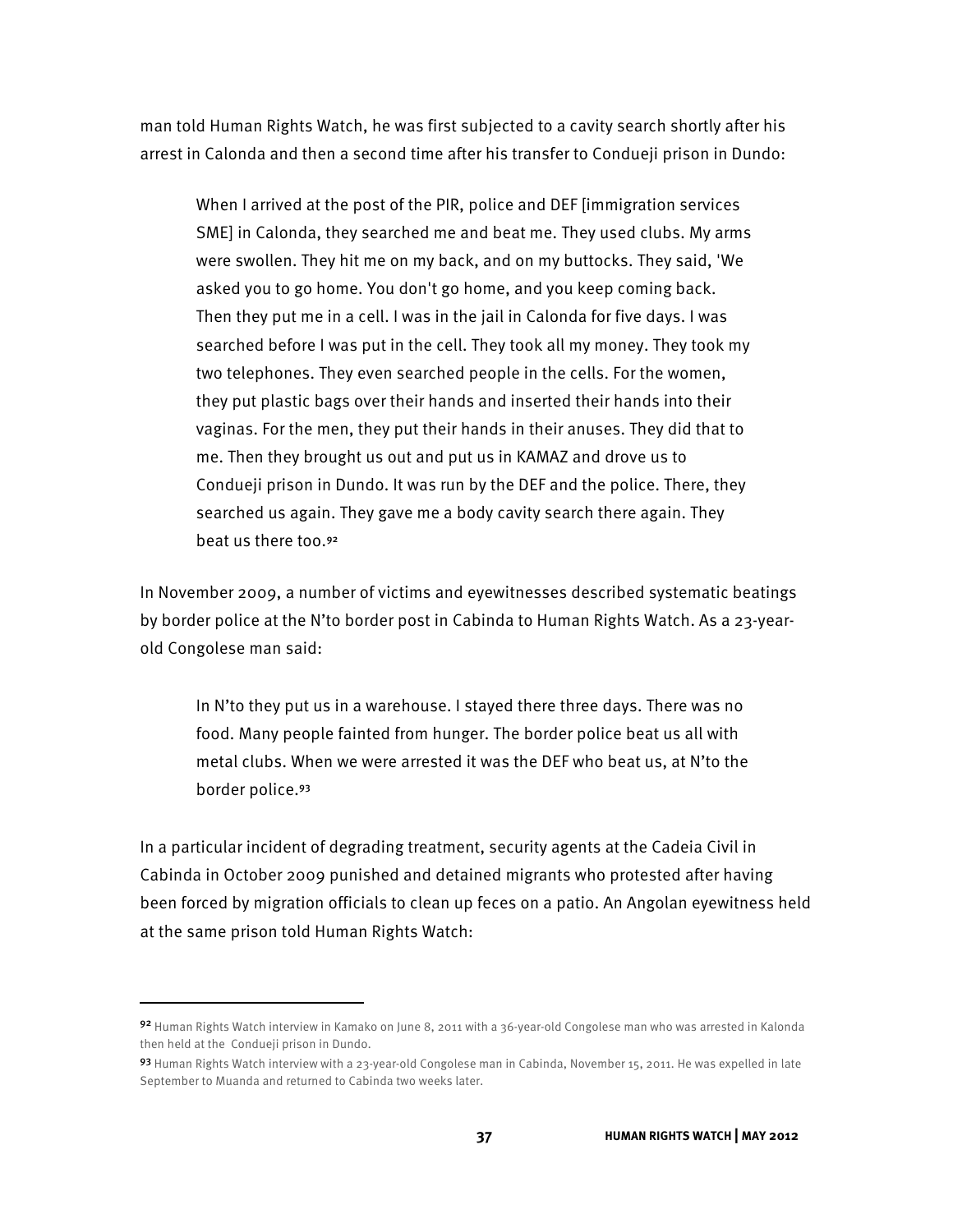On October 16, the men from DEFA [immigration services SME] told the migrants to clean up the public space that serves as toilet behind the annex of the patio. They gave us a broom and a bucket. They promised to release us afterwards. But after the work they brought us back to the cells. The next day, the detainees protested in the patio because they wanted to go back to their country. The DEFA called policemen and one FAA soldier who beat all on the palms of their hands with sticks. They also beat two women.94

Nearly all expelled migrants interviewed either in Muanda or Kamako in 2011 and in Cabinda and Lunda Norte in 2009 complained of receiving no or insufficient food and water while in detention - usually small quantities of rice or *fufu*.<sup>95</sup> Most migrants, including women who were detained with small children and pregnant women told Human Rights Watch that they received no food or water for several days.

In addition to the lack of food and water, the overwhelming majority of migrants interviewed in 2009 and 2011 told Human Rights Watch about lack of basic sanitation in the detention facilities. Migrants described fetid cells with floors covered in urine and feces. In most cases, detainees were forced to urinate and defecate in front of their cellmates. These detention conditions caused a variety of health problems, including for small children and babies.

#### Reports of killings

1

Since 2007, local NGOs, humanitarian agencies and UN agencies based in the DRC have been inundated with alleged reports of unlawful killings and other deaths incidental to roundups, detention, and expulsions of irregular migrants, particularly in Angola's diamond areas in Lunda Norte. <sup>96</sup> These incidents are generally very difficult to verify, as they occur in Angola and are mostly reported by Congolese migrants after being deported. 97

<sup>94</sup> Human Rights Watch interview with an Angolan eyewitness also held at the same prison, Cabinda, November 14, 2009. In November 2009, Human Rights Watch interviewed several former detainees from different nationalities who were victims of that incident. According to their statements, the authorities delayed their deportation after the moratorium of mutual expulsions declared by the DRC and Angola earlier in October 2009.

<sup>95</sup> A compact paste made from pounded manioc and water, a staple food in the region.

<sup>9&</sup>lt;sup>6</sup> In interviews with humanitarian workers from Médecins Sans Frontières during expulsion operations in 2007, expelled migrants made allegations of summary executions committed by Angolan security forces. In some allegations, victims were placed in plastic sacks and thrown into a river. Others allegedly died of exhaustion or as a result of harsh treatment. "Les Femmes Temoignent: Cent Femmes Racontent leur Calvaire Angolais", Médecins Sans Frontières report, December 2007. More recently, a report covering the period 2010 to early 2011 compiled by UNPOL, the UN's police force, based in DRC claims to have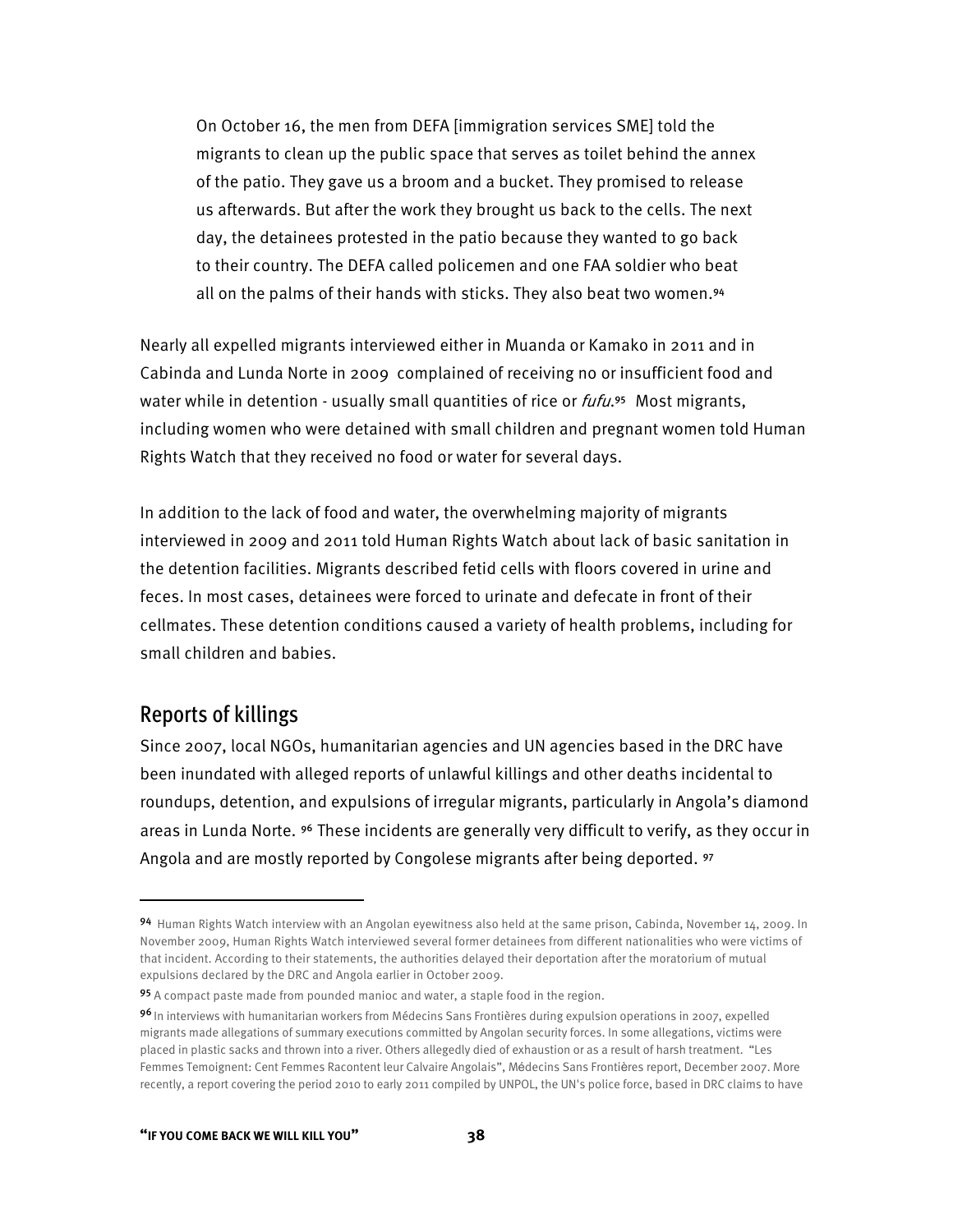Since late 2010, there have been accounts of killings and incidental deaths of artisanal diamond miners in the hands of Angolan security forces during raids on mines in the vicinity of Kalonda town in Lunda Norte. An UN inter-agency mission<sup>98</sup> and CISP-supported monitors gathered evidence of two incidents during which up to 30 migrants apparently died either from gunshot wounds or from drowning during panicked flight.<sup>99</sup> Human Rights Watch was unable to corroborate allegations of expelled migrants about killings during roundups.<sup>100</sup>

The Angolan human rights researcher and activist Rafael Marques recently documented 106 cases of serious human rights abuses, including rape, torture, and killings of Angolan alluvial diamond miners and other local civilians, perpetrated by members of the Angolan Armed Forces and private security companies in Lunda Norte between 2009 and 2011.<sup>101</sup> This indicates a much broader pattern of serious human rights violations and impunity in Angola's diamond areas affecting migrants and local communities alike.

documented the deaths of four Congolese migrants while in Angolan custody. "Fiche d'Analyse," Police MONUSCO Operations report, July 2011. Since establishing its monitoring project in late March 2011, the Italian humanitarian NGO CISP has regularly documented, through interviews with expelled migrants, the deaths of Congolese in Angola or in the DRC shortly after expulsion. These incidents include deaths due to harsh treatment, suicide, and injuries inflicted during sexual assault.

<sup>97</sup> Restricted access to mining areas in Lunda Norte province, where many of these incidents are reported to have occurred, has made it even more difficult to independently verify these incidents. .

<sup>98</sup> From January 7 to 10, 2011, an inter-agency mission including UN agencies, CISP, and the Catholic relief organization Caritas, visited Kamako and Kamisuta in Kasai-Occidental to investigate an incident that allegedly occurred in a diamond mine in the Angolan town of Kalonda, near the border. Through interviews with witnesses, the mission was able to establish that a December 2010 raid by Angolan security forces (Chacal unit of the border police, PIR, FAA, Naval Force, and "Telele" – Human Rights Watch believes "Telele" to be a name for the well-known Angola private security company called Teleservice) led to the deaths of an unknown number of migrants, either through gunshot wounds or drowning. Migrants held at a detention facility in Kalonda told the inter-agency mission that they had been removed from their cells to bury 18 bodies, some of them showing gunshot wounds. However, the mission could not confirm reports of sightings of around 40 bodies floating in the Tshikapa River near Kamisuta around the time of the alleged incident. "Mission Conjointe d'Evaluation: Humanitaires/Gouvernement Provincial dans le Territoire de Tshikapa a Kamako et Kamisuta", OCHA, January 2011.

<sup>99</sup> In its April 2011 report, CISP documented an alleged incident on April 14, during which some 30 irregular diamond miners drowned or were shot dead by Angolan security forces during a raid on a mine not far from the border. CISP partners photographed seven bodies showing bullet wounds. "Rapport d'incident", CISP, April 17, 2011.

<sup>100</sup> Human Rights Watch is only aware of two second-hand accounts – one of drownings and another of a death from shooting – in Kamako in June 2011, and was unable to corroborate these accounts. In total, six expelled migrants interviewed by Human Rights Watch in Muanda and Kamako in May and June 2011 claimed to have knowledge of deaths among fellow migrants, either during the initial roundups and raids or in detention. Human Rights Watch was unable to corroborate any of those allegations.

<sup>101</sup> Rafael Marques, Diamantes de Sangue. Corrupção e Tortura em Angola (Lisbon, 2011). On November 14, 2011, Rafael Marques filed a complaint at the Angolan Attorney General's office in Luanda against 17 officials - including 10 generals of the Angolan Armed Forces-, for allegedly being responsible for acts of torture, rape and killings.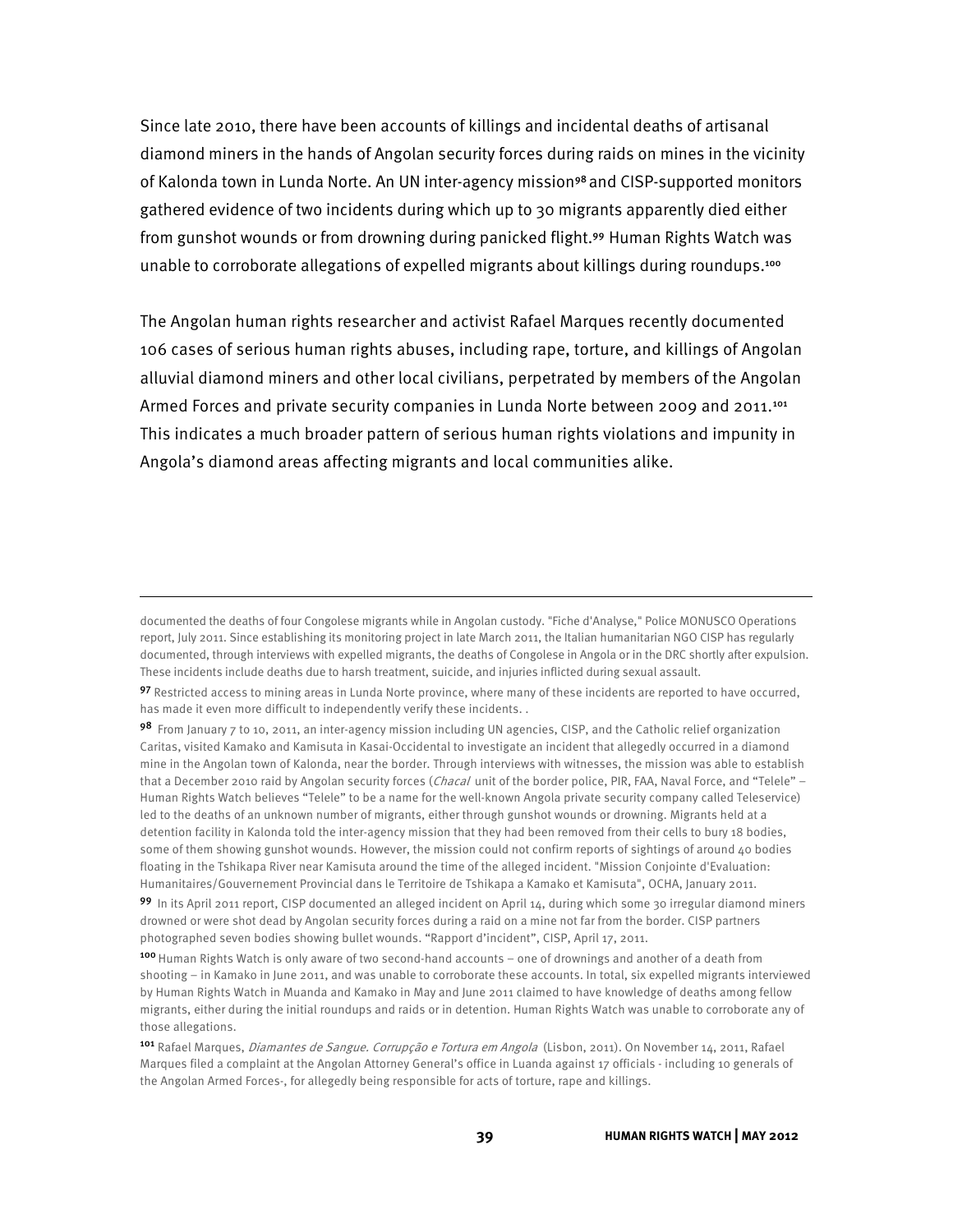## **V. Arbitrary Arrest and Denial of Due Process**

The overwhelming majority of victims of expulsion – either migrants or nationals mistakenly taken for migrants – as well as eyewitnesses Human Rights Watch interviewed in the DRC in 2011 and in Angola in 2009 and 2011 reported that Angolan officials arrested them arbitrarily in roundups or door-to-door operations without showing an arrest warrant, without due examination of documents, and without possibility of challenging their arrest. Once arrested, most were immediately transported by van, bus or car to a detention facility to await deportation, or in a number of cases were driven directly to the border.

Most migrants interviewed by Human Rights Watch in Kamako and Muanda in May and June 2011 admitted that they lacked required documents allowing them to reside in Angola.102 Most said that immigration officials asked them to present their documents before arresting them. Yet, those who claimed to possess valid documents told Human Rights Watch that Angolan security agents confiscated them upon their arrest. Some said they asked to fetch their documents from their homes, but Angolan officials denied them this opportunity. Human Rights Watch also spoke with several women who said that Angolan officials prevented them from fetching their babies and under-aged children left at home. 103

In 2009, Human Rights Watch received numerous accounts of how during the September and October expulsions in Cabinda city, immigration officials and border police agents routinely confiscated documents from migrants as well as Angolans mistakenly taken for migrants.104 Victims and eyewitnesses told Human Rights Watch that armed border police agents conducted violent roundups in informal markets, in the street, as well as in churches, schools and residences, without ever exhibiting an arrest warrant, and simply ripped up or confiscated the documents presented to them. As a result, a number of Angolan citizens born in Cabinda, and migrants who claimed to hold legal status as residents, were arrested during roundups and stripped of personal documents, such as

103 Human Rights Watch interview with Congolese migrants in Muanda and Kamako, May to June 2011.

<sup>102</sup> Most migrants told Human Rights Watch in Kamako in June 2011 they had entered Angola illegally, paying local facilitators, so-called *tchobresseurs*, who smuggled them across the border. While in Muanda in May 2011 some migrants claimed having entered with a laissez-passer that is valid for three days only, which were long overdue.

<sup>104</sup> Human Rights Watch interviews with victims and eyewitnesss of expulsions in Cabinda, November 2009.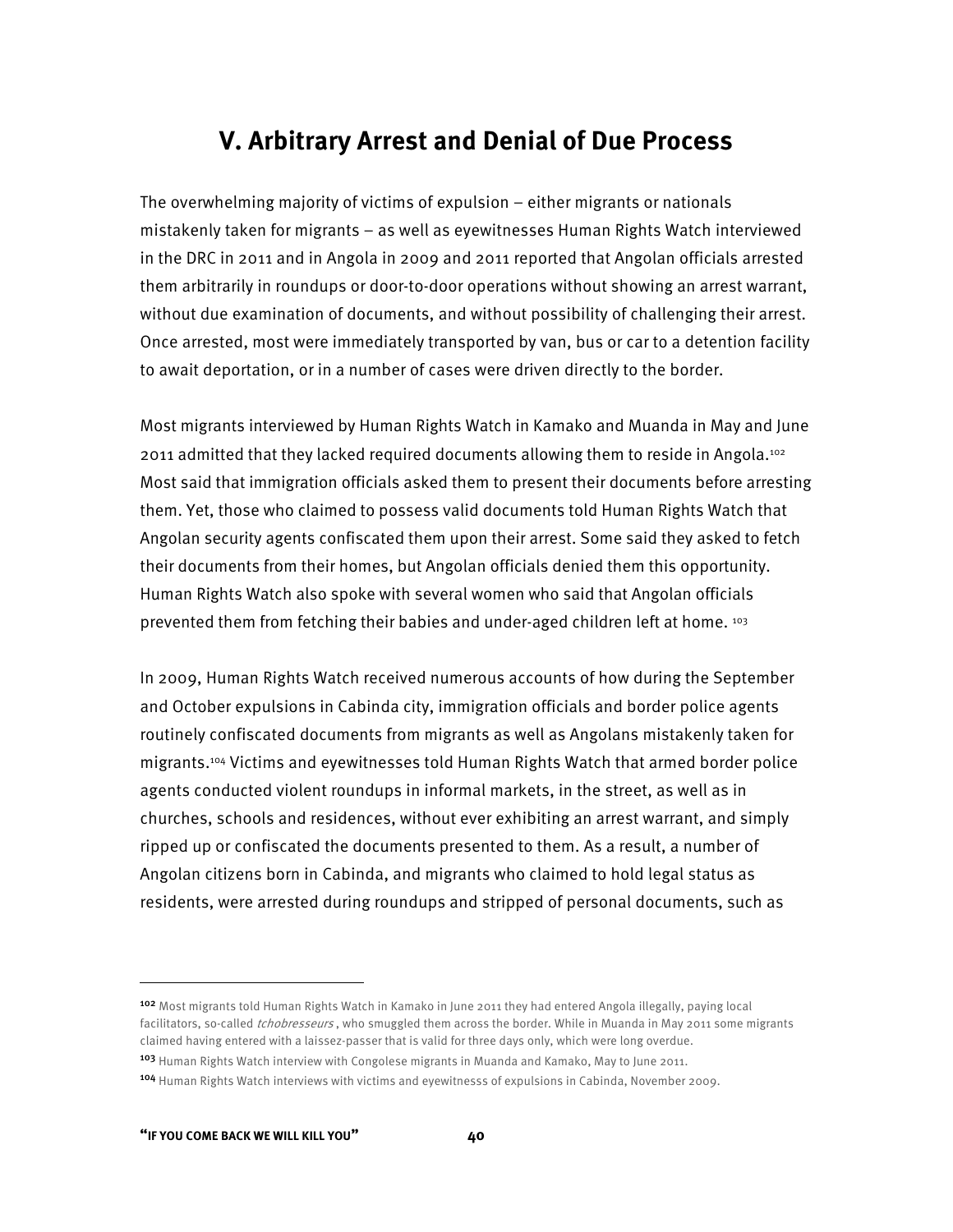birth certificates or receipts of identity card requests.<sup>105</sup> For example, a 31-year-old Angolan man told Human Rights Watch that immigration officials and border police agents arrested him in the street during a roundup on September 21, 2009, alleging the document he presented was forged.

They were arresting people in the street. The DEFA and border police asked me for documents and I gave them the receipt (*recibo*) for my identity card request. They started to make things complicated. 'This receipt is false'. Later, at Nto, DEFA interrogated everybody. I said I was from Belize. They didn't want to know. The following day we were transported in vans to Pinto da Fonseca to be deported, but the men on the other side didn't accept me, so I was taken back and put in the Cadeia Civil prison. I stayed there for four days. There were other Angolans there like me. After four days I was released, but they never gave my receipt back.<sup>106</sup>

In another documented case, a 50-year-old man from the DRC who claimed to have acquired Angolan citizenship in 1996, told Human Rights Watch that he spent three weeks at the Cadeia Civil prison in Cabinda in September and October 2009, and eventually paid the migration officials \$4,000 in total before he was released, along with his sister and daughter. He said he was arrested after immigration officials and border police had confiscated his personal documents because the papers "look suspicious."107

Two Cabindans told Human Rights Watch in August 2011 that in a recent wave of expulsions of irregular migrants, agents of the Rapid Intervention Police, National Police, fiscal police, Angolan Armed Forces and immigration officials arrested supposed migrants in roundups all over the city's peripheral residential areas. Often these officials entered homes forcibly to arrest supposed irregular migrants, in violation of Angola's constitution which protects the inviolability of the home. <sup>108</sup> An Angolan lawyer told Human Rights Watch that on August 7, 2011, two agents of the PIR armed with AK-47s together with two

j

<sup>&</sup>lt;sup>105</sup> There has been no census in Angola since 1975 and many Angolans, particularly in rural areas, do not have an identity card. The government's voter registration campaign carried out for the 2008 elections, as well as the ongoing voter registration for the 2012 elections, has not been accompanied by measures to ensure that all citizens have identity cards.

<sup>106</sup> Human Rights Watch interview with a 31-year-old Angolan man in Cabinda, November 15, 2009.

<sup>107</sup> Human Rights Watch interview with a 50-year-old man in Cabinda, November 14, 2009.

<sup>108</sup> Angolan Constitution (2010), art.33.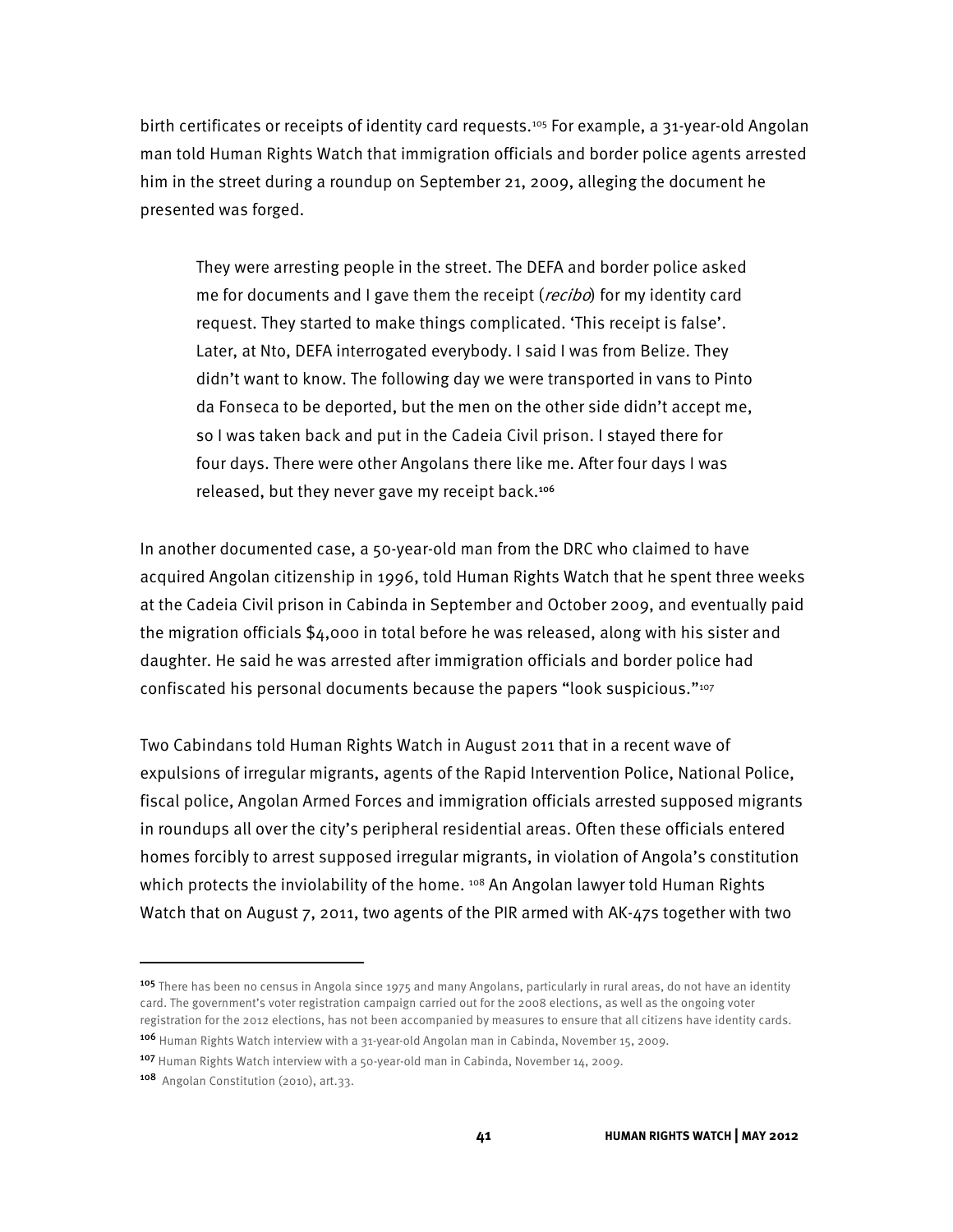agents from the fiscal police and one immigration official forcibly entered his house and threatened to beat his wife and children:

My wife called me asking for help because agents of the Rapid Intervention Police, fiscal police and immigration officials had forced entry to the house and threatened to beat her and my children. When I arrived at my home and asked them what they were doing there and whether they had a search warrant, they didn't have any and just told me to shut my mouth. They said they were looking for a Congolese who was hiding in my house.<sup>109</sup>

In Dundo and Nzage, Lunda Norte, in July 2009, residents of a camp for refugees and asylum seekers told Human Rights Watch that members of the Angolan Armed Forces raided the camp on May 24, 2009, raped a number of women in their houses, and systematically tore up or confiscated the residents' documents<sup>110</sup> during door-to-door arrest operations. Immigration officials at the detention center to which they were transferred, eventually recognized their status as refugees and asylum-seekers and released them from custody but did not return the confiscated documents.<sup>111</sup>

In addition, and contrary to guarantees in Angolan law and international human rights standards, Angolan officials have systematically violated basic property rights of migrants during expulsion operations. Most commonly, Angolan security forces and immigration officials have stripped migrants of their money, valuable clothing, and other belongings upon arrest or arrival at the detention facility without ever returning the property or

<sup>&</sup>lt;sup>109</sup> Human Rights watch phone interview with Arão Tempo, lawyer and representative of the Bar Association in Cabinda on August 10, 2011. Human Rights Watch has a copy of the complaint filed by the lawyer at the Attorney General's office in Cabinda on August 8, 2011.

<sup>110</sup> Most of the camp's residents told Human Rights Watch that they were unable to recover the receipts (recibo) presented to the Angolan Armed Forces when they raided the camp. These receipts were issued by the immigration services (SME) to asylum seekers requesting a refugee card from COREDA (Comité de Reconhecimento do Direito a Asilo/Committee for the Recognition of the Right to Asylum). COREDA is a government structure composed of the Ministry of Justice, the Ministry for Social Affairs, the Ministry of Interior, and the Immigration Services (SME), with the UNHCR as observer. Some of them claimed having presented a COREDA card. According to an official of the Jesuit Refugee Services who have assisted asylum seekers and refugees in Angola, recovering such a document presents considerable challenges. Human Rights Watch interviews with Andre Domingos Neto in Dundo in July 2009, and on November 28, 2011 in Luanda.

<sup>111</sup> Human Rights Watch interviews with asylum seekers and refugees from the Chico Guerreiro camp in Nzage and Dundo, and with local staff of the Jesuit Refugee Services (JRS) in Dundo, in July 2009. JRS assists refugees and asylum seekers and intervenes on their behalf with the local authorities.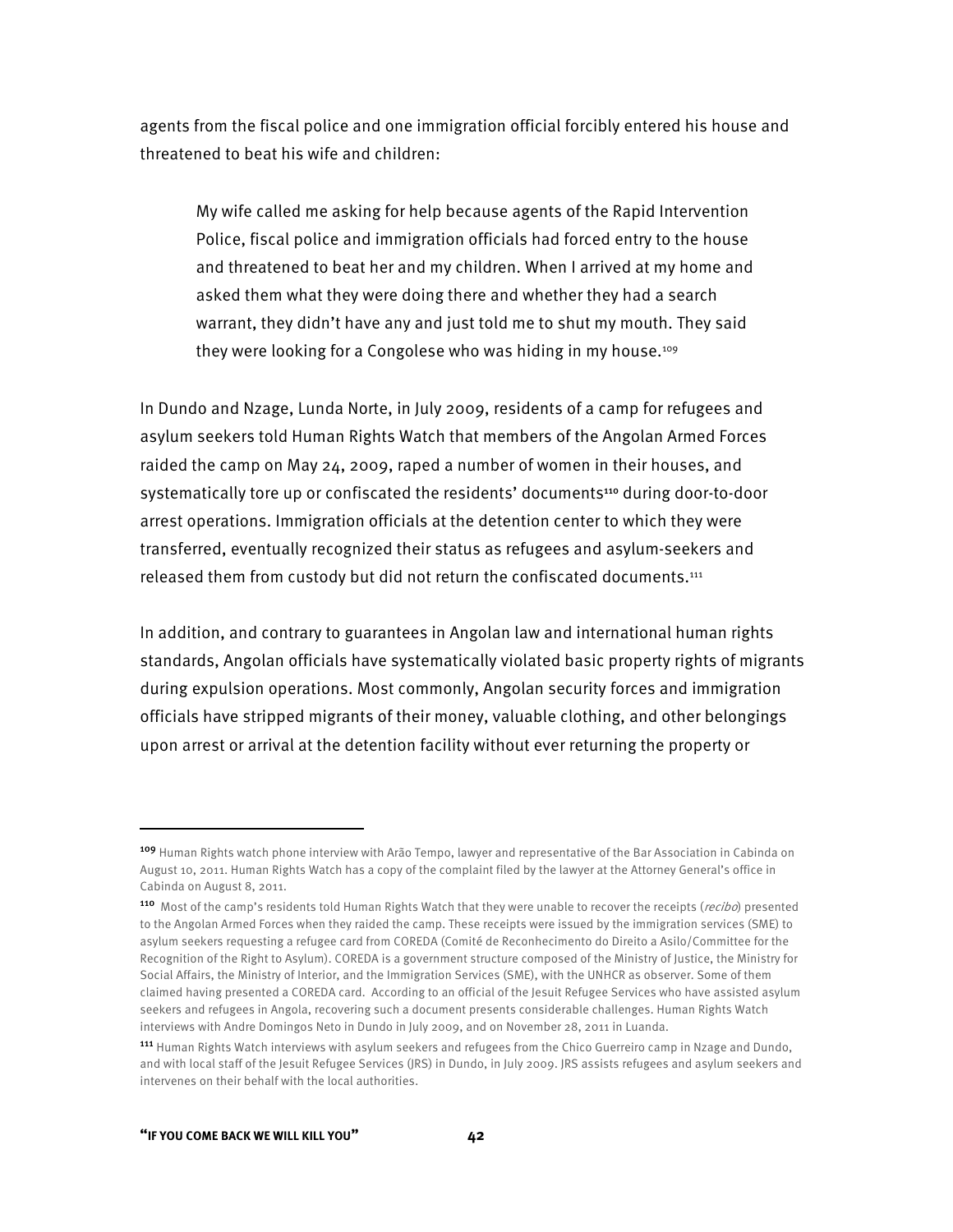compensating them. In four cases documented in Kamako in June 2011, migrants expelled from Lunda Norte claimed that Angolan security forces looted their homes.<sup>112</sup>

Refugees and asylum seekers interviewed in Dundo and Nzage, Lunda Norte, in July 2009 told Human Rights Watch that FAA soldiers on May 24, 2009 pillaged the camp. All residents that were present in the camp were taken into temporary custody at an open detention center at the riverside. When they returned to the camp a few days later, they found their houses empty.<sup>113</sup> "They even took the children's clothes," several women told Human Rights Watch. 114

Several victims of expulsions in Kamako in 2011 and in Lunda Norte in 2009, told Human Rights Watch that their Angolan neighbors joined the security forces in looting the homes of migrants with impunity.<sup>115</sup>

-

<sup>112</sup> Human Rights Watch interviews with four migrants in Kamako, June 6-8, 2011.

<sup>113</sup> Willy Kilumba, the elder counsellor of the refugee camp with 693 residents from different nationalities told Human Rights Watch this was the third time Angolan Armed Forces pillaged the camp: the first time during Operation Brilhante on April 14, 2004, and the second time in June 2008. Based on a list of complaints from the camp residents, he estimated the damage from the pillage at \$31,000. Human Rights Watch interviews at the Chico Guerreiro refugee camp, Nzage, Lunda Norte, July 23 and 28, 2009.

<sup>114</sup> Human Rights Watch interviews with female residents of the Chico Guerreiro refugee camp in Nzage, Lunda Norte, July 2009.

<sup>115</sup> Human Rights Watch interviews with residents of the Chico Guerreiro refugee camp in Nzage, Lunda Norte, July 2009, and with expelled migrants in Muanda and Kamako in May and June 2011.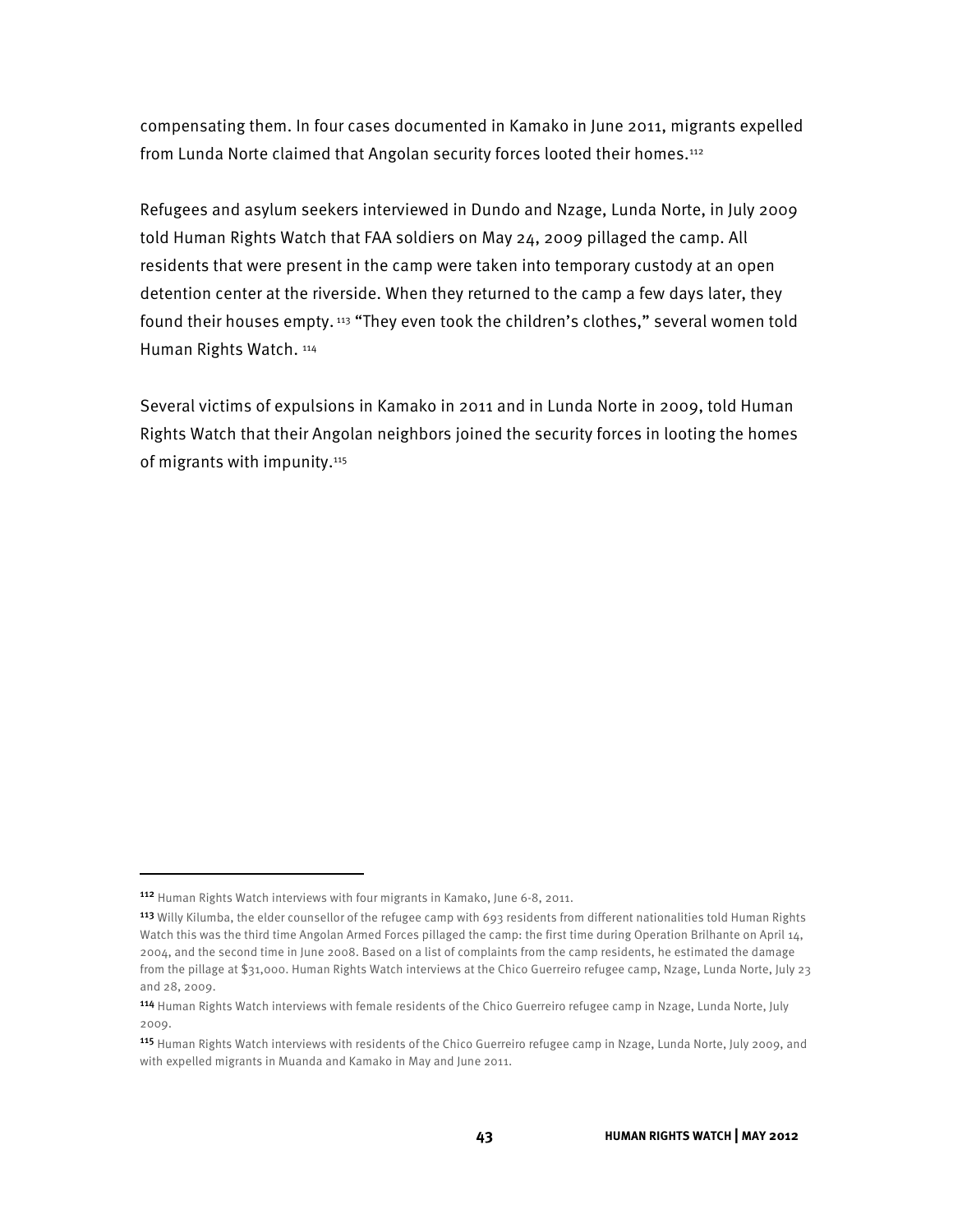## **VI. Inadequate Response to Allegations of Serious Abuse**

The Angolan government has not adequately addressed past and current allegations of serious abuse against irregular migrants during expulsions from Angola.

In 2004 as the first large scale expulsion operations were under way, the Congolese government formally protested the inhumane treatment of its citizens at the hands of the Angolan security forces, leading Angola's interior minister Osvaldo Serra Van-Dunem to issue a public apology which recognized that certain abuses had indeed occurred.<sup>116</sup>

However, the admission was not accompanied by improvements in the behavior of the Angolan security forces during subsequent expulsions. That apology was the last public acknowledgment of abuse by the Angolan government. In the intervening years, the government of Angola has reacted to allegations of severe human rights violations during mass expulsion operations from the United Nations and the African Union with public denials in the media, and by promising to investigate the allegations by setting up socalled "multi-sectorial commissions," composed by officials of different ministries.

In May 2008, the African Commission on Human and Peoples' Rights (ACHPR) ruled that Angola, during the expulsion operation in 2004, had violated a number of provisions of the African Charter to which Angola is party, including the right to dignity, to appeal, to due process and to property, and the prohibition of arbitrary arrest and mass expulsion. 117 In 2004, 14 Gambians who were expelled from Angola lodged a complaint at the ACHPR. Angola ignored the commission when it asked the Angolan government to respond to the allegations. In September 2008 the president of Angola established a commission to prepare a response to the Gambians' complaint. 118 At the time of writing the Angolan government commission has not published any report about its activities.

<sup>116</sup>"Angola-DRC: Luanda Offers Apology over Expelled Miners", IRIN, February 17, 2004, http://www.irinnews.org/PrintReport.aspx?ReportID=48624.

<sup>117</sup> Articles 1, 2, 5, 6, 7 (1) (a), 12 (4), 12 (5), 14 and 15 of the African Charter. See Activity Report of the African Commission on Human and People's Rights in conformity with article 54 of the African Charter on Human and People's Rights, presented at the Thirteenth Ordinary Session in Sharm El-Sheikh, Egypt, June 24 – 28, 2008, p.86-107 (Communication 292/2004 Institute for Human Rights and Development in Africa / Republic of Angola),

http://www.achpr.org/english/Decison\_Communication/Angola/Comm.%20292.pdf

<sup>118</sup>Decree 25/08 from September 2008, published in Diário da República on September 19, 2008, quoted in "Luanda responde com silêncio", Novo Jornal, July 17, 2009.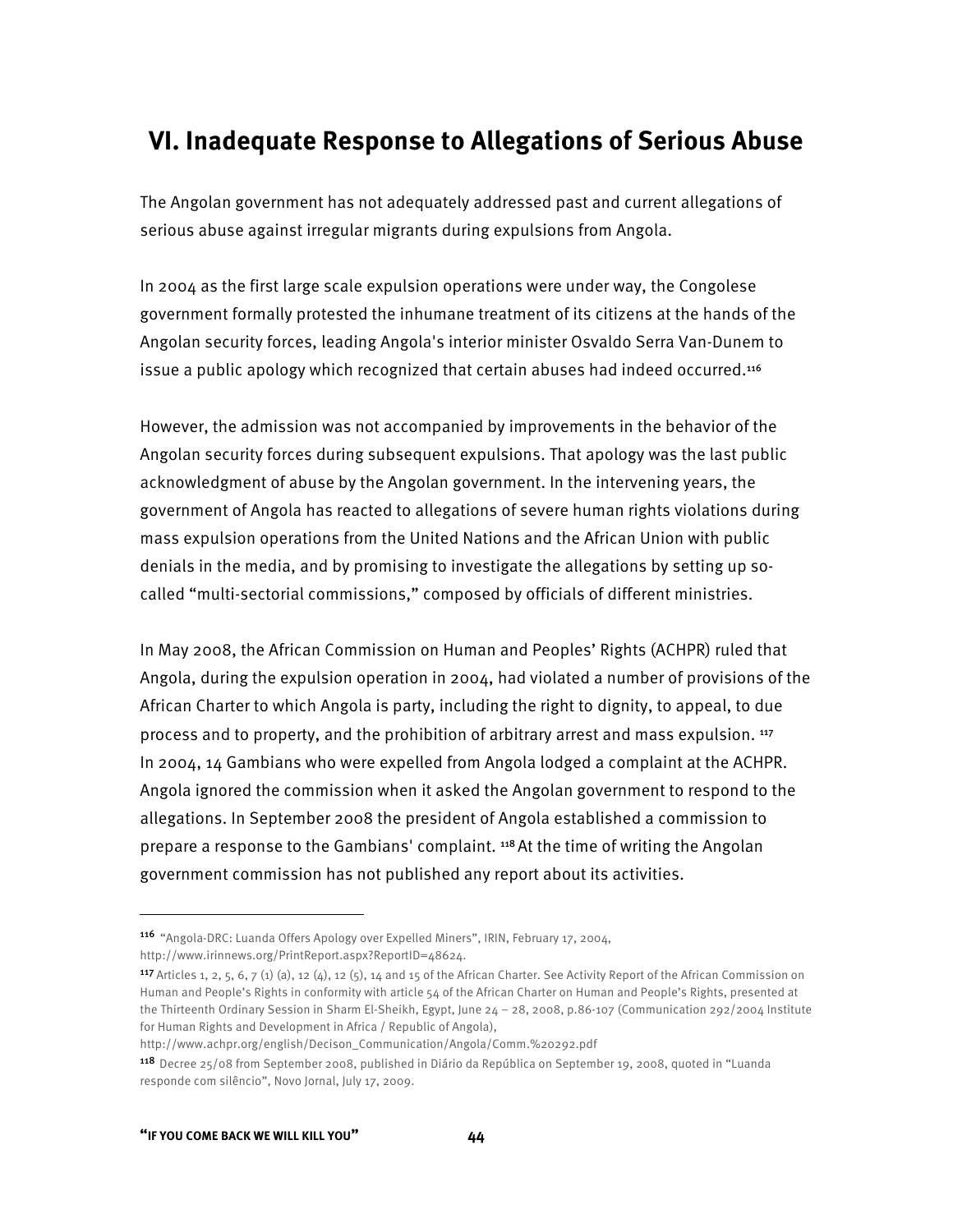United Nations agencies, as well as UN special rapporteurs, have over the years issued a number of reports and communications and wrote private letters to the Angolan government<sup>119</sup> raising concerns of repeated allegations of serious human rights violations during mass expulsions of irregular migrants from Angola without response from the Angolan government.

In December 2009, the UN special rapporteur on violence against women, its causes and consequences, jointly with the special rapporteur on torture and other cruel, inhuman or degrading treatment or punishment, wrote a letter to the Angolan government raising concerns at reports of human rights violations including sexual violence during mass expulsions in 2009.<sup>120</sup>

In February and March 2011, the UN Secretary-General's special representative on sexual violence in conflict, Margot Wallström, visited Kamako (DRC) and Luanda and Lunda Norte (Angola), to examine allegations of sexual violence. In a Joint Communiqué issued with the UN after Wallström's visit to Luanda, the government promised to implement a number of preventive measures. This included a commitment to reinforce a zero-tolerance policy in the code of conduct of its security forces prohibiting sexual abuse, to investigate alleged violations and punish the perpetrators, and to facilitate assessment missions and the observation of expulsions by the IOM and UN, granting those agencies regular access to places of detention.121

In March 2011, in response to an additional letter sent to Angola on March 3, 2011 by the UN special rapporteur on the human rights of migrants, jointly with the UN special rapporteur on torture and cruel, inhuman or degrading treatment or punishment and the UN special rapporteur on violence against women, the Angolan government responded by

j

<sup>119</sup> For example, in August 2009 the UN resident coordinator in Angola addressed a non-public letter to the Angolan Ministry of Foreign Affairs raising concerns at serious human rights violations during expulsions from Lunda Norte in May and June 2009. The Foreign Affairs Minister responded that the president had been notified and an investigation would take place. Human Rights Watch interview with UN official in Luanda, November 5, 2009.

<sup>120</sup> United Nations General Assembly, Human Rights Council, Report of the special rapporteur on violence against women, its causes and consequences, Rashida Manjoo, Addendum, Communications to and from Governments, A/HRC/14/22/Add.1, June 2, 2010, paras 33-40.

<sup>121</sup> Joint Communiqué of the Government of Angola and the United Nations, March 14, 2011. See also Margot Wallström's statement to the United Nations Security Council, April 14, 2011,

http://www.stoprapenow.org/uploads/files/SRSGSVC\_Statement\_SC\_April\_14\_2011.pdf (assessed on February 19, 2011)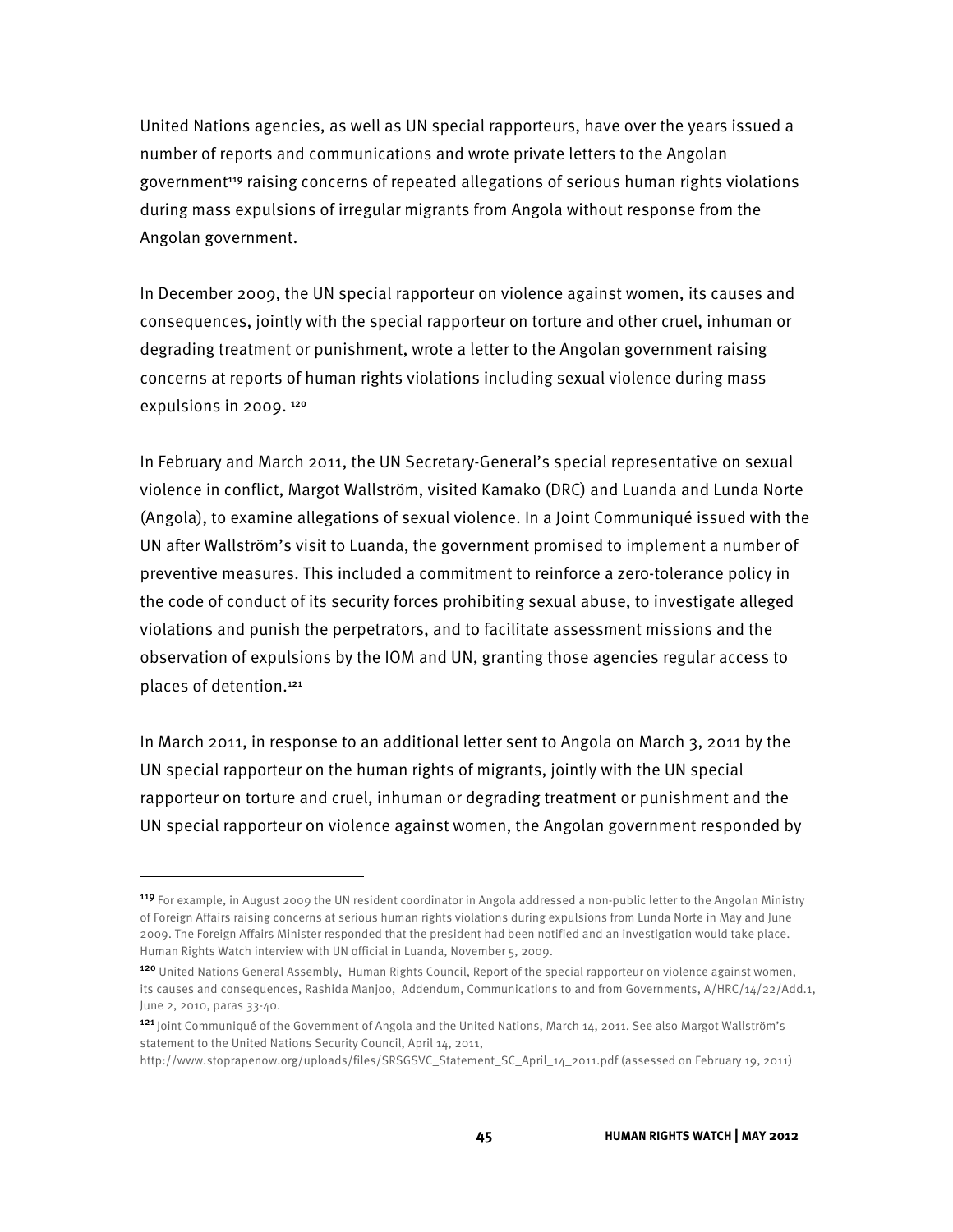stating that the president of Angola had expressed concerns about the reported allegations, and had set up a multidisciplinary commission to investigate the matter. The Angolan government also stated that the commission, after visiting Lunda Norte, Cabinda and Zaire provinces and speaking with the border post authorities, "considered the allegations unclear and inaccurate." The commission concluded that "no facts exist that prove the allegations, but rather the constant violations of the Angolan border by DRC citizens." The Angolan government merely admitted having verified "one isolated case of rape" perpetrated by a member of the armed forces against a Congolese woman, which "was already addressed through the courts."<sup>122</sup> The government promised that the final results of the multidisciplinary commission would be published.  $123$  At time of writing, this has not been done.

In March 2011, the Angolan Foreign Affairs Minister Georges Chikoty, following a meeting with Margot Wallström in Luanda in March 2011, denied all allegations of rape in the Angolan media. "It was determined that there has never been rape of Congolese immigrants," he told the state-owned news agency *Angop*. According to the media report, Chikoti added that political parties were using bombastic and unfounded allegations merely for political purposes. 124 However, upon his visit to Angola in February 2012, UN Secretary General Ban Ki-Moon reiterated concerns about reports of rape during expulsions of migrants from Angola. 125

The Angolan government has officially maintained its denial of allegations of sexual violence and impunity against its officials during expulsions of irregular migrants. Angola's Interior Minister, Sebastião Martins, told Human Rights Watch in December 2011 that "recently three or four cases of sexual abuse" had been communicated to the Attorney General, but that there were many cases in which migrant women consented to having sexual relations with security agents upon false promises of release, and only later complained they were raped, "out of frustration." The minister also blamed DRC authorities

<sup>&</sup>lt;sup>122</sup> United Nations General Assembly, Human Rights Council, Report of the special rapporteur on the human rights of migrants, Jorge Bustamante, Addendum, Communications to and from Governments, A/HRC/17/33/Add.1, May 17, 2011, paras 16-22. Human Rights Watch was unable to verify the particular court case referred to or its outcome.

<sup>123</sup> United Nations General Assembly, Human Rights Council, Report of the Special Rapporteur on the human rights of migrants, Jorge Bustamante, Seventeenth Session, Agenda Item 3, Addendum, Communications to and from Governments, A/HRC/17/33/Add.1, May 17, 2011, para 15.

<sup>124 &</sup>quot;Chicoti refuta alegações sobre violaões a cidadãs congolesas", Angop, March 3, 2011.

<sup>125</sup> "UN head concerned at rapes of DR Congo people in Angola", Agence France-Presse, February 27, 2012.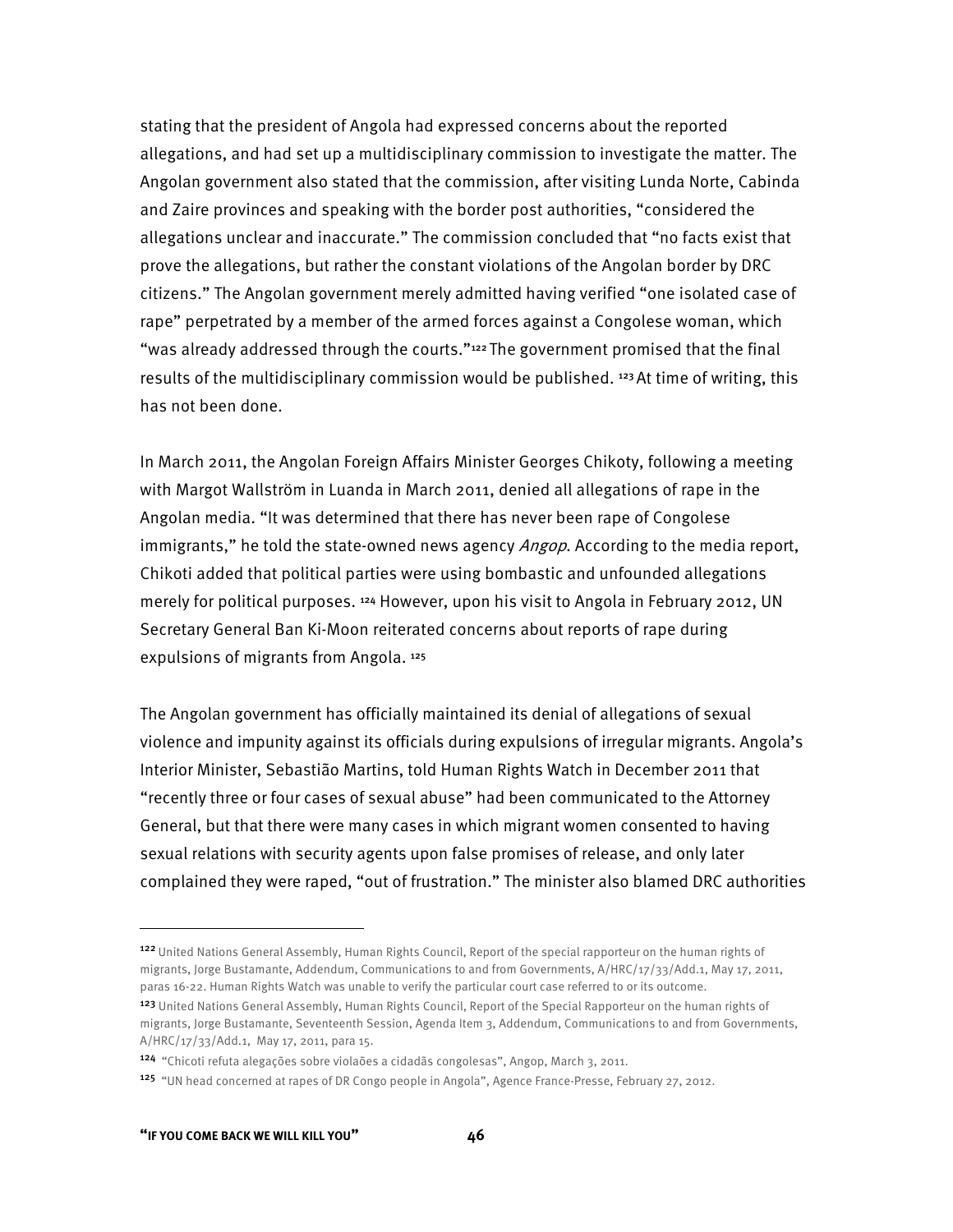for lack of response to regular invitations to assist expulsions on the spot and to bring in alleged victims and eyewitnesses of sexual violence to testify in Angolan courts.<sup>126</sup>

However, Angola's interior minister said in December 2011 that significant investments were being made to upgrade detention facilities by building new "detention centers for illegal migrants" in several provinces; and that cooperation was being strengthened with UN agencies, including the IOM, for training of police agents and immigration officials, as well as with the ICRC, in order to prevent sexual and other violence against irregular migrants in custody. "Our main challenge is to protect national security while respecting the rights of migrants," he told Human Rights Watch.127 On December 17, 2011, Foreign Affairs Minister Chikoty, after a further meeting with Wallström, in Kampala, Uganda, reiterated his government's promises to coordinate future expulsions of irregular migrants with the UN.128

Since 2004, the government of DRC has regularly approached the Angolan authorities with its concerns about the poor treatment of expelled Congolese migrants. Following its initial objections to "Operation Brilhante," it reiterated its concerns during a bilateral meeting with officials of the Angolan government in Kinshasa on May 19, 2004.<sup>129</sup> Congolese officials reminded their Angolan counterparts of their obligations under the Convention on the Establishment and Circulation of Persons and Goods signed by the governments of Angola, DRC, and the Republic of Congo (Brazzaville) in 1999. In 2007, during a visit by President Joseph Kabila to Luanda, the Congolese authorities again raised the issue with their Angolan counterparts.130

In 2009, in an official reaction to the September 2009 launching by Angola, of "Operation Explosion"<sup>131</sup> in the northern provinces of Cabinda and Zaire, the Congolese government took reciprocal action, issuing an order to the Congolese immigration services to expel

-

<sup>126</sup> Human Rights Watch interview with Angolan Interior Minister Sebastião Martins in Luanda, December 1, 2011.

<sup>127</sup> Human Rights Watch interview with Angolan Interior Minister Sebastião Martins in Luanda, December 1, 2011. An official from IOM confirmed to Human Rights Watch that the IOM had undertaken sporadic visits to Lunda Norte, however such visits have been insufficient in number and length to effectively monitor a broad network of official and temporary detention facilities which are being used during expulsions in wide areas. Human Rights Watch interviews with officials from IOM in Luanda, November 22, 2011.

<sup>128</sup> "Angola coordena com ONU expulsão de estrangeiros ilegais", Angop, December 17, 2011.

<sup>129</sup> "Dossier des expulsions des Congolais et des Angolais de 2007 au 6 octobre 2009," unpublished memo of the DRC Foreign Ministry, on file with Human Rights Watch.  $130$   $|bid.$ 

<sup>131</sup> "Operação Explosão: Mais de mil imigrantes ilegais para fora de Angola", Angop, September 24, 2009.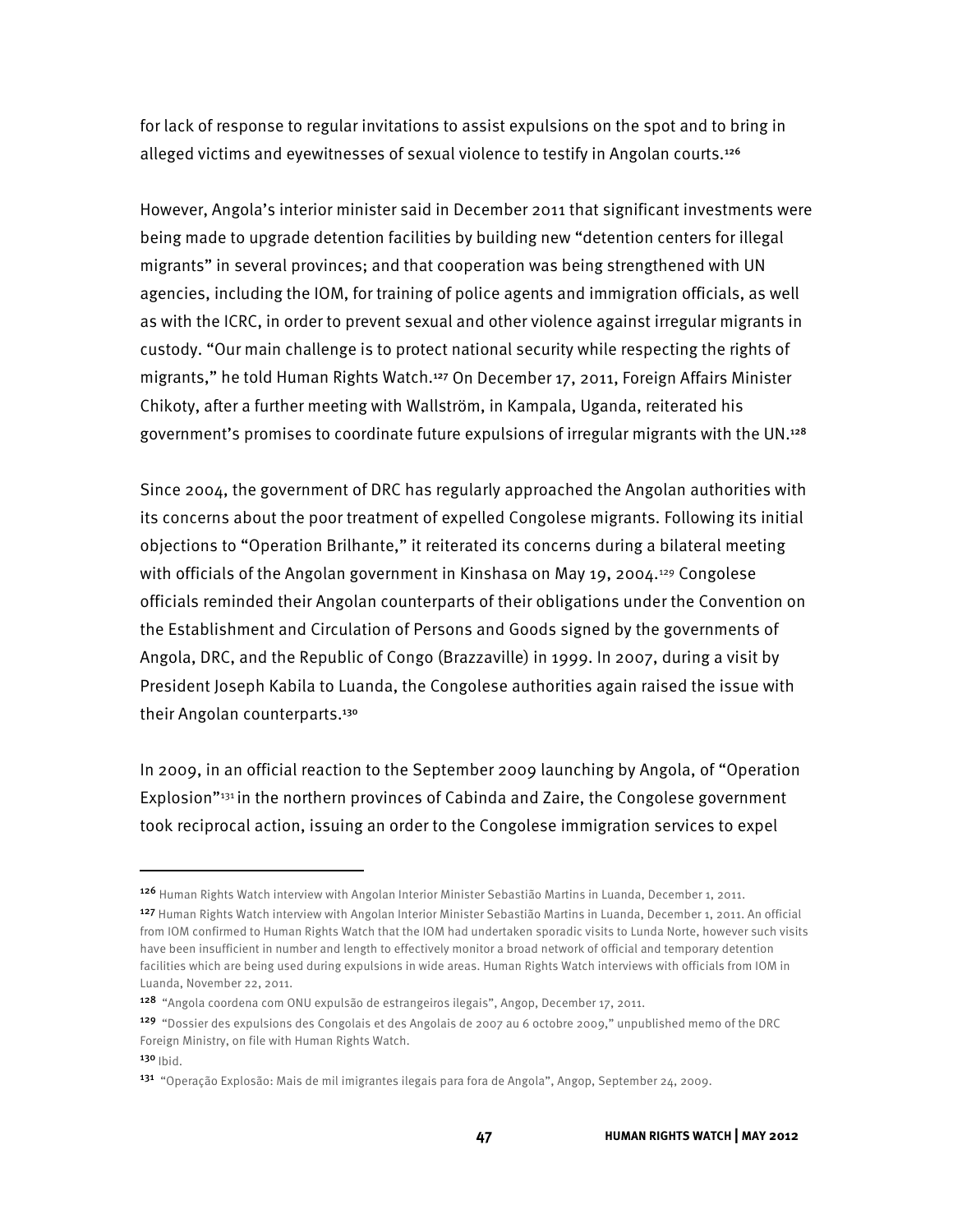Angolan nationals from Bas-Congo.132 Reciprocal deportations began on October 6, 2009.133 An Angolan delegation then traveled to Kinshasa, and on October 13 the two countries agreed to end expulsions.134

Generally, there has been a lack of transparency in the interaction between the governments of DRC and Angola over the issue of expulsions. While much of the diplomatic interaction between the two countries in recent years has taken place in regularly scheduled bilateral meetings, the subjects discussed and decisions reached during these exchanges are rarely made public and do not appear to have led to concrete proposals on expulsions of irregular migrants and how to end abuses against Congolese migrants by Angolan security agents, as well as irregular immigration into Angola. Human Rights Watch repeatedly approached Congolese officials attempting to obtain agreements relating to expulsions signed in 2004 and 2009, without success.135

DRC-based humanitarian actors and UN officials also expressed to Human Rights Watch their frustration with the DRC government's position regarding attempts by external actors and the international community to draw attention to the issue of expulsions, noting that while these efforts are privately encouraged by government officials they are publicly declared an inappropriate intrusion in bilateral relations between DRC and Angola.136

<sup>132 &</sup>quot;Dossier des expulsions des Congolais et des Angolais de 2007 au 6 octobre 2009", unpublished memo of the DRC Foreign Ministry, on file with Human Rights Watch.

<sup>133 &</sup>quot;Dossier des expulsions des Congolais et des Angolais de 2007 au 6 octobre 2009", unpublished memo of the DRC foreign ministry on file with Human Rights Watch.

<sup>&</sup>lt;sup>134</sup> "Congo, Angola agree to suspend deportations", Reuters, October 13, 2009.

http://uk.reuters.com/article/2009/10/13/uk-congo-angola-deportations-idUKTRE59C3G820091013

<sup>135</sup> Human Rights Watch sent the DRC foreign ministry five emails between August 1 and 18, 2011, and spoke with a senior ministry official by telephone on three occasions during the same period in an attempt to obtain documents and further clarification regarding the Congolese response to the expulsions.

<sup>136</sup> In an example of this, in December 2010 DRC Minister of Communications Lambert Mende made the following statement to UN- supported Radio Okapi: "There are people who want to make work for themselves here. We know where we need assistance. They take advantage to dramatize the situation. We have dealt with the situation in a bilateral framework with our neighbors. They are happy to throw fuel on the fire. That must stop."

http://radiookapi.net/actualite/2010/12/31/kinshasa-l%E2%80%99expulsion-des-congolais-d%E2%80%99angola-sepoursuit-a-un-rythme-accelere-soutient-ocha/ (accessed on February 19, 2012).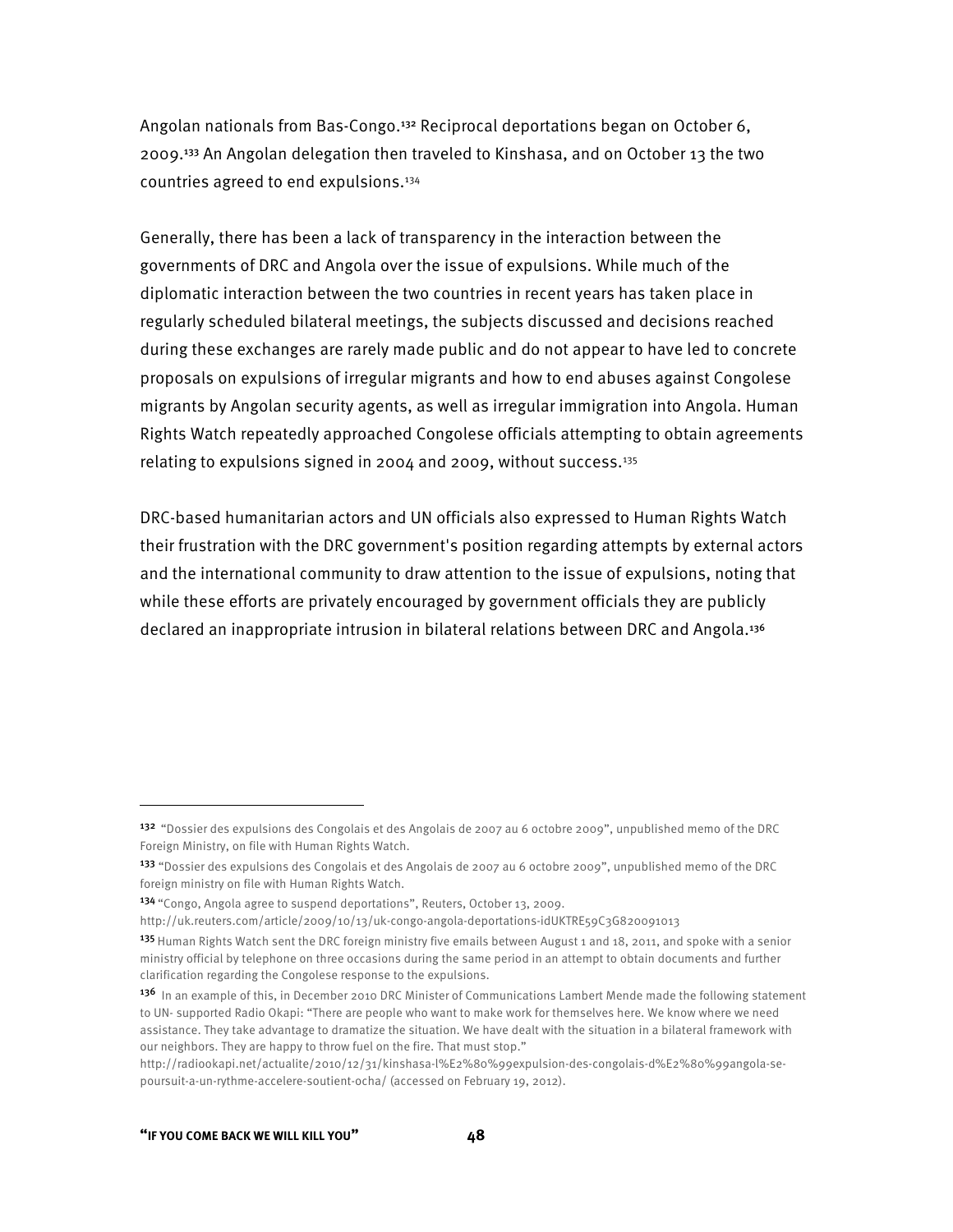## **Acknowledgements**

The report was researched and written by a Human Rights Watch researcher and a consultant. It was edited by Tiseke Kasambala, senior researcher in the Africa Division; Anneke Van Woudenberg, senior researcher in the Africa Division; Agnes Odhiambo, researcher in the Women's Rights Division; Gerry Simpson, senior researcher in the Refugee Division; Bill Frelick, director of the Refugee Division; Juliane Kippenberg, senior researcher in the Children's Rights Division; Babatunde Olugboji, deputy program director; and Clive Baldwin, senior legal advisor. Lindsey Hutchison, associate in the Africa Division, coordinated the production of this report, as well as provided editing and formatting assistance. Grace Choi, publications director, Kathy Mills, publication specialist, and Fitzroy Hepkins, administrative manager, prepared the report for publication.

Human Rights Watch acknowledges with gratitude the contribution provided by officials of UN agencies, international organizations and nongovernmental organizations, human rights activists, members of churches, officials of the governments of Angola and the Democratic Republic of Congo, and all the victims who agreed to be interviewed for this report, particularly survivors of sexual violence.

We owe special gratitude to those individuals who gave us invaluable and unfailing support during our field and follow- up research. Particularly, the Comitato Internazionale per lo Sviluppo dei Popoli (CISP) in the DRC, and Jesuit Refugee Services (JRS) in Angola, deserve our gratitude for their support and insight. We also thank NOVIB for the funding that made this research possible.